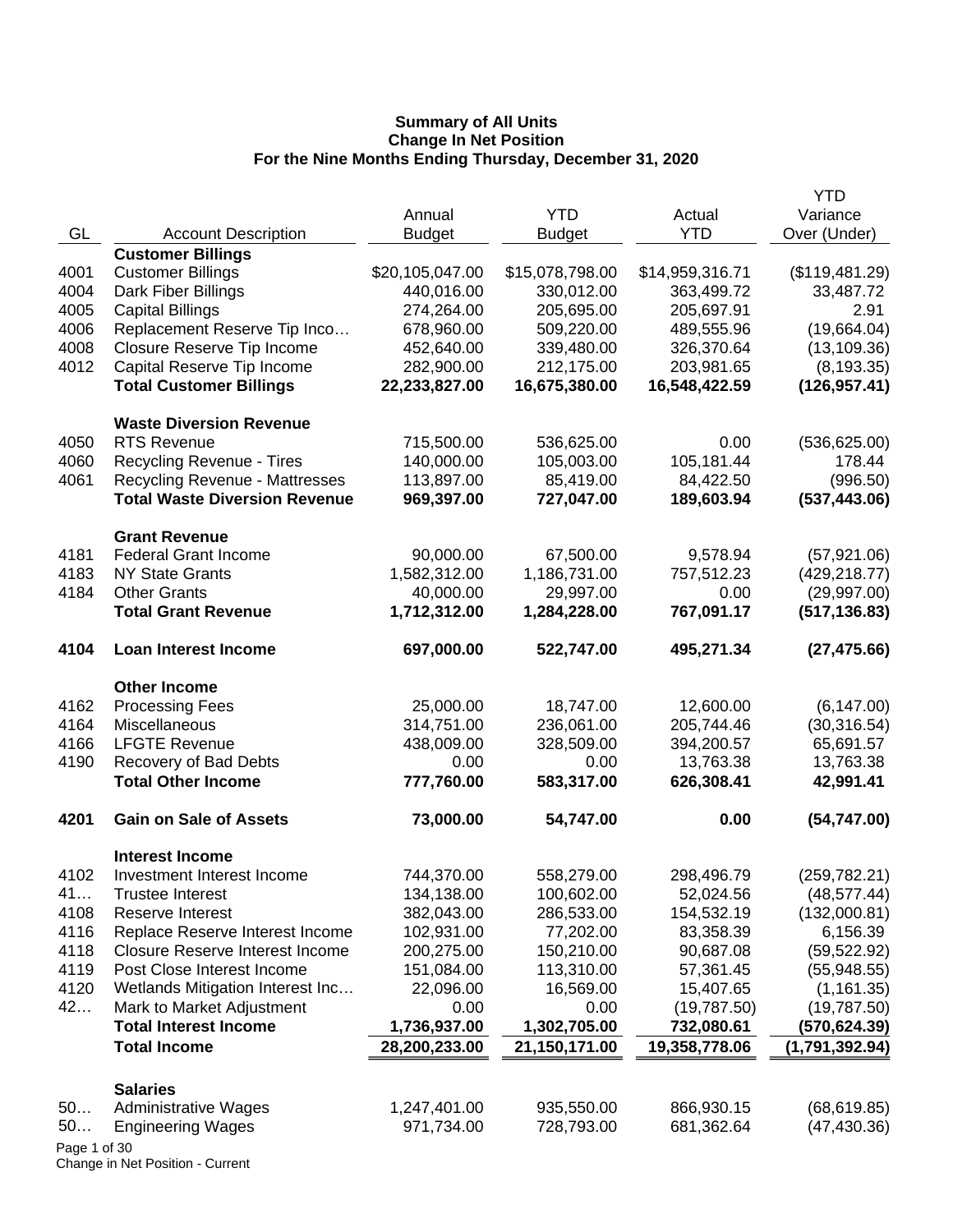|      |                                           |               |               |              | <b>YTD</b>    |
|------|-------------------------------------------|---------------|---------------|--------------|---------------|
|      |                                           | Annual        | <b>YTD</b>    | Actual       | Variance      |
| GL   | <b>Account Description</b>                | <b>Budget</b> | <b>Budget</b> | <b>YTD</b>   | Over (Under)  |
| 50   | <b>Technology Wages</b>                   | 1,206,515.00  | 904,887.00    | 896,221.67   | (8,665.33)    |
| 50   | <b>Regional Development Wages</b>         | 332,753.00    | 249,561.00    | 220,228.11   | (29, 332.89)  |
| 50   | <b>MMF Wages</b>                          | 1,517,731.00  | 1,138,302.00  | 985,195.15   | (153, 106.85) |
| 50   | WQ Wages                                  | 969,653.00    | 727,236.00    | 673,719.98   | (53, 516.02)  |
| 50   | Overtime Wages                            | 163,912.00    | 122,922.00    | 104,163.47   | (18, 758.53)  |
| 5005 | On-Call Stipend                           | 25,800.00     | 19,350.00     | 18,000.00    | (1,350.00)    |
|      | <b>Total Salaries</b>                     | 6,435,499.00  | 4,826,601.00  | 4,445,821.17 | (380, 779.83) |
|      | <b>Fringe Benefits</b>                    |               |               |              |               |
| 50   | <b>FICA Expense</b>                       | 491,963.00    | 368,982.00    | 329,780.69   | (39, 201.31)  |
| 50   | <b>Pension Expense</b>                    | 886,348.00    | 664,758.00    | 609,263.09   | (55, 494.91)  |
| 50   | Health Insurance                          | 836,950.00    | 627,723.00    | 527,119.19   | (100, 603.81) |
| 50   | Retiree Health Insurance                  | 80,330.00     | 60,247.53     | 55,107.95    | (5, 139.58)   |
| 50   | <b>Workers Comp</b>                       | 218,689.00    | 164,016.00    | 152,482.70   | (11, 533.30)  |
| 50   | <b>Disability Insurance</b>               | 3,894.00      | 2,916.00      | 2,952.09     | 36.09         |
| 5036 | Unemployment                              | 10,000.00     | 7,497.00      | 6,592.94     | (904.06)      |
| 50   | Post Retire Overhead                      | 491,832.00    | 368,883.00    | 347,680.05   | (21, 202.95)  |
| 5051 | <b>Benefit Admin. Fees</b>                | 11,020.00     | 8,264.97      | 6,533.17     | (1,731.80)    |
| 5054 | <b>Employee Physicals &amp; Screening</b> | 16,075.00     | 12,059.28     | 5,060.60     | (6,998.68)    |
|      | <b>Total Fringe Benefits</b>              | 3,047,101.00  | 2,285,346.78  | 2,042,572.47 | (242, 774.31) |
|      | <b>Operations &amp; Maintenance</b>       |               |               |              |               |
| 5062 | Third Party Temporary - O&M               | 58,976.00     | 44,235.00     | 0.00         | (44, 235.00)  |
| 5133 | Equipment Maintenance Contr               | 325,144.00    | 243,857.97    | 228,780.86   | (15,077.11)   |
| 5134 | <b>Maintenance Contracts</b>              | 171,060.00    | 128,301.03    | 105,840.82   | (22, 460.21)  |
| 5135 | <b>Underground Locating</b>               | 67,000.00     | 50,249.97     | 33,164.60    | (17,085.37)   |
| 5403 | <b>Safety Equipment &amp; Supplies</b>    | 44,900.00     | 33,674.94     | 24,042.26    | (9,632.68)    |
| 5702 | Large Parts                               | 100,000.00    | 74,997.00     | 70,095.47    | (4,901.53)    |
| 5703 | <b>Small Equipment</b>                    | 30,000.00     | 22,500.00     | 5,895.68     | (16,604.32)   |
| 5704 | <b>O&amp;M Supplies</b>                   | 25,000.00     | 18,756.00     | 8,507.18     | (10, 248.82)  |
| 5706 | Shop Tools                                | 14,600.00     | 10,955.97     | 3,631.37     | (7,324.60)    |
| 5708 | <b>Fuels</b>                              | 335,000.00    | 251,253.00    | 99,302.89    | (151, 950.11) |
| 5710 | Lubricants                                | 20,000.00     | 15,003.00     | 4,713.90     | (10, 289.10)  |
| 5712 | Purchased Maintenance & Repair            | 118,500.00    | 88,875.00     | 76,126.61    | (12,748.39)   |
| 5716 | <b>Equipment Rental</b>                   | 15,000.00     | 11,250.00     | 0.00         | (11, 250.00)  |
| 5718 | <b>Tires</b>                              | 30,000.00     | 22,500.00     | 8,322.62     | (14, 177.38)  |
| 5720 | <b>Offnet Circuit Lease</b>               | 630,812.00    | 473,109.03    | 449,297.81   | (23, 811.22)  |
| 5770 | Other Tool, Equip & O&M                   | 9,000.00      | 6,750.00      | 7,689.29     | 939.29        |
| 5815 | Chemicals                                 | 87,000.00     | 65,250.00     | 45,041.69    | (20, 208.31)  |
| 5818 | Leachate System Expense                   | 15,000.00     | 11,250.00     | 686.88       | (10, 563.12)  |
| 5820 | <b>LFG Maintenance</b>                    | 75,000.00     | 56,250.00     | 9,489.23     | (46, 760.77)  |
| 5830 | Collo Expense                             | 183,348.00    | 137,511.00    | 121,623.74   | (15,887.26)   |
| 5834 | Permitting                                | 9,400.00      | 7,053.03      | 9,233.75     | 2,180.72      |
| 5835 | NYS DOT Fee                               | 5,500.00      | 4,125.06      | 1,765.00     | (2,360.06)    |
| 5836 | <b>Pole Attachment Fees</b>               | 319,979.00    | 239,985.00    | 185,573.49   | (54, 411.51)  |
| 5838 | <b>Conduit Lease</b>                      | 24,696.00     | 18,522.00     | 11,024.66    | (7, 497.34)   |
| 5902 | Lab Fees                                  | 9,100.00      | 6,831.00      | 6,770.00     | (61.00)       |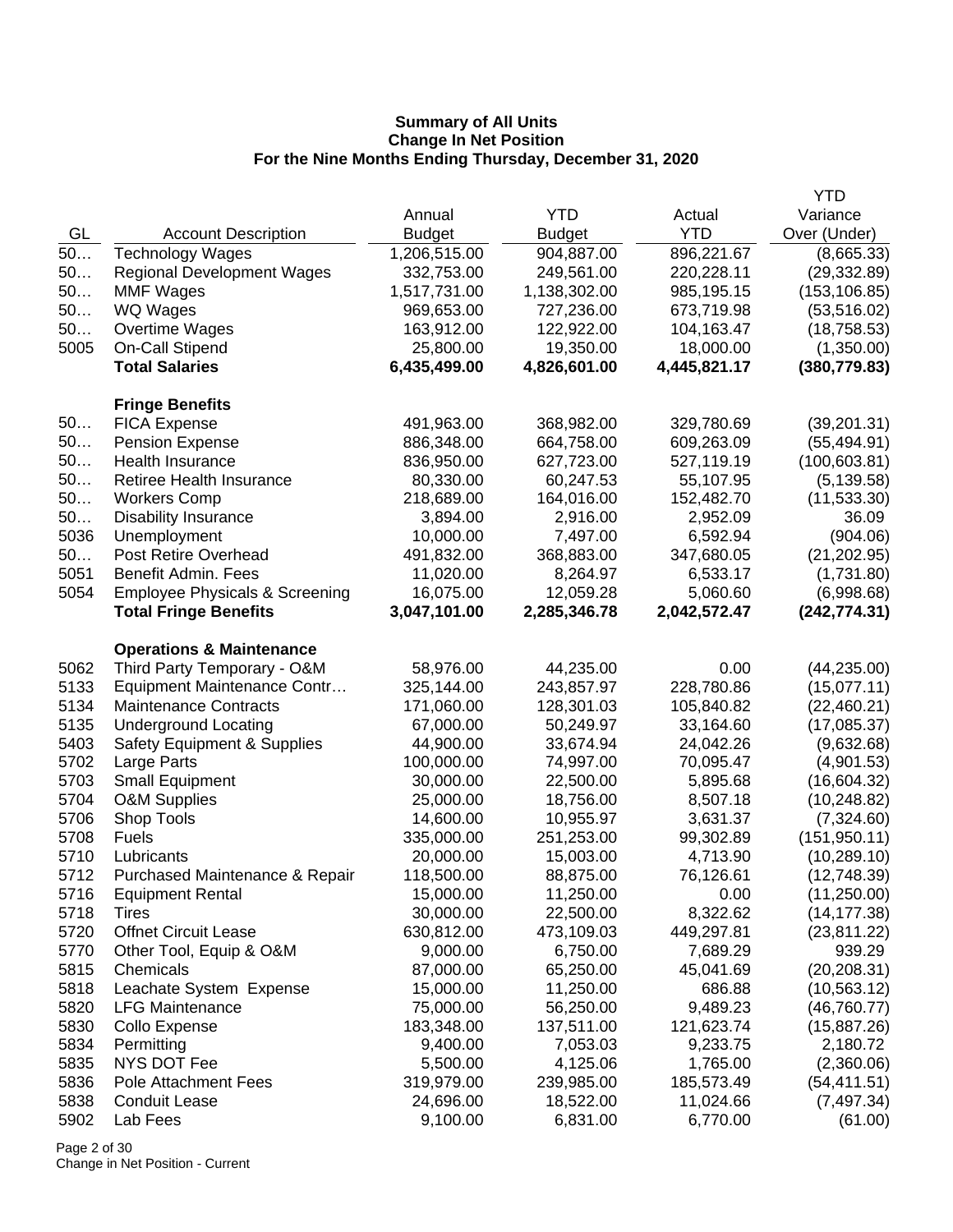|      |                                       |               |               |              | <b>YTD</b>    |
|------|---------------------------------------|---------------|---------------|--------------|---------------|
|      |                                       | Annual        | <b>YTD</b>    | Actual       | Variance      |
| GL   | <b>Account Description</b>            | <b>Budget</b> | <b>Budget</b> | <b>YTD</b>   | Over (Under)  |
| 5904 | <b>SCADA</b>                          | 22,200.00     | 16,650.00     | 10,071.85    | (6,578.15)    |
| 5932 | <b>Monitoring &amp; Testing</b>       | 115,600.00    | 86,697.00     | 64,235.41    | (22, 461.59)  |
| 6008 | <b>Contract Hauling</b>               | 20,000.00     | 15,003.00     | 15,200.00    | 197.00        |
| 6010 | <b>Cape Vincent Reserve</b>           | 700.00        | 522.00        | 700.00       | 178.00        |
| 6110 | Marketing                             | 5,000.00      | 3,753.00      | 0.00         | (3,753.00)    |
| 8090 | <b>Purchases for Resale</b>           | 123,000.00    | 92,250.00     | 68,445.04    | (23,804.96)   |
|      | Total O & M                           | 3,010,515.00  | 2,257,920.00  | 1,675,272.10 | (582, 647.90) |
|      |                                       |               |               |              |               |
|      | <b>Recycling Transfer Station</b>     |               |               |              |               |
| 50   | <b>Material Reprocessing Wages</b>    | 134,551.00    | 100,917.00    | 99,480.86    | (1,436.14)    |
| 50   | <b>Material Reprocessing OT</b>       | 0.00          | 0.00          | 2,282.90     | 2,282.90      |
| 50   | <b>FICA Expense</b>                   | 10,293.00     | 7,722.00      | 7,855.24     | 133.24        |
| 50   | <b>Pension Expense</b>                | 12,917.00     | 9,684.00      | 10,619.48    | 935.48        |
| 50   | Health Insurance                      | 25,155.00     | 18,864.00     | 10,075.75    | (8,788.25)    |
| 50   | <b>Workers Comp</b>                   | 12,311.00     | 9,234.00      | 9,761.85     | 527.85        |
| 50   | <b>Disability Insurance</b>           | 74.00         | 54.00         | 0.00         | (54.00)       |
| 50   | Post Retire Overhead                  | 16,560.00     | 12,420.00     | 12,807.00    | 387.00        |
| 6300 | RTS - Safety Equipment & Sup          | 2,500.00      | 1,872.00      | 1,906.94     | 34.94         |
| 6305 | RTS - Large Parts                     | 7,500.00      | 5,625.00      | 3,007.21     | (2,617.79)    |
| 6310 | RTS - Small Equipment                 | 4,005.00      | 3,006.00      | 3,898.96     | 892.96        |
| 6315 | RTS - O&M Supplies                    | 14,000.00     | 10,503.00     | 3,348.75     | (7, 154.25)   |
| 6320 | RTS - Fuels                           | 10,000.00     | 7,497.00      | 3,497.67     | (3,999.33)    |
| 6325 | RTS - Purchased Maintenance           | 7,500.00      | 5,625.00      | 5,735.40     | 110.40        |
| 6329 | RTS - Disposal Costs                  | 715,500.00    | 536,625.00    | 0.00         | (536, 625.00) |
| 6330 | RTS - Contract Hauling                | 230,000.00    | 172,503.00    | 63,905.00    | (108, 598.00) |
| 6335 | RTS - Office Supplies                 | 1,000.00      | 747.00        | 30.00        | (717.00)      |
| 6340 | <b>RTS - Cellular Services</b>        | 1,020.00      | 765.00        | 0.00         | (765.00)      |
| 6345 | <b>RTS - Other Communications</b>     | 2,400.00      | 1,800.00      | 1,454.76     | (345.24)      |
| 6350 | RTS - Office Equipment Mainte         | 500.00        | 378.00        | 0.00         | (378.00)      |
| 6355 | RTS - Employee Mileage Reim           | 150.00        | 117.00        | 0.00         | (117.00)      |
| 6360 | RTS - Employee Uniforms               | 950.00        | 712.53        | 767.91       | 55.38         |
| 6365 | RTS - Gas & Electric                  | 5,000.00      | 3,753.00      | 2,887.69     | (865.31)      |
| 6370 | RTS - Propane                         | 4,000.00      | 2,997.00      | 1,784.72     | (1,212.28)    |
| 6375 | RTS - Building Supplies               | 1,000.00      | 747.00        | 199.99       | (547.01)      |
| 6380 | RTS - Site Supplies                   | 1,000.00      | 747.00        | 55.66        | (691.34)      |
| 6385 | RTS - Building Maintenance &          | 3,000.00      | 2,250.00      | 1,665.87     | (584.13)      |
| 6390 | RTS - Site Maintenance & Repair       | 3,350.00      | 2,509.47      | 0.00         | (2,509.47)    |
| 6395 | RTS - Auto/Light Truck Rep. &         | 2,000.00      | 1,503.00      | 0.00         | (1,503.00)    |
| 6400 | RTS - Auto/Light Truck Fuel           | 1,500.00      | 1,125.00      | 186.38       | (938.62)      |
| 6410 | RTS - Programming & Software          | 5,000.00      | 3,753.00      | 0.00         | (3,753.00)    |
|      | <b>Total Recycling Transfer Stati</b> | 1,234,736.00  | 926,055.00    | 247,215.99   | (678, 839.01) |
|      | <b>Waste Diversion</b>                |               |               |              |               |
| 5125 | <b>Promotional Materials - RRR</b>    | 75,000.00     | 56,250.00     | 2,976.95     | (53, 273.05)  |
| 6009 | Household Hazardous Waste             | 75,000.00     | 56,250.00     | 58,466.60    | 2,216.60      |
| 6011 | Recycling Incentive                   | 116,000.00    | 87,003.00     | 35,582.10    | (51, 420.90)  |
| 6012 | Recycling Incentive-County Ca         | 555,000.00    | 416,250.00    | 312,972.50   | (103, 277.50) |

Page 3 of 30 Change in Net Position - Current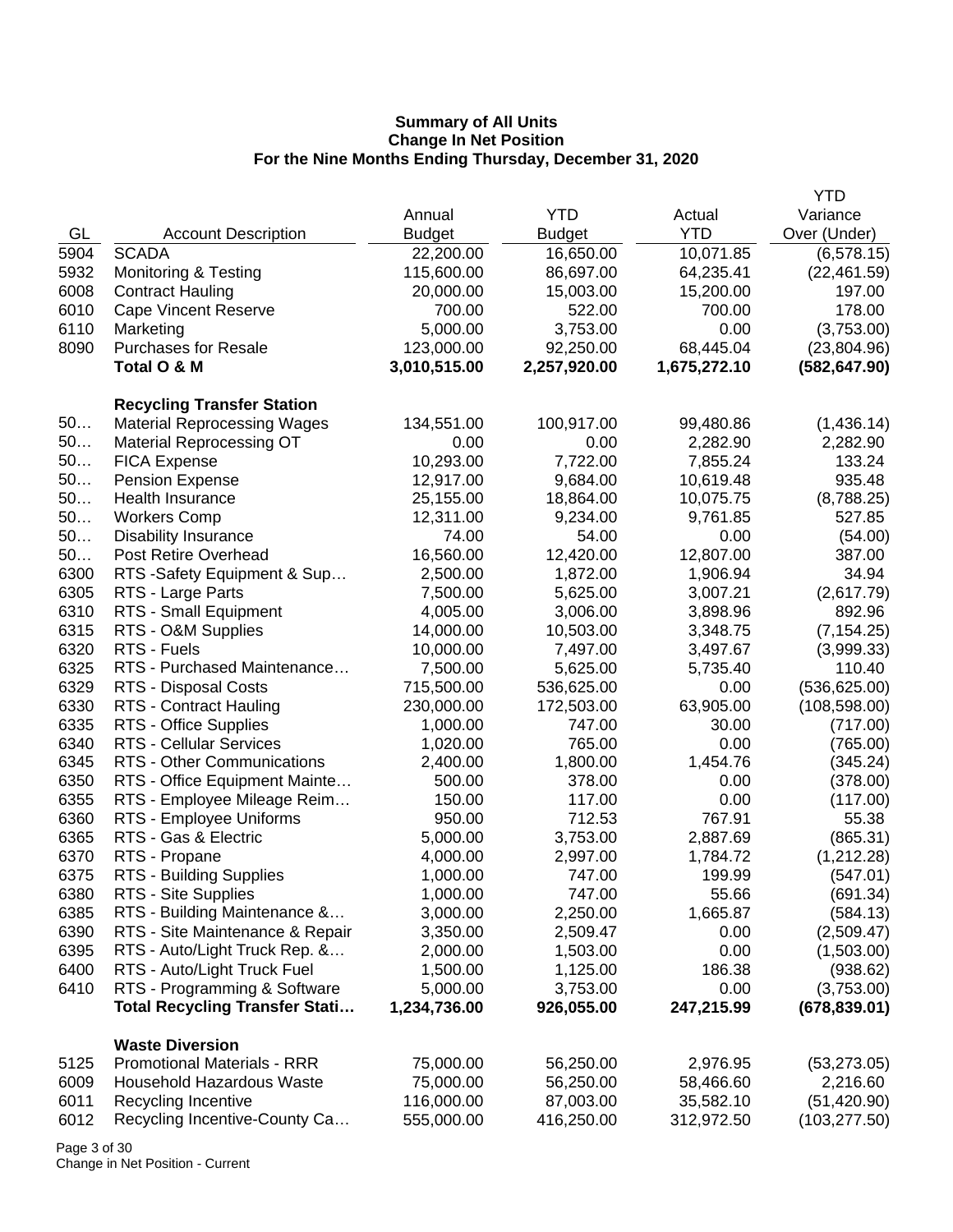|      |                                          |               |               |            | <b>YTD</b>    |
|------|------------------------------------------|---------------|---------------|------------|---------------|
|      |                                          | Annual        | <b>YTD</b>    | Actual     | Variance      |
| GL   | <b>Account Description</b>               | <b>Budget</b> | <b>Budget</b> | <b>YTD</b> | Over (Under)  |
| 6013 | <b>CRT Recycling</b>                     | 90,000.00     | 67,500.00     | 46,177.96  | (21, 322.04)  |
| 6017 | <b>Book Debinding</b>                    | 5,000.00      | 3,753.00      | 3,231.51   | (521.49)      |
| 6018 | <b>Mattress Recycling - All Counties</b> | 370,000.00    | 277,497.00    | 260,862.50 | (16, 634.50)  |
| 6021 | <b>Regional Tire Recycling</b>           | 140,000.00    | 105,003.00    | 102,841.20 | (2, 161.80)   |
|      | <b>Total Waste Diversion</b>             | 1,426,000.00  | 1,069,506.00  | 823,111.32 | (246, 394.68) |
| 6002 | <b>Sewage Treatment</b>                  | 1,370,276.00  | 1,027,710.00  | 803,319.78 | (224, 390.22) |
| 6004 | <b>Water Purchases</b>                   | 765,941.00    | 574,461.00    | 464,472.62 | (109, 988.38) |
| 60   | <b>Closure &amp; Post Closure Care</b>   | 803,999.00    | 603,000.00    | 452,580.23 | (150, 419.77) |
| 6006 | <b>Host Community Benefits</b>           | 884,027.00    | 663,021.00    | 668,386.94 | 5,365.94      |
|      | <b>Office &amp; Administrative</b>       |               |               |            |               |
| 5053 | Misc Employee Costs                      | 9,870.00      | 7,393.50      | 3,256.17   | (4, 137.33)   |
| 5102 | <b>Office Rent</b>                       | 162,940.00    | 122,211.00    | 123,481.52 | 1,270.52      |
| 5104 | <b>Office Supplies</b>                   | 25,500.00     | 19,116.00     | 15,861.15  | (3,254.85)    |
| 5110 | Postage & Shipping                       | 8,500.00      | 6,372.00      | 5,094.72   | (1, 277.28)   |
| 5112 | Telephone                                | 38,460.00     | 28,845.00     | 24,498.89  | (4,346.11)    |
| 5114 | <b>Cellular Services</b>                 | 42,700.00     | 32,022.00     | 29,115.75  | (2,906.25)    |
| 5118 | <b>Other Communications</b>              | 11,080.00     | 8,307.00      | 7,422.29   | (884.71)      |
| 5120 | Dues & Subscriptions                     | 12,125.00     | 9,099.00      | 5,507.50   | (3,591.50)    |
| 5122 | Public Info & Advertising                | 20,930.00     | 15,702.03     | 12,797.48  | (2,904.55)    |
| 5123 | <b>Promotional Materials</b>             | 11,500.00     | 8,628.03      | 3,324.24   | (5,303.79)    |
| 5130 | <b>Office Equipment</b>                  | 14,295.38     | 10,712.52     | 5,876.05   | (4,836.47)    |
| 5132 | Office Equip Maintenance                 | 1,200.00      | 900.00        | 0.00       | (900.00)      |
| 5170 | <b>Other Office Expenses</b>             | 7,600.00      | 5,697.00      | 6,287.98   | 590.98        |
| 5172 | <b>Filing Fees</b>                       | 17,700.00     | 13,277.97     | 2,124.14   | (11, 153.83)  |
| 5173 | <b>Credit Card Processing Fees</b>       | 600.00        | 450.00        | 398.95     | (51.05)       |
| 5202 | Employee Mileage Reimburse               | 24,732.00     | 18,555.03     | 5,376.88   | (13, 178.15)  |
| 5204 | Empl. Meals & Incidental                 | 16,125.00     | 12,096.00     | 1,263.68   | (10, 832.32)  |
| 5206 | Empl. Lodging                            | 25,045.72     | 18,796.32     | 2,623.64   | (16, 172.68)  |
| 5270 | <b>Travel &amp; Meeting Expense</b>      | 6,900.00      | 5,186.97      | 2,870.10   | (2,316.87)    |
| 5312 | <b>Continuing Education</b>              | 8,000.00      | 6,003.00      | 0.00       | (6,003.00)    |
| 5370 | <b>Training &amp; Development</b>        | 38,160.00     | 28,616.94     | 4,677.05   | (23,939.89)   |
| 5402 | <b>Employee Uniforms</b>                 | 33,050.00     | 24,786.00     | 10,967.15  | (13, 818.85)  |
| 5404 | <b>Safety Training</b>                   | 5,000.00      | 3,746.97      | 0.00       | (3,746.97)    |
| 5508 | <b>Cleaning Services</b>                 | 34,000.00     | 25,503.03     | 24,665.00  | (838.03)      |
| 5570 | <b>Other General Expense</b>             | 3,200.00      | 2,407.50      | 3,038.01   | 630.51        |
| 6102 | Board Member Travel & Expen              | 1,750.00      | 1,314.00      | 621.00     | (693.00)      |
| 6104 | Sponsorships                             | 7,500.00      | 5,625.00      | 1,000.00   | (4,625.00)    |
| 6210 | <b>Trustee Fees</b>                      | 7,500.00      | 5,625.00      | 7,000.00   | 1,375.00      |
|      | <b>Total Office &amp; Admin</b>          | 595,963.10    | 446,994.81    | 309,149.34 | (137, 845.47) |
|      | <b>Utilities</b>                         |               |               |            |               |
| 5802 | Gas & Electric                           | 149,300.00    | 111,971.97    | 73,638.24  | (38, 333.73)  |
| 5803 | Propane                                  | 25,000.00     | 18,747.00     | 5,184.31   | (13, 562.69)  |
|      | <b>Total Utilities</b>                   | 174,300.00    | 130,718.97    | 78,822.55  | (51, 896.42)  |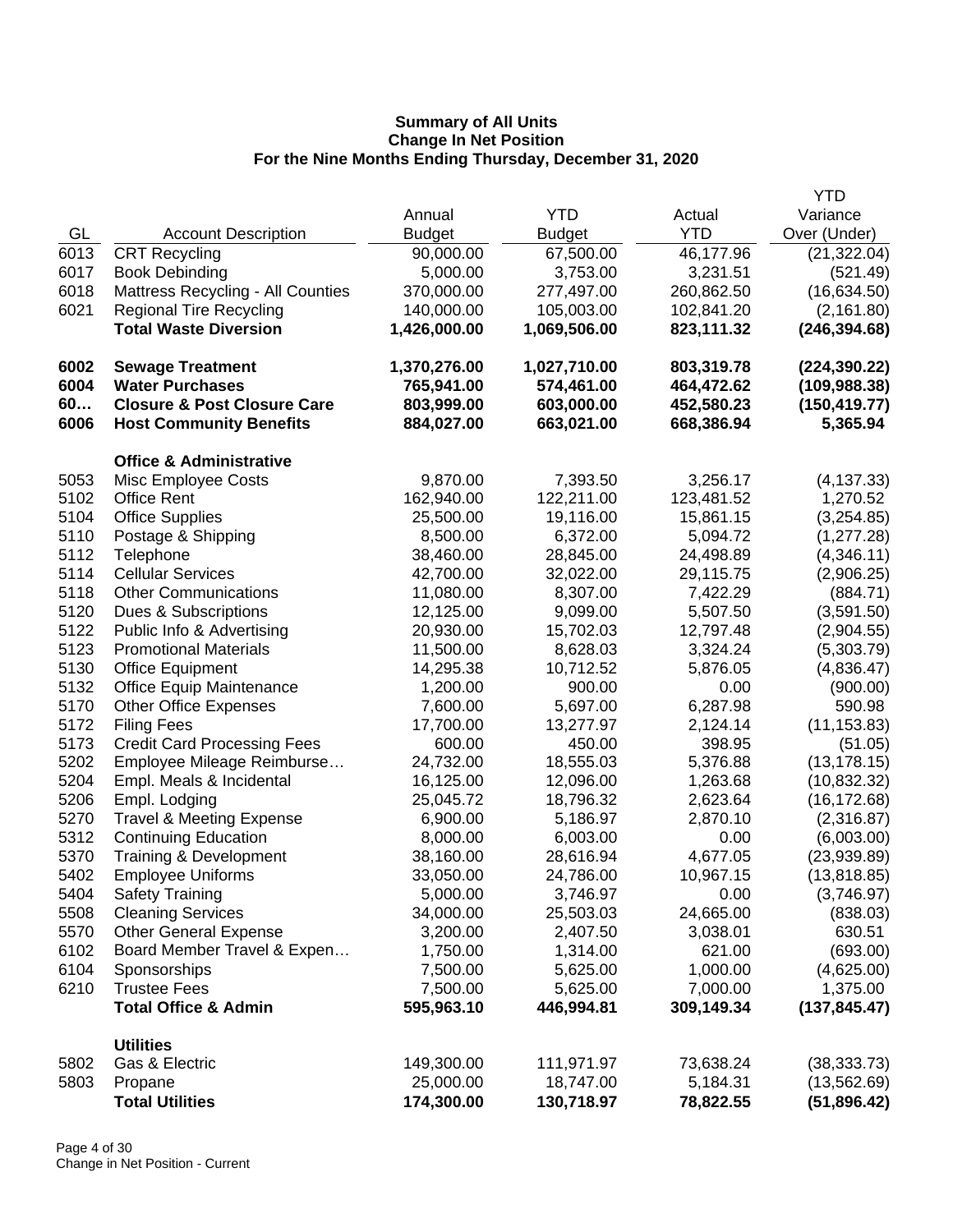|      |                                          | Annual        | <b>YTD</b>    | Actual       | YTD<br>Variance |
|------|------------------------------------------|---------------|---------------|--------------|-----------------|
| GL   | <b>Account Description</b>               | <b>Budget</b> | <b>Budget</b> | <b>YTD</b>   | Over (Under)    |
|      | <b>Materials &amp; Supplies</b>          |               |               |              |                 |
| 5806 | <b>Building Supplies</b>                 | 7,000.00      | 5,247.00      | 2,766.85     | (2,480.15)      |
| 5810 | <b>Site Supplies</b>                     | 40,000.00     | 29,997.00     | 4,888.08     | (25, 108.92)    |
| 5824 | Sand, Gravel & Stone                     | 200,000.00    | 150,003.00    | 158,712.62   | 8,709.62        |
| 5826 | Seed & Mulch                             | 35,000.00     | 26,253.00     | 21,111.00    | (5, 142.00)     |
|      | <b>Total Materials &amp; Supplies</b>    | 282,000.00    | 211,500.00    | 187,478.55   | (24, 021.45)    |
|      | <b>Professional Fees</b>                 |               |               |              |                 |
| 5924 | Legal                                    | 192,590.00    | 144,457.47    | 160,159.00   | 15,701.53       |
| 5926 | <b>Investment Banking Fees</b>           | 47,257.00     | 35,451.00     | 30,492.87    | (4,958.13)      |
| 59   | <b>Accounting Fees</b>                   | 42,500.00     | 31,878.00     | 29,500.00    | (2,378.00)      |
| 5970 | Consulting                               | 277,850.00    | 208,396.44    | 101,944.49   | (106, 451.95)   |
|      | <b>Total Professional Fees</b>           | 560,197.00    | 420,182.91    | 322,096.36   | (98,086.55)     |
|      | <b>Repairs &amp; Maintenance</b>         |               |               |              |                 |
| 5804 | <b>Building Maintenance &amp; Repair</b> | 48,000.00     | 36,000.00     | 24,576.51    | (11, 423.49)    |
| 5808 | Site Maint & Repair                      | 40,100.00     | 30,071.97     | 26,336.65    | (3,735.32)      |
| 5812 | Pipeline Maintenance                     | 85,000.00     | 63,756.00     | 60,663.95    | (3,092.05)      |
|      | <b>Total Repairs &amp; Maintenance</b>   | 173,100.00    | 129,827.97    | 111,577.11   | (18, 250.86)    |
|      | <b>Automobile</b>                        |               |               |              |                 |
| 5601 | Auto/Light Truck Rep. & Maint.           | 34,777.00     | 26,073.00     | 17,493.47    | (8,579.53)      |
| 5602 | Auto/Light Truck Fuel                    | 82,770.00     | 62,082.00     | 33,748.39    | (28, 333.61)    |
| 5603 | Auto/Light Truck Rental/Lease            | 212,700.00    | 159,525.00    | 153,799.99   | (5,725.01)      |
| 5605 | Vehicle Ins                              | 51,400.00     | 38,556.00     | 38,550.06    | (5.94)          |
|      | <b>Total Automobile</b>                  | 381,647.00    | 286,236.00    | 243,591.91   | (42, 644.09)    |
|      | <b>Computer</b>                          |               |               |              |                 |
| 5124 | <b>Computer Equipment</b>                | 83,968.40     | 62,976.33     | 62,389.93    | (586.40)        |
| 5126 | <b>Computer Maintenance</b>              | 8,500.00      | 6,372.00      | 4,266.44     | (2, 105.56)     |
| 5128 | Programming & Software                   | 181,455.89    | 136,094.94    | 105,304.31   | (30, 790.63)    |
| 5129 | <b>ECMS Expense</b>                      | 28,305.61     | 21,228.48     | 28,305.61    | 7,077.13        |
| 6108 | Web Page Design & Maintenance            | 3,502.00      | 2,628.00      | 0.00         | (2,628.00)      |
| 5906 | GIS                                      | 29,006.00     | 21,753.00     | 25,262.72    | 3,509.72        |
|      | <b>Total Computer</b>                    | 334,737.90    | 251,052.75    | 225,529.01   | (25, 523.74)    |
| 6122 | <b>Bad Debt Expense</b>                  | 0.00          | 0.00          | 11,655.69    | 11,655.69       |
| 6114 | <b>Insurance</b>                         | 422,700.00    | 317,034.00    | 317,025.09   | (8.91)          |
| 6120 | <b>Grants</b>                            | 1,517,500.00  | 1,138,122.00  | 1,107,545.66 | (30, 576.34)    |
| 61   | <b>Admin Allocation</b>                  | 0.00          | 9.00          | 0.00         | (9.00)          |
| 61   | <b>Engineering Allocation</b>            | 0.00          | 9.00          | 0.00         | (9.00)          |
| 6208 | NYS Administrative Assessm               | 125,050.00    | 93,789.00     | 0.00         | (93,789.00)     |
| 89   | <b>Water Quality Allocation</b>          | 0.00          | (9.00)        | 0.00         | 9.00            |
| 7032 | <b>Depreciation</b>                      | 8,197,200.00  | 6,147,900.00  | 5,712,841.91 | (435,058.09)    |
| 7002 | <b>Amortization</b>                      | 24,400.00     | 18,297.00     | 18,275.09    | (21.91)         |
| 6202 | <b>Interest Expense</b>                  | 721,047.00    | 540,783.00    | 460,951.07   | (79, 831.93)    |
| 6901 | <b>Contingency</b>                       | 30,580.00     | 22,938.03     | 0.00         | (22, 938.03)    |
|      |                                          |               |               |              |                 |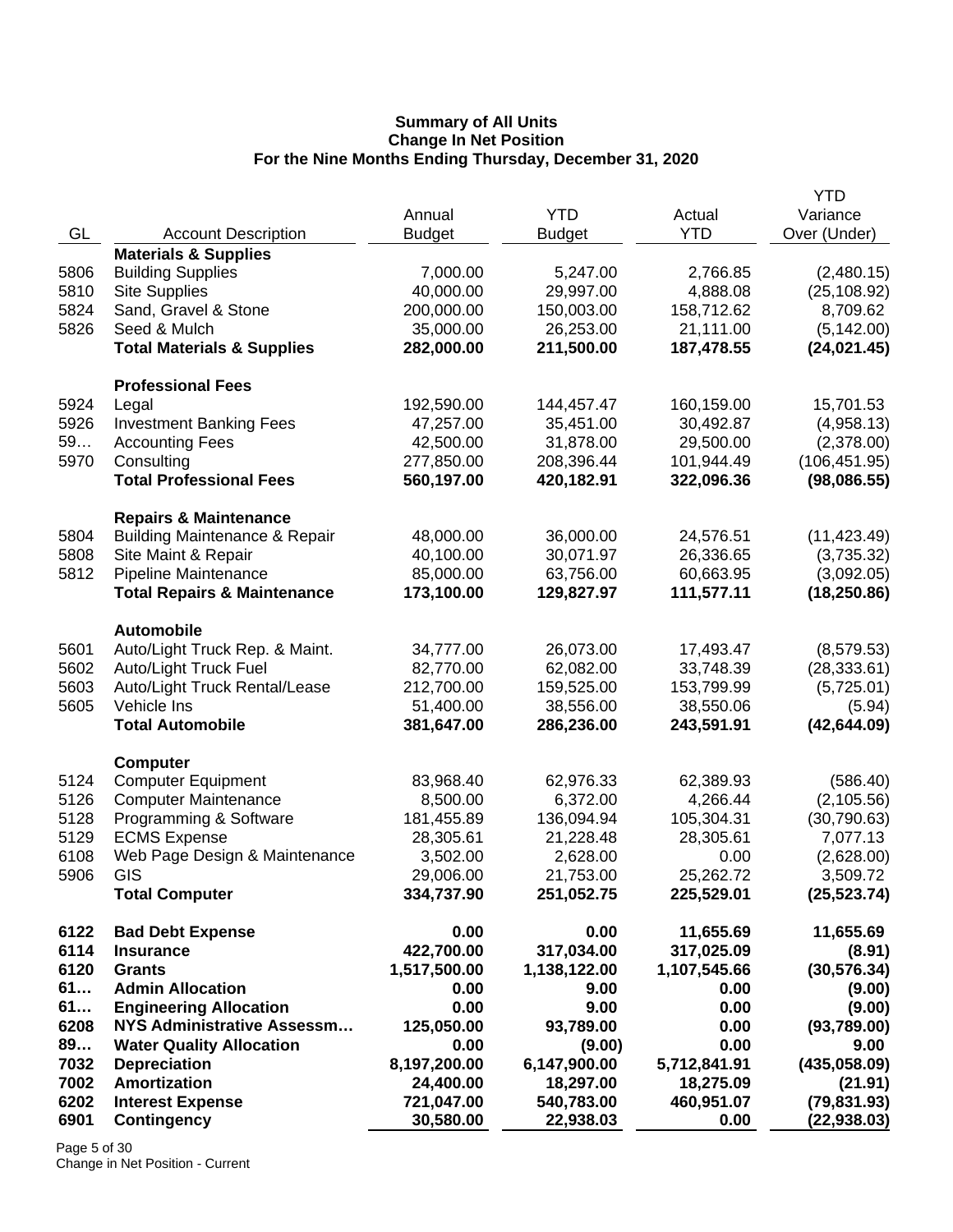|    | <b>Change in Net Position</b> | (4,318,283.00) | (3,238,835.22) | (1,370,513.90) | 1,868,321.32   |
|----|-------------------------------|----------------|----------------|----------------|----------------|
|    | <b>Total Expenses</b>         | 32,518,516.00  | 24,389,006.22  | 20,729,291.96  | (3,659,714.26) |
| GL | <b>Account Description</b>    | <b>Budget</b>  | <b>Budget</b>  | YTD            | Over (Under)   |
|    |                               | Annual         | YTD            | Actual         | Variance       |
|    |                               |                |                |                | YTD            |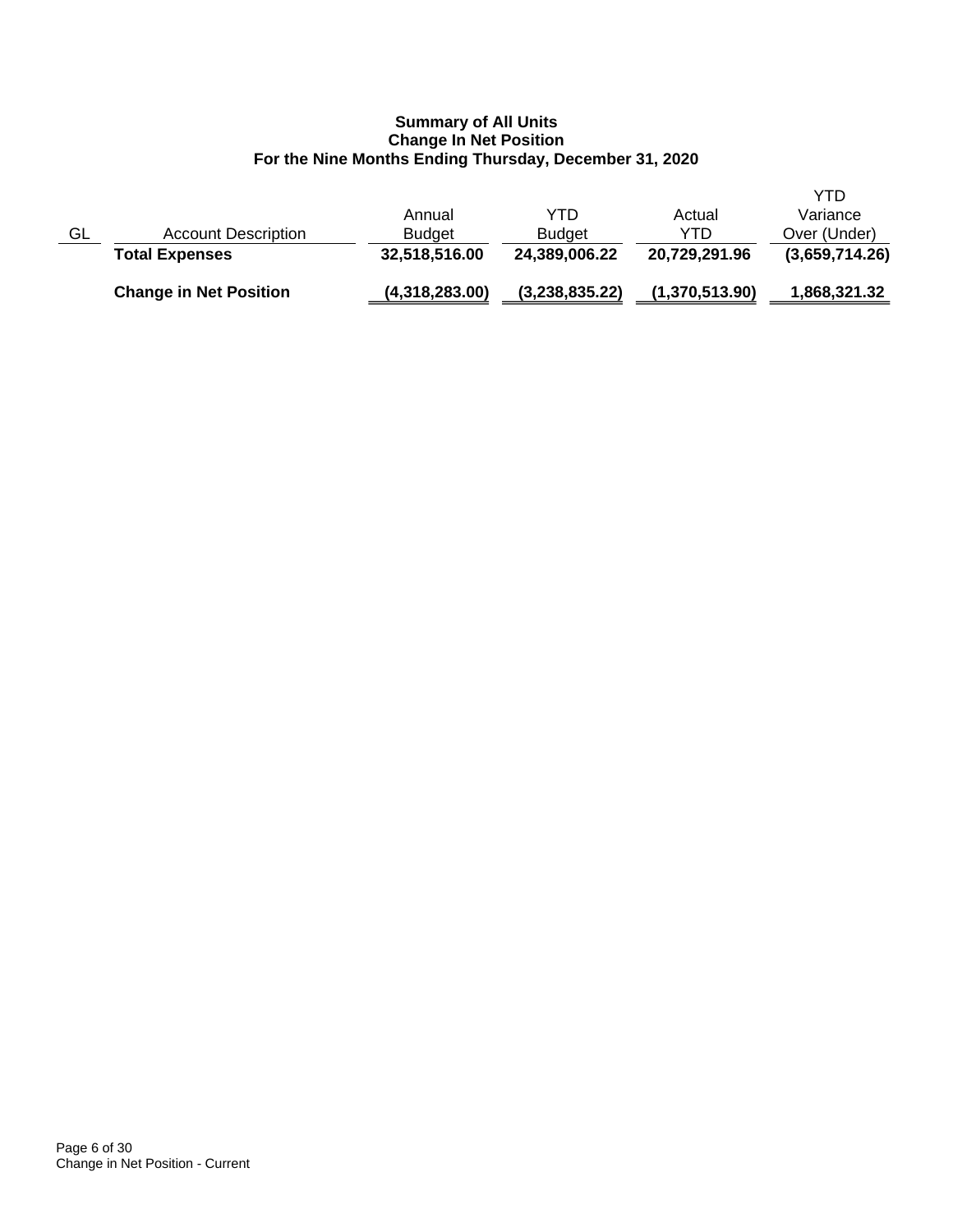# **Administration Change In Net Position For the Nine Months Ending Thursday, December 31, 2020**

| GL<br><b>YTD</b><br>Over (Under)<br><b>Account Description</b><br><b>Budget</b><br><b>Budget</b><br><b>Grant Revenue</b><br><b>NY State Grants</b><br>\$10,000.00<br>\$5,851.25<br>4183<br>\$7,497.00<br>(\$1,645.75)<br><b>Total Grant Revenue</b><br>10,000.00<br>7,497.00<br>5,851.25<br>(1,645.75)<br><b>Other Income</b><br>Miscellaneous<br>4164<br>212,700.00<br>159,525.00<br>155,581.79<br>(3,943.21)<br><b>Total Other Income</b><br>212,700.00<br>159,525.00<br>155,581.79<br>(3,943.21)<br>4201<br><b>Gain on Sale of Assets</b><br>28,000.00<br>0.00<br>(20, 997.00)<br>20,997.00<br><b>Interest Income</b><br>4102<br>Investment Interest Income<br>(147, 336.84)<br>314,600.00<br>235,953.00<br>88,616.16<br>42<br>Mark to Market Adjustment<br>0.00<br>0.00<br>(1,381.42)<br>(1,381.42)<br><b>Total Interest Income</b><br>314,600.00<br>235,953.00<br>87,234.74<br>(148, 718.26)<br>565,300.00<br>(175, 304.22)<br><b>Total Income</b><br>423,972.00<br>248,667.78<br><b>Salaries</b><br>50<br><b>Administrative Wages</b><br>1,234,732.00<br>926,046.00<br>(68,606.06)<br>857,439.94<br>50<br><b>Engineering Wages</b><br>0.00<br>0.00<br>1,235.75<br>1,235.75<br>50<br>1,000.00<br>747.00<br>Overtime Wages<br>0.00<br>(747.00)<br><b>Total Salaries</b><br>1,235,732.00<br>926,793.00<br>858,675.69<br>(68, 117.31)<br><b>Fringe Benefits</b><br>50<br><b>FICA Expense</b><br>94,457.00<br>70,839.00<br>63,630.19<br>(7,208.81)<br>50<br><b>Pension Expense</b><br>171,365.00<br>128,520.00<br>111,414.24<br>(17, 105.76)<br>50<br>Health Insurance<br>135,879.00<br>101,907.00<br>75,579.27<br>(26, 327.73)<br>50<br>Retiree Health Insurance<br>80,330.00<br>60,247.53<br>55,107.95<br>(5, 139.58)<br>50<br><b>Workers Comp</b><br>2,194.00<br>1,611.15<br>1,647.00<br>(35.85)<br>50<br><b>Disability Insurance</b><br>783.90<br>1,045.00<br>783.00<br>0.90<br>5036<br>Unemployment<br>6,592.94<br>(904.06)<br>10,000.00<br>7,497.00<br>50<br>Post Retire Overhead<br>81,751.00<br>61,317.00<br>57,941.49<br>(3,375.51)<br>5051<br><b>Benefit Admin. Fees</b><br>11,020.00<br>8,264.97<br>6,533.17<br>(1,731.80)<br>5054<br>1,026.25<br><b>Employee Physicals &amp; Screening</b><br>1,575.00<br>1,181.25<br>(155.00)<br>589,616.00<br>442,203.75<br>380,220.55<br>(61, 983.20)<br><b>Total Fringe Benefits</b><br><b>Operations &amp; Maintenance</b><br>5134<br><b>Maintenance Contracts</b><br>3,355.00<br>2,520.00<br>670.48<br>(1,849.52)<br>5403<br>14,000.00<br>10,499.94<br>12,676.44<br><b>Safety Equipment &amp; Supplies</b><br>2,176.50<br>17,355.00<br>13,019.94<br>13,346.92<br>326.98<br>Total O & M<br><b>Office &amp; Administrative</b><br>Misc Employee Costs<br>5,370.00<br>5053<br>4,027.50<br>1,261.91<br>(2,765.59)<br>5102<br><b>Office Rent</b><br>107,900.00<br>80,928.00<br>77,666.78<br>(3,261.22)<br>5104<br><b>Office Supplies</b><br>10,000.00<br>1,012.60<br>7,497.00<br>8,509.60<br>6,000.00<br>4,500.00<br>4,630.26<br>130.26<br>5110<br>Postage & Shipping<br>5112<br>4,020.00<br>2,224.00<br>(791.00)<br>Telephone<br>3,015.00<br>Page 7 of 30 |  | Annual | <b>YTD</b> | Actual | <b>YTD</b><br>Variance |
|----------------------------------------------------------------------------------------------------------------------------------------------------------------------------------------------------------------------------------------------------------------------------------------------------------------------------------------------------------------------------------------------------------------------------------------------------------------------------------------------------------------------------------------------------------------------------------------------------------------------------------------------------------------------------------------------------------------------------------------------------------------------------------------------------------------------------------------------------------------------------------------------------------------------------------------------------------------------------------------------------------------------------------------------------------------------------------------------------------------------------------------------------------------------------------------------------------------------------------------------------------------------------------------------------------------------------------------------------------------------------------------------------------------------------------------------------------------------------------------------------------------------------------------------------------------------------------------------------------------------------------------------------------------------------------------------------------------------------------------------------------------------------------------------------------------------------------------------------------------------------------------------------------------------------------------------------------------------------------------------------------------------------------------------------------------------------------------------------------------------------------------------------------------------------------------------------------------------------------------------------------------------------------------------------------------------------------------------------------------------------------------------------------------------------------------------------------------------------------------------------------------------------------------------------------------------------------------------------------------------------------------------------------------------------------------------------------------------------------------------------------------------------------------------------------------------------------------------------------------------------------------------------------------------------------------------------------------------------------------------------------------------------------------------------------------------------------------------------------|--|--------|------------|--------|------------------------|
|                                                                                                                                                                                                                                                                                                                                                                                                                                                                                                                                                                                                                                                                                                                                                                                                                                                                                                                                                                                                                                                                                                                                                                                                                                                                                                                                                                                                                                                                                                                                                                                                                                                                                                                                                                                                                                                                                                                                                                                                                                                                                                                                                                                                                                                                                                                                                                                                                                                                                                                                                                                                                                                                                                                                                                                                                                                                                                                                                                                                                                                                                                          |  |        |            |        |                        |
|                                                                                                                                                                                                                                                                                                                                                                                                                                                                                                                                                                                                                                                                                                                                                                                                                                                                                                                                                                                                                                                                                                                                                                                                                                                                                                                                                                                                                                                                                                                                                                                                                                                                                                                                                                                                                                                                                                                                                                                                                                                                                                                                                                                                                                                                                                                                                                                                                                                                                                                                                                                                                                                                                                                                                                                                                                                                                                                                                                                                                                                                                                          |  |        |            |        |                        |
|                                                                                                                                                                                                                                                                                                                                                                                                                                                                                                                                                                                                                                                                                                                                                                                                                                                                                                                                                                                                                                                                                                                                                                                                                                                                                                                                                                                                                                                                                                                                                                                                                                                                                                                                                                                                                                                                                                                                                                                                                                                                                                                                                                                                                                                                                                                                                                                                                                                                                                                                                                                                                                                                                                                                                                                                                                                                                                                                                                                                                                                                                                          |  |        |            |        |                        |
|                                                                                                                                                                                                                                                                                                                                                                                                                                                                                                                                                                                                                                                                                                                                                                                                                                                                                                                                                                                                                                                                                                                                                                                                                                                                                                                                                                                                                                                                                                                                                                                                                                                                                                                                                                                                                                                                                                                                                                                                                                                                                                                                                                                                                                                                                                                                                                                                                                                                                                                                                                                                                                                                                                                                                                                                                                                                                                                                                                                                                                                                                                          |  |        |            |        |                        |
|                                                                                                                                                                                                                                                                                                                                                                                                                                                                                                                                                                                                                                                                                                                                                                                                                                                                                                                                                                                                                                                                                                                                                                                                                                                                                                                                                                                                                                                                                                                                                                                                                                                                                                                                                                                                                                                                                                                                                                                                                                                                                                                                                                                                                                                                                                                                                                                                                                                                                                                                                                                                                                                                                                                                                                                                                                                                                                                                                                                                                                                                                                          |  |        |            |        |                        |
|                                                                                                                                                                                                                                                                                                                                                                                                                                                                                                                                                                                                                                                                                                                                                                                                                                                                                                                                                                                                                                                                                                                                                                                                                                                                                                                                                                                                                                                                                                                                                                                                                                                                                                                                                                                                                                                                                                                                                                                                                                                                                                                                                                                                                                                                                                                                                                                                                                                                                                                                                                                                                                                                                                                                                                                                                                                                                                                                                                                                                                                                                                          |  |        |            |        |                        |
|                                                                                                                                                                                                                                                                                                                                                                                                                                                                                                                                                                                                                                                                                                                                                                                                                                                                                                                                                                                                                                                                                                                                                                                                                                                                                                                                                                                                                                                                                                                                                                                                                                                                                                                                                                                                                                                                                                                                                                                                                                                                                                                                                                                                                                                                                                                                                                                                                                                                                                                                                                                                                                                                                                                                                                                                                                                                                                                                                                                                                                                                                                          |  |        |            |        |                        |
|                                                                                                                                                                                                                                                                                                                                                                                                                                                                                                                                                                                                                                                                                                                                                                                                                                                                                                                                                                                                                                                                                                                                                                                                                                                                                                                                                                                                                                                                                                                                                                                                                                                                                                                                                                                                                                                                                                                                                                                                                                                                                                                                                                                                                                                                                                                                                                                                                                                                                                                                                                                                                                                                                                                                                                                                                                                                                                                                                                                                                                                                                                          |  |        |            |        |                        |
|                                                                                                                                                                                                                                                                                                                                                                                                                                                                                                                                                                                                                                                                                                                                                                                                                                                                                                                                                                                                                                                                                                                                                                                                                                                                                                                                                                                                                                                                                                                                                                                                                                                                                                                                                                                                                                                                                                                                                                                                                                                                                                                                                                                                                                                                                                                                                                                                                                                                                                                                                                                                                                                                                                                                                                                                                                                                                                                                                                                                                                                                                                          |  |        |            |        |                        |
|                                                                                                                                                                                                                                                                                                                                                                                                                                                                                                                                                                                                                                                                                                                                                                                                                                                                                                                                                                                                                                                                                                                                                                                                                                                                                                                                                                                                                                                                                                                                                                                                                                                                                                                                                                                                                                                                                                                                                                                                                                                                                                                                                                                                                                                                                                                                                                                                                                                                                                                                                                                                                                                                                                                                                                                                                                                                                                                                                                                                                                                                                                          |  |        |            |        |                        |
|                                                                                                                                                                                                                                                                                                                                                                                                                                                                                                                                                                                                                                                                                                                                                                                                                                                                                                                                                                                                                                                                                                                                                                                                                                                                                                                                                                                                                                                                                                                                                                                                                                                                                                                                                                                                                                                                                                                                                                                                                                                                                                                                                                                                                                                                                                                                                                                                                                                                                                                                                                                                                                                                                                                                                                                                                                                                                                                                                                                                                                                                                                          |  |        |            |        |                        |
|                                                                                                                                                                                                                                                                                                                                                                                                                                                                                                                                                                                                                                                                                                                                                                                                                                                                                                                                                                                                                                                                                                                                                                                                                                                                                                                                                                                                                                                                                                                                                                                                                                                                                                                                                                                                                                                                                                                                                                                                                                                                                                                                                                                                                                                                                                                                                                                                                                                                                                                                                                                                                                                                                                                                                                                                                                                                                                                                                                                                                                                                                                          |  |        |            |        |                        |
|                                                                                                                                                                                                                                                                                                                                                                                                                                                                                                                                                                                                                                                                                                                                                                                                                                                                                                                                                                                                                                                                                                                                                                                                                                                                                                                                                                                                                                                                                                                                                                                                                                                                                                                                                                                                                                                                                                                                                                                                                                                                                                                                                                                                                                                                                                                                                                                                                                                                                                                                                                                                                                                                                                                                                                                                                                                                                                                                                                                                                                                                                                          |  |        |            |        |                        |
|                                                                                                                                                                                                                                                                                                                                                                                                                                                                                                                                                                                                                                                                                                                                                                                                                                                                                                                                                                                                                                                                                                                                                                                                                                                                                                                                                                                                                                                                                                                                                                                                                                                                                                                                                                                                                                                                                                                                                                                                                                                                                                                                                                                                                                                                                                                                                                                                                                                                                                                                                                                                                                                                                                                                                                                                                                                                                                                                                                                                                                                                                                          |  |        |            |        |                        |
|                                                                                                                                                                                                                                                                                                                                                                                                                                                                                                                                                                                                                                                                                                                                                                                                                                                                                                                                                                                                                                                                                                                                                                                                                                                                                                                                                                                                                                                                                                                                                                                                                                                                                                                                                                                                                                                                                                                                                                                                                                                                                                                                                                                                                                                                                                                                                                                                                                                                                                                                                                                                                                                                                                                                                                                                                                                                                                                                                                                                                                                                                                          |  |        |            |        |                        |
|                                                                                                                                                                                                                                                                                                                                                                                                                                                                                                                                                                                                                                                                                                                                                                                                                                                                                                                                                                                                                                                                                                                                                                                                                                                                                                                                                                                                                                                                                                                                                                                                                                                                                                                                                                                                                                                                                                                                                                                                                                                                                                                                                                                                                                                                                                                                                                                                                                                                                                                                                                                                                                                                                                                                                                                                                                                                                                                                                                                                                                                                                                          |  |        |            |        |                        |
|                                                                                                                                                                                                                                                                                                                                                                                                                                                                                                                                                                                                                                                                                                                                                                                                                                                                                                                                                                                                                                                                                                                                                                                                                                                                                                                                                                                                                                                                                                                                                                                                                                                                                                                                                                                                                                                                                                                                                                                                                                                                                                                                                                                                                                                                                                                                                                                                                                                                                                                                                                                                                                                                                                                                                                                                                                                                                                                                                                                                                                                                                                          |  |        |            |        |                        |
|                                                                                                                                                                                                                                                                                                                                                                                                                                                                                                                                                                                                                                                                                                                                                                                                                                                                                                                                                                                                                                                                                                                                                                                                                                                                                                                                                                                                                                                                                                                                                                                                                                                                                                                                                                                                                                                                                                                                                                                                                                                                                                                                                                                                                                                                                                                                                                                                                                                                                                                                                                                                                                                                                                                                                                                                                                                                                                                                                                                                                                                                                                          |  |        |            |        |                        |
|                                                                                                                                                                                                                                                                                                                                                                                                                                                                                                                                                                                                                                                                                                                                                                                                                                                                                                                                                                                                                                                                                                                                                                                                                                                                                                                                                                                                                                                                                                                                                                                                                                                                                                                                                                                                                                                                                                                                                                                                                                                                                                                                                                                                                                                                                                                                                                                                                                                                                                                                                                                                                                                                                                                                                                                                                                                                                                                                                                                                                                                                                                          |  |        |            |        |                        |
|                                                                                                                                                                                                                                                                                                                                                                                                                                                                                                                                                                                                                                                                                                                                                                                                                                                                                                                                                                                                                                                                                                                                                                                                                                                                                                                                                                                                                                                                                                                                                                                                                                                                                                                                                                                                                                                                                                                                                                                                                                                                                                                                                                                                                                                                                                                                                                                                                                                                                                                                                                                                                                                                                                                                                                                                                                                                                                                                                                                                                                                                                                          |  |        |            |        |                        |
|                                                                                                                                                                                                                                                                                                                                                                                                                                                                                                                                                                                                                                                                                                                                                                                                                                                                                                                                                                                                                                                                                                                                                                                                                                                                                                                                                                                                                                                                                                                                                                                                                                                                                                                                                                                                                                                                                                                                                                                                                                                                                                                                                                                                                                                                                                                                                                                                                                                                                                                                                                                                                                                                                                                                                                                                                                                                                                                                                                                                                                                                                                          |  |        |            |        |                        |
|                                                                                                                                                                                                                                                                                                                                                                                                                                                                                                                                                                                                                                                                                                                                                                                                                                                                                                                                                                                                                                                                                                                                                                                                                                                                                                                                                                                                                                                                                                                                                                                                                                                                                                                                                                                                                                                                                                                                                                                                                                                                                                                                                                                                                                                                                                                                                                                                                                                                                                                                                                                                                                                                                                                                                                                                                                                                                                                                                                                                                                                                                                          |  |        |            |        |                        |
|                                                                                                                                                                                                                                                                                                                                                                                                                                                                                                                                                                                                                                                                                                                                                                                                                                                                                                                                                                                                                                                                                                                                                                                                                                                                                                                                                                                                                                                                                                                                                                                                                                                                                                                                                                                                                                                                                                                                                                                                                                                                                                                                                                                                                                                                                                                                                                                                                                                                                                                                                                                                                                                                                                                                                                                                                                                                                                                                                                                                                                                                                                          |  |        |            |        |                        |
|                                                                                                                                                                                                                                                                                                                                                                                                                                                                                                                                                                                                                                                                                                                                                                                                                                                                                                                                                                                                                                                                                                                                                                                                                                                                                                                                                                                                                                                                                                                                                                                                                                                                                                                                                                                                                                                                                                                                                                                                                                                                                                                                                                                                                                                                                                                                                                                                                                                                                                                                                                                                                                                                                                                                                                                                                                                                                                                                                                                                                                                                                                          |  |        |            |        |                        |
|                                                                                                                                                                                                                                                                                                                                                                                                                                                                                                                                                                                                                                                                                                                                                                                                                                                                                                                                                                                                                                                                                                                                                                                                                                                                                                                                                                                                                                                                                                                                                                                                                                                                                                                                                                                                                                                                                                                                                                                                                                                                                                                                                                                                                                                                                                                                                                                                                                                                                                                                                                                                                                                                                                                                                                                                                                                                                                                                                                                                                                                                                                          |  |        |            |        |                        |
|                                                                                                                                                                                                                                                                                                                                                                                                                                                                                                                                                                                                                                                                                                                                                                                                                                                                                                                                                                                                                                                                                                                                                                                                                                                                                                                                                                                                                                                                                                                                                                                                                                                                                                                                                                                                                                                                                                                                                                                                                                                                                                                                                                                                                                                                                                                                                                                                                                                                                                                                                                                                                                                                                                                                                                                                                                                                                                                                                                                                                                                                                                          |  |        |            |        |                        |
|                                                                                                                                                                                                                                                                                                                                                                                                                                                                                                                                                                                                                                                                                                                                                                                                                                                                                                                                                                                                                                                                                                                                                                                                                                                                                                                                                                                                                                                                                                                                                                                                                                                                                                                                                                                                                                                                                                                                                                                                                                                                                                                                                                                                                                                                                                                                                                                                                                                                                                                                                                                                                                                                                                                                                                                                                                                                                                                                                                                                                                                                                                          |  |        |            |        |                        |
|                                                                                                                                                                                                                                                                                                                                                                                                                                                                                                                                                                                                                                                                                                                                                                                                                                                                                                                                                                                                                                                                                                                                                                                                                                                                                                                                                                                                                                                                                                                                                                                                                                                                                                                                                                                                                                                                                                                                                                                                                                                                                                                                                                                                                                                                                                                                                                                                                                                                                                                                                                                                                                                                                                                                                                                                                                                                                                                                                                                                                                                                                                          |  |        |            |        |                        |
|                                                                                                                                                                                                                                                                                                                                                                                                                                                                                                                                                                                                                                                                                                                                                                                                                                                                                                                                                                                                                                                                                                                                                                                                                                                                                                                                                                                                                                                                                                                                                                                                                                                                                                                                                                                                                                                                                                                                                                                                                                                                                                                                                                                                                                                                                                                                                                                                                                                                                                                                                                                                                                                                                                                                                                                                                                                                                                                                                                                                                                                                                                          |  |        |            |        |                        |
|                                                                                                                                                                                                                                                                                                                                                                                                                                                                                                                                                                                                                                                                                                                                                                                                                                                                                                                                                                                                                                                                                                                                                                                                                                                                                                                                                                                                                                                                                                                                                                                                                                                                                                                                                                                                                                                                                                                                                                                                                                                                                                                                                                                                                                                                                                                                                                                                                                                                                                                                                                                                                                                                                                                                                                                                                                                                                                                                                                                                                                                                                                          |  |        |            |        |                        |
|                                                                                                                                                                                                                                                                                                                                                                                                                                                                                                                                                                                                                                                                                                                                                                                                                                                                                                                                                                                                                                                                                                                                                                                                                                                                                                                                                                                                                                                                                                                                                                                                                                                                                                                                                                                                                                                                                                                                                                                                                                                                                                                                                                                                                                                                                                                                                                                                                                                                                                                                                                                                                                                                                                                                                                                                                                                                                                                                                                                                                                                                                                          |  |        |            |        |                        |
|                                                                                                                                                                                                                                                                                                                                                                                                                                                                                                                                                                                                                                                                                                                                                                                                                                                                                                                                                                                                                                                                                                                                                                                                                                                                                                                                                                                                                                                                                                                                                                                                                                                                                                                                                                                                                                                                                                                                                                                                                                                                                                                                                                                                                                                                                                                                                                                                                                                                                                                                                                                                                                                                                                                                                                                                                                                                                                                                                                                                                                                                                                          |  |        |            |        |                        |
|                                                                                                                                                                                                                                                                                                                                                                                                                                                                                                                                                                                                                                                                                                                                                                                                                                                                                                                                                                                                                                                                                                                                                                                                                                                                                                                                                                                                                                                                                                                                                                                                                                                                                                                                                                                                                                                                                                                                                                                                                                                                                                                                                                                                                                                                                                                                                                                                                                                                                                                                                                                                                                                                                                                                                                                                                                                                                                                                                                                                                                                                                                          |  |        |            |        |                        |
|                                                                                                                                                                                                                                                                                                                                                                                                                                                                                                                                                                                                                                                                                                                                                                                                                                                                                                                                                                                                                                                                                                                                                                                                                                                                                                                                                                                                                                                                                                                                                                                                                                                                                                                                                                                                                                                                                                                                                                                                                                                                                                                                                                                                                                                                                                                                                                                                                                                                                                                                                                                                                                                                                                                                                                                                                                                                                                                                                                                                                                                                                                          |  |        |            |        |                        |
|                                                                                                                                                                                                                                                                                                                                                                                                                                                                                                                                                                                                                                                                                                                                                                                                                                                                                                                                                                                                                                                                                                                                                                                                                                                                                                                                                                                                                                                                                                                                                                                                                                                                                                                                                                                                                                                                                                                                                                                                                                                                                                                                                                                                                                                                                                                                                                                                                                                                                                                                                                                                                                                                                                                                                                                                                                                                                                                                                                                                                                                                                                          |  |        |            |        |                        |
|                                                                                                                                                                                                                                                                                                                                                                                                                                                                                                                                                                                                                                                                                                                                                                                                                                                                                                                                                                                                                                                                                                                                                                                                                                                                                                                                                                                                                                                                                                                                                                                                                                                                                                                                                                                                                                                                                                                                                                                                                                                                                                                                                                                                                                                                                                                                                                                                                                                                                                                                                                                                                                                                                                                                                                                                                                                                                                                                                                                                                                                                                                          |  |        |            |        |                        |
|                                                                                                                                                                                                                                                                                                                                                                                                                                                                                                                                                                                                                                                                                                                                                                                                                                                                                                                                                                                                                                                                                                                                                                                                                                                                                                                                                                                                                                                                                                                                                                                                                                                                                                                                                                                                                                                                                                                                                                                                                                                                                                                                                                                                                                                                                                                                                                                                                                                                                                                                                                                                                                                                                                                                                                                                                                                                                                                                                                                                                                                                                                          |  |        |            |        |                        |
|                                                                                                                                                                                                                                                                                                                                                                                                                                                                                                                                                                                                                                                                                                                                                                                                                                                                                                                                                                                                                                                                                                                                                                                                                                                                                                                                                                                                                                                                                                                                                                                                                                                                                                                                                                                                                                                                                                                                                                                                                                                                                                                                                                                                                                                                                                                                                                                                                                                                                                                                                                                                                                                                                                                                                                                                                                                                                                                                                                                                                                                                                                          |  |        |            |        |                        |
|                                                                                                                                                                                                                                                                                                                                                                                                                                                                                                                                                                                                                                                                                                                                                                                                                                                                                                                                                                                                                                                                                                                                                                                                                                                                                                                                                                                                                                                                                                                                                                                                                                                                                                                                                                                                                                                                                                                                                                                                                                                                                                                                                                                                                                                                                                                                                                                                                                                                                                                                                                                                                                                                                                                                                                                                                                                                                                                                                                                                                                                                                                          |  |        |            |        |                        |
|                                                                                                                                                                                                                                                                                                                                                                                                                                                                                                                                                                                                                                                                                                                                                                                                                                                                                                                                                                                                                                                                                                                                                                                                                                                                                                                                                                                                                                                                                                                                                                                                                                                                                                                                                                                                                                                                                                                                                                                                                                                                                                                                                                                                                                                                                                                                                                                                                                                                                                                                                                                                                                                                                                                                                                                                                                                                                                                                                                                                                                                                                                          |  |        |            |        |                        |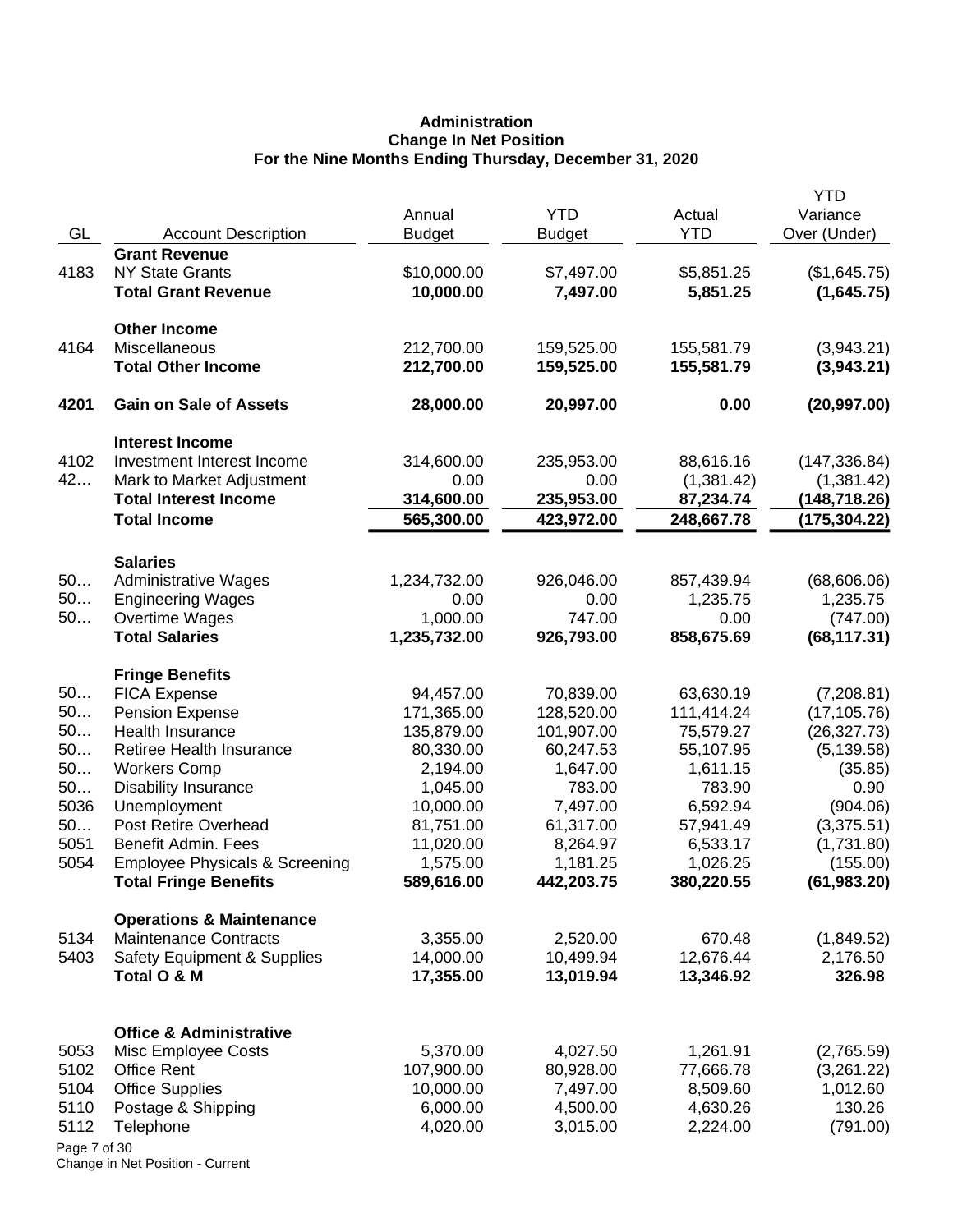## **Administration Change In Net Position For the Nine Months Ending Thursday, December 31, 2020**

|      |                                     |                  |                |                | <b>YTD</b>    |
|------|-------------------------------------|------------------|----------------|----------------|---------------|
|      |                                     | Annual           | <b>YTD</b>     | Actual         | Variance      |
| GL   | <b>Account Description</b>          | <b>Budget</b>    | <b>Budget</b>  | <b>YTD</b>     | Over (Under)  |
| 5114 | <b>Cellular Services</b>            | 5,800.00         | 4,347.00       | 4,390.99       | 43.99         |
| 5118 | <b>Other Communications</b>         | 9,480.00         | 7,110.00       | 6,347.24       | (762.76)      |
| 5120 | Dues & Subscriptions                | 5,000.00         | 3,753.00       | 2,321.00       | (1,432.00)    |
| 5122 | Public Info & Advertising           | 9,500.00         | 7,125.03       | 8,777.48       | 1,652.45      |
| 5123 | <b>Promotional Materials</b>        | 2,500.00         | 1,878.03       | 0.00           | (1,878.03)    |
| 5130 | <b>Office Equipment</b>             | 6,295.38         | 4,718.52       | 3,171.16       | (1,547.36)    |
| 5170 | <b>Other Office Expenses</b>        | 1,600.00         | 1,197.00       | 806.20         | (390.80)      |
| 5173 | <b>Credit Card Processing Fees</b>  | 600.00           | 450.00         | 398.95         | (51.05)       |
| 5202 | Employee Mileage Reimburse          | 1,500.00         | 1,125.00       | 593.40         | (531.60)      |
| 5204 | Empl. Meals & Incidental            | 2,700.00         | 2,025.00       | 0.00           | (2,025.00)    |
| 5206 | Empl. Lodging                       | 445.72           | 337.32         | 0.00           | (337.32)      |
| 5270 | <b>Travel &amp; Meeting Expense</b> | 3,550.00         | 2,664.00       | 2,270.10       | (393.90)      |
| 5370 | Training & Development              | 9,980.00         | 7,481.97       | 2,362.65       | (5, 119.32)   |
| 5402 | <b>Employee Uniforms</b>            | 1,425.00         | 1,071.00       | 164.00         | (907.00)      |
| 5404 | <b>Safety Training</b>              | 5,000.00         | 3,746.97       | 0.00           | (3,746.97)    |
| 5508 | <b>Cleaning Services</b>            | 10,000.00        | 7,503.03       | 6,550.00       | (953.03)      |
| 6102 | Board Member Travel & Expen         | 1,750.00         | 1,314.00       | 621.00         | (693.00)      |
| 6104 | Sponsorships                        | 7,500.00         | 5,625.00       | 1,000.00       | (4,625.00)    |
|      | <b>Total Office &amp; Admin</b>     | 217,916.10       | 163,439.37     | 134,066.72     | (29, 372.65)  |
|      | <b>Professional Fees</b>            |                  |                |                |               |
| 5924 | Legal                               | 59,190.00        | 44,392.50      | 50,893.75      | 6,501.25      |
| 5926 | <b>Investment Banking Fees</b>      | 9,800.00         | 7,353.00       | 4,843.47       | (2,509.53)    |
| 59   | <b>Accounting Fees</b>              | 42,500.00        | 31,878.00      | 29,500.00      | (2,378.00)    |
| 5970 | Consulting                          | 3,500.00         | 2,621.97       | 190.00         | (2,431.97)    |
|      | <b>Total Professional Fees</b>      | 114,990.00       | 86,245.47      | 85,427.22      | (818.25)      |
|      | <b>Automobile</b>                   |                  |                |                |               |
| 5601 | Auto/Light Truck Rep. & Maint.      | 1,000.00         | 747.00         | 179.91         | (567.09)      |
| 5602 | Auto/Light Truck Fuel               | 1,750.00         | 1,314.00       | 0.00           | (1,314.00)    |
|      | <b>Total Automobile</b>             | 2,750.00         | 2,061.00       | 179.91         | (1,881.09)    |
|      | <b>Computer</b>                     |                  |                |                |               |
| 5124 | <b>Computer Equipment</b>           | 50,468.40        | 37,848.33      | 32,452.02      | (5,396.31)    |
| 5126 | <b>Computer Maintenance</b>         | 8,500.00         | 6,372.00       | 4,266.44       | (2, 105.56)   |
| 5128 | Programming & Software              | 148,893.89       | 111,668.94     | 79,104.49      | (32, 564.45)  |
| 5129 | <b>ECMS Expense</b>                 | 28,305.61        | 21,228.48      | 28,305.61      | 7,077.13      |
| 6108 | Web Page Design & Maintenance       | 2,752.00         | 2,061.00       | 0.00           | (2,061.00)    |
|      | <b>Total Computer</b>               | 238,919.90       | 179,178.75     | 144,128.56     | (35,050.19)   |
| 6114 | <b>Insurance</b>                    | 18,700.00        | 14,022.00      | 14,024.97      | 2.97          |
| 61   | <b>Admin Allocation</b>             | (2, 168, 149.00) | (1,626,111.00) | (1,581,495.40) | 44,615.60     |
| 7032 | <b>Depreciation</b>                 | 277,600.00       | 208,197.00     | 191,052.40     | (17,144.60)   |
|      | <b>Total Expenses</b>               | 545,430.00       | 409,049.28     | 239,627.54     | (169, 421.74) |
|      | <b>Change in Net Position</b>       | 19,870.00        | 14,922.72      | 9,040.24       | (5,882.48)    |
|      |                                     |                  |                |                |               |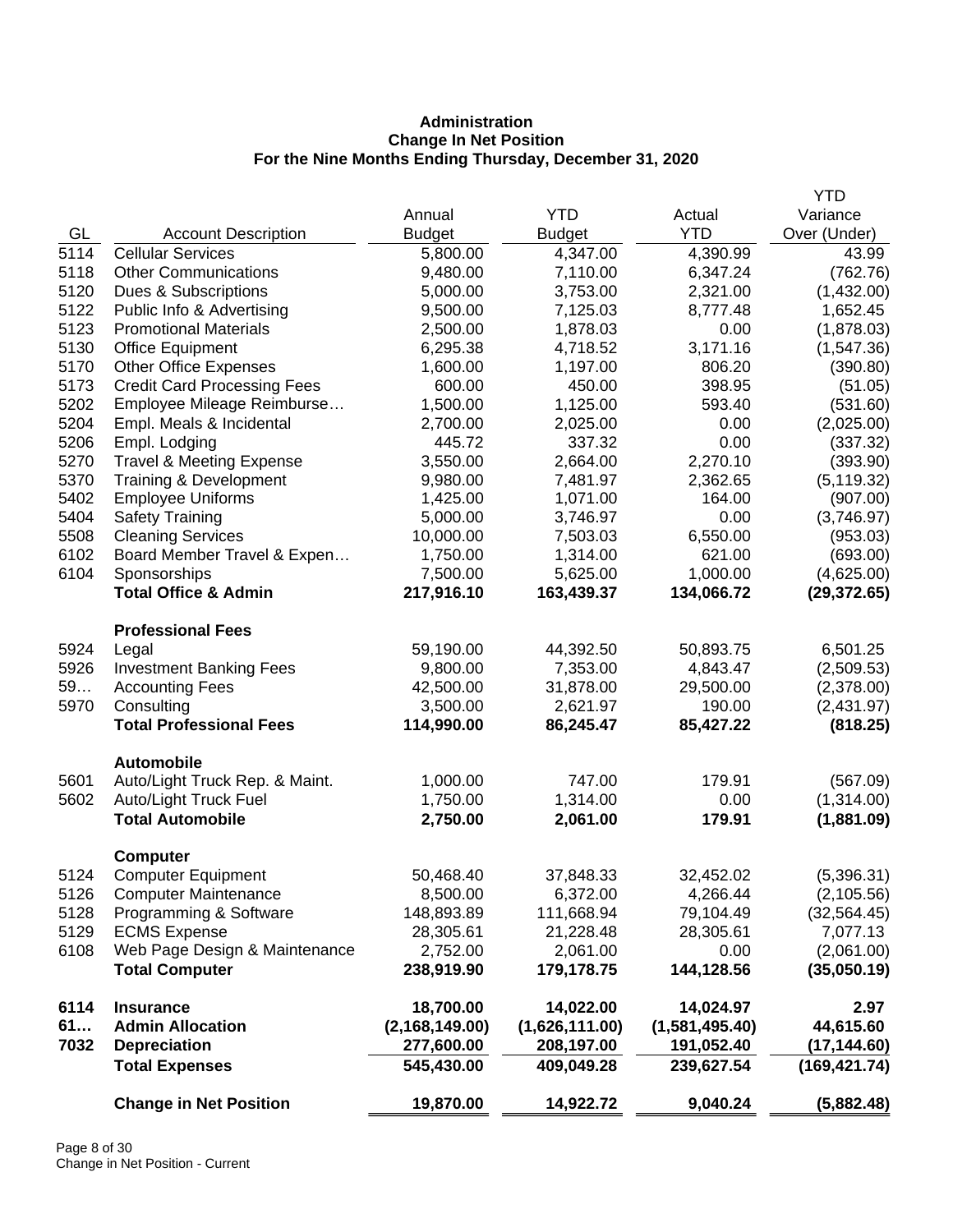|              |                                        |                |                |                | <b>YTD</b>    |
|--------------|----------------------------------------|----------------|----------------|----------------|---------------|
|              |                                        | Annual         | <b>YTD</b>     | Actual         | Variance      |
| GL           | <b>Account Description</b>             | <b>Budget</b>  | <b>Budget</b>  | <b>YTD</b>     | Over (Under)  |
|              | <b>Customer Billings</b>               |                |                |                |               |
| 4001         | <b>Customer Billings</b>               | \$7,613,000.00 | \$5,709,753.00 | \$5,720,342.60 | \$10,589.60   |
| 4006         | Replacement Reserve Tip Inco           | 678,960.00     | 509,220.00     | 489,555.96     | (19,664.04)   |
| 4008         | Closure Reserve Tip Income             | 452,640.00     | 339,480.00     | 326,370.64     | (13, 109.36)  |
| 4012         | Capital Reserve Tip Income             | 282,900.00     | 212,175.00     | 203,981.65     | (8, 193.35)   |
|              | <b>Total Customer Billings</b>         | 9,027,500.00   | 6,770,628.00   | 6,740,250.85   | (30, 377.15)  |
|              | <b>Waste Diversion Revenue</b>         |                |                |                |               |
| 4050         | <b>RTS Revenue</b>                     | 715,500.00     | 536,625.00     | 0.00           | (536, 625.00) |
| 4060         | Recycling Revenue - Tires              | 140,000.00     | 105,003.00     | 105,181.44     | 178.44        |
| 4061         | <b>Recycling Revenue - Mattresses</b>  | 113,897.00     | 85,419.00      | 84,422.50      | (996.50)      |
|              | <b>Total Waste Diversion Revenue</b>   | 969,397.00     | 727,047.00     | 189,603.94     | (537, 443.06) |
|              | <b>Grant Revenue</b>                   |                |                |                |               |
| 4183         | <b>NY State Grants</b>                 | 333,312.00     | 249,984.00     | 248,245.15     | (1,738.85)    |
|              | <b>Total Grant Revenue</b>             | 333,312.00     | 249,984.00     | 248,245.15     | (1,738.85)    |
|              | <b>Other Income</b>                    |                |                |                |               |
| 4164         | Miscellaneous                          | 25,000.00      | 18,747.00      | 18,456.83      | (290.17)      |
| 4166         | <b>LFGTE Revenue</b>                   | 438,009.00     | 328,509.00     | 394,200.57     | 65,691.57     |
|              | <b>Total Other Income</b>              | 463,009.00     | 347,256.00     | 412,657.40     | 65,401.40     |
| 4201         | <b>Gain on Sale of Assets</b>          | 45,000.00      | 33,750.00      | 0.00           | (33,750.00)   |
|              | <b>Interest Income</b>                 |                |                |                |               |
| 41           | <b>Trustee Interest</b>                | 134,138.00     | 100,602.00     | 52,024.56      | (48, 577.44)  |
| 4108         | Reserve Interest                       | 111,110.00     | 83,331.00      | 52,806.10      | (30,524.90)   |
| 4116         | Replace Reserve Interest Income        | 102,931.00     | 77,202.00      | 83,358.39      | 6,156.39      |
| 4118         | <b>Closure Reserve Interest Income</b> | 200,275.00     | 150,210.00     | 90,687.08      | (59, 522.92)  |
| 4119         | Post Close Interest Income             | 151,084.00     | 113,310.00     | 57,361.45      | (55,948.55)   |
| 4120         | Wetlands Mitigation Interest Inc       | 22,096.00      | 16,569.00      | 15,407.65      | (1, 161.35)   |
| 42           | Mark to Market Adjustment              | 0.00           | 0.00           | (6, 297.99)    | (6, 297.99)   |
|              | <b>Total Interest Income</b>           | 721,634.00     | 541,224.00     | 345,347.24     | (195,876.76)  |
|              | <b>Total Income</b>                    | 11,559,852.00  | 8,669,889.00   | 7,936,104.58   | (733, 784.42) |
|              | <b>Salaries</b>                        |                |                |                |               |
| 50           | <b>Engineering Wages</b>               | 114,958.00     | 86,220.00      | 89,324.85      | 3,104.85      |
| 50           | <b>Technology Wages</b>                | 0.00           | 0.00           | 656.64         | 656.64        |
| 50           | <b>MMF Wages</b>                       | 1,517,731.00   | 1,138,302.00   | 984,951.50     | (153, 350.50) |
| 50           | Overtime Wages                         | 36,769.00      | 27,576.00      | 11,426.10      | (16, 149.90)  |
| 5005         | <b>On-Call Stipend</b>                 | 7,800.00       | 5,850.00       | 6,000.00       | 150.00        |
|              | <b>Total Salaries</b>                  | 1,677,258.00   | 1,257,948.00   | 1,092,359.09   | (165, 588.91) |
|              | <b>Fringe Benefits</b>                 |                |                |                |               |
| 50           | <b>FICA Expense</b>                    | 128,270.00     | 96,201.00      | 79,939.44      | (16, 261.56)  |
| 50           | <b>Pension Expense</b>                 | 239,399.00     | 179,550.00     | 158,680.20     | (20, 869.80)  |
| 50           | Health Insurance                       | 294,049.00     | 220,536.00     | 168,731.86     | (51,804.14)   |
| Page 9 of 30 |                                        |                |                |                |               |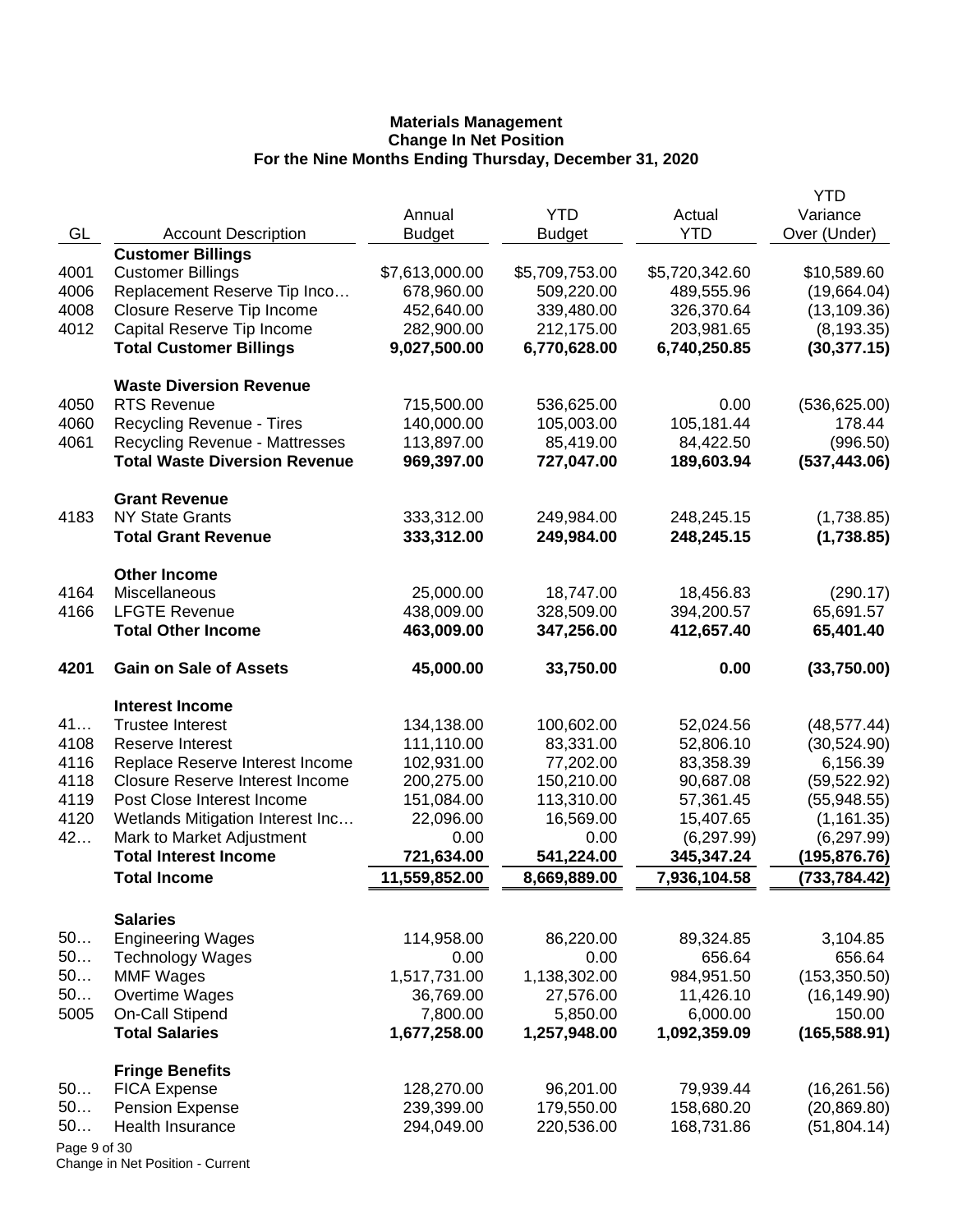|      |                                           |               |               |            | <b>YTD</b>    |
|------|-------------------------------------------|---------------|---------------|------------|---------------|
|      |                                           | Annual        | <b>YTD</b>    | Actual     | Variance      |
| GL   | <b>Account Description</b>                | <b>Budget</b> | <b>Budget</b> | <b>YTD</b> | Over (Under)  |
| 50   | <b>Workers Comp</b>                       | 103,620.00    | 77,715.00     | 69,418.05  | (8, 296.95)   |
| 50   | <b>Disability Insurance</b>               | 1,079.00      | 810.00        | 809.28     | (0.72)        |
| 50   | Post Retire Overhead                      | 157,596.00    | 118,197.00    | 105,253.65 | (12, 943.35)  |
| 5054 | <b>Employee Physicals &amp; Screening</b> | 8,000.00      | 6,003.00      | 1,961.60   | (4,041.40)    |
|      | <b>Total Fringe Benefits</b>              | 932,013.00    | 699,012.00    | 584,794.08 | (114, 217.92) |
|      | <b>Operations &amp; Maintenance</b>       |               |               |            |               |
| 5062 | Third Party Temporary - O&M               | 50,976.00     | 38,232.00     | 0.00       | (38, 232.00)  |
| 5403 | <b>Safety Equipment &amp; Supplies</b>    | 14,000.00     | 10,503.00     | 6,550.75   | (3,952.25)    |
| 5702 | Large Parts                               | 100,000.00    | 74,997.00     | 70,095.47  | (4,901.53)    |
| 5703 | <b>Small Equipment</b>                    | 30,000.00     | 22,500.00     | 5,895.68   | (16,604.32)   |
| 5704 | O&M Supplies                              | 20,000.00     | 15,003.00     | 6,604.76   | (8,398.24)    |
| 5708 | Fuels                                     | 335,000.00    | 251,253.00    | 99,302.89  | (151, 950.11) |
| 5710 | Lubricants                                | 20,000.00     | 15,003.00     | 4,713.90   | (10, 289.10)  |
| 5712 | Purchased Maintenance & Repair            | 65,000.00     | 48,753.00     | 51,490.35  | 2,737.35      |
| 5716 | <b>Equipment Rental</b>                   | 15,000.00     | 11,250.00     | 0.00       | (11, 250.00)  |
| 5718 | <b>Tires</b>                              | 30,000.00     | 22,500.00     | 8,322.62   | (14, 177.38)  |
| 5770 | Other Tool, Equip & O&M                   | 2,500.00      | 1,872.00      | 2,258.69   | 386.69        |
| 5815 | Chemicals                                 | 10,000.00     | 7,497.00      | 3,223.20   | (4,273.80)    |
| 5818 | Leachate System Expense                   | 15,000.00     | 11,250.00     | 686.88     | (10, 563.12)  |
| 5820 | <b>LFG Maintenance</b>                    | 75,000.00     | 56,250.00     | 9,489.23   | (46, 760.77)  |
| 5932 | <b>Monitoring &amp; Testing</b>           | 115,600.00    | 86,697.00     | 64,235.41  | (22, 461.59)  |
| 6008 | <b>Contract Hauling</b>                   | 20,000.00     | 15,003.00     | 15,200.00  | 197.00        |
|      | Total O & M                               | 918,076.00    | 688,563.00    | 348,069.83 | (340, 493.17) |
|      | <b>Recycling Transfer Station</b>         |               |               |            |               |
| 50   | <b>Material Reprocessing Wages</b>        | 134,551.00    | 100,917.00    | 99,480.86  | (1,436.14)    |
| 50   | <b>Material Reprocessing OT</b>           | 0.00          | 0.00          | 2,282.90   | 2,282.90      |
| 50   | <b>FICA Expense</b>                       | 10,293.00     | 7,722.00      | 7,855.24   | 133.24        |
| 50   | <b>Pension Expense</b>                    | 12,917.00     | 9,684.00      | 10,619.48  | 935.48        |
| 50   | Health Insurance                          | 25,155.00     | 18,864.00     | 10,075.75  | (8,788.25)    |
| 50   | <b>Workers Comp</b>                       | 12,311.00     | 9,234.00      | 9,761.85   | 527.85        |
| 50   | <b>Disability Insurance</b>               | 74.00         | 54.00         | 0.00       | (54.00)       |
| 50   | Post Retire Overhead                      | 16,560.00     | 12,420.00     | 12,807.00  | 387.00        |
| 6300 | RTS -Safety Equipment & Sup               | 2,500.00      | 1,872.00      | 1,906.94   | 34.94         |
| 6305 | RTS - Large Parts                         | 7,500.00      | 5,625.00      | 3,007.21   | (2,617.79)    |
| 6310 | RTS - Small Equipment                     | 4,005.00      | 3,006.00      | 3,898.96   | 892.96        |
| 6315 | RTS - O&M Supplies                        | 14,000.00     | 10,503.00     | 3,348.75   | (7, 154.25)   |
| 6320 | RTS - Fuels                               | 10,000.00     | 7,497.00      | 3,497.67   | (3,999.33)    |
| 6325 | RTS - Purchased Maintenance               | 7,500.00      | 5,625.00      | 5,735.40   | 110.40        |
| 6329 | RTS - Disposal Costs                      | 715,500.00    | 536,625.00    | 0.00       | (536, 625.00) |
| 6330 | RTS - Contract Hauling                    | 230,000.00    | 172,503.00    | 63,905.00  | (108, 598.00) |
| 6335 | RTS - Office Supplies                     | 1,000.00      | 747.00        | 30.00      | (717.00)      |
| 6340 | RTS - Cellular Services                   | 1,020.00      | 765.00        | 0.00       | (765.00)      |
| 6345 | RTS - Other Communications                | 2,400.00      | 1,800.00      | 1,454.76   | (345.24)      |
| 6350 | RTS - Office Equipment Mainte             | 500.00        | 378.00        | 0.00       | (378.00)      |
| 6355 | RTS - Employee Mileage Reim               | 150.00        | 117.00        | 0.00       | (117.00)      |

Page 10 of 30 Change in Net Position - Current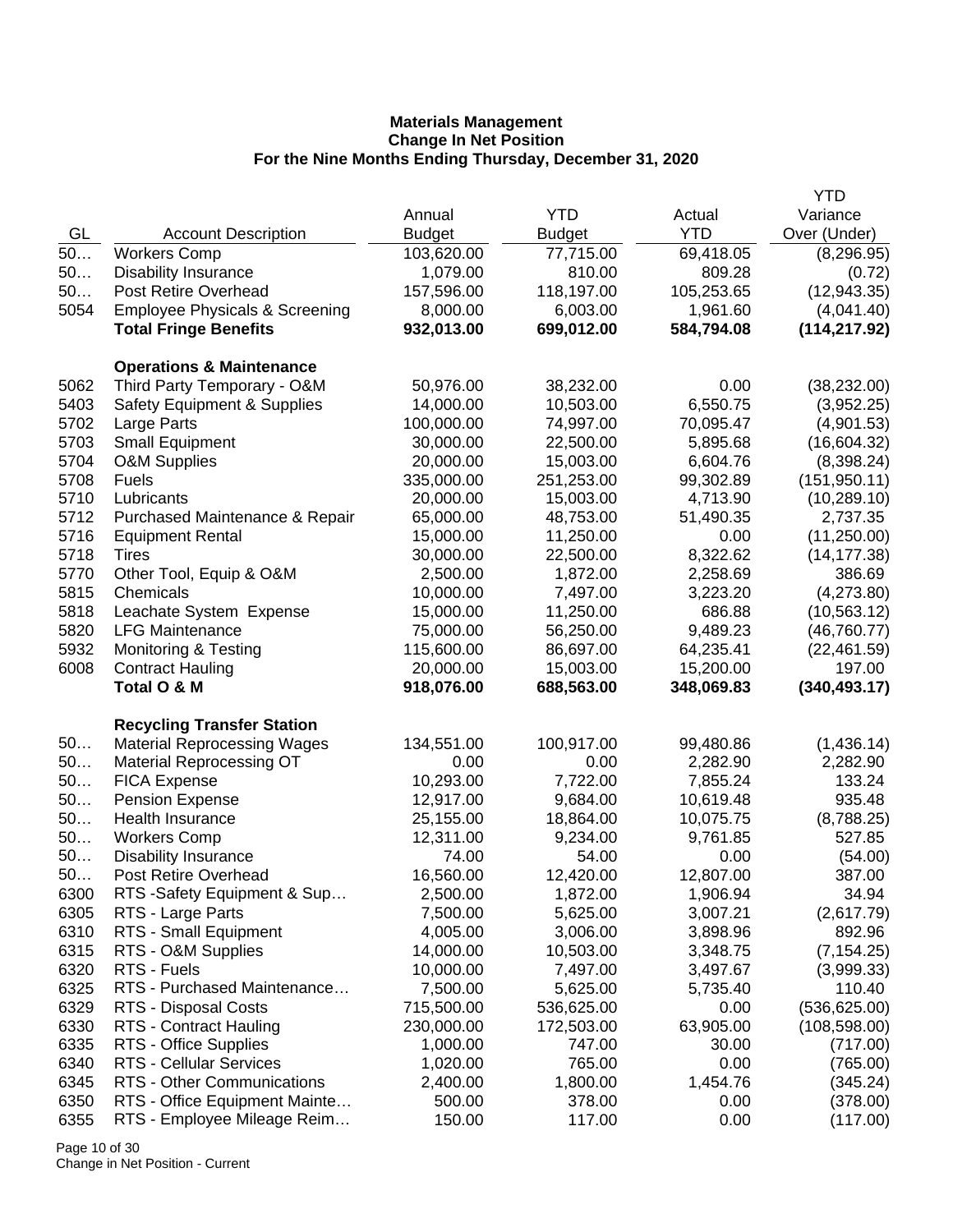|              |                                                           |                       |                      |                      | <b>YTD</b>                |
|--------------|-----------------------------------------------------------|-----------------------|----------------------|----------------------|---------------------------|
|              |                                                           | Annual                | <b>YTD</b>           | Actual               | Variance                  |
| GL           | <b>Account Description</b>                                | <b>Budget</b>         | <b>Budget</b>        | <b>YTD</b>           | Over (Under)              |
| 6360         | RTS - Employee Uniforms                                   | 950.00                | 712.53               | 767.91               | 55.38                     |
| 6365         | RTS - Gas & Electric                                      | 5,000.00              | 3,753.00             | 2,887.69             | (865.31)                  |
| 6370         | RTS - Propane                                             | 4,000.00              | 2,997.00             | 1,784.72             | (1,212.28)                |
| 6375         | RTS - Building Supplies                                   | 1,000.00              | 747.00               | 199.99               | (547.01)                  |
| 6380         | RTS - Site Supplies                                       | 1,000.00              | 747.00               | 55.66                | (691.34)                  |
| 6385         | RTS - Building Maintenance &                              | 3,000.00              | 2,250.00             | 1,665.87             | (584.13)                  |
| 6390         | RTS - Site Maintenance & Repair                           | 3,350.00              | 2,509.47             | 0.00                 | (2,509.47)                |
| 6395         | RTS - Auto/Light Truck Rep. &                             | 2,000.00              | 1,503.00             | 0.00                 | (1,503.00)                |
| 6400         | RTS - Auto/Light Truck Fuel                               | 1,500.00              | 1,125.00             | 186.38               | (938.62)                  |
| 6410         | RTS - Programming & Software                              | 5,000.00              | 3,753.00             | 0.00                 | (3,753.00)                |
|              | <b>Total Recycling Transfer Stati</b>                     | 1,234,736.00          | 926,055.00           | 247,215.99           | (678, 839.01)             |
|              | <b>Waste Diversion</b>                                    |                       |                      |                      |                           |
| 5125         | <b>Promotional Materials - RRR</b>                        | 75,000.00             | 56,250.00            | 2,976.95             | (53, 273.05)              |
| 6009         | <b>Household Hazardous Waste</b>                          | 75,000.00             | 56,250.00            | 58,466.60            | 2,216.60                  |
| 6011         | Recycling Incentive                                       | 116,000.00            | 87,003.00            | 35,582.10            | (51, 420.90)              |
| 6012         | Recycling Incentive-County Ca                             | 555,000.00            | 416,250.00           | 312,972.50           | (103, 277.50)             |
| 6013         | <b>CRT Recycling</b>                                      | 90,000.00             | 67,500.00            | 46,177.96            | (21, 322.04)              |
| 6017         | <b>Book Debinding</b>                                     | 5,000.00              | 3,753.00             | 3,231.51             | (521.49)                  |
| 6018         | Mattress Recycling - All Counties                         | 370,000.00            | 277,497.00           | 260,862.50           | (16, 634.50)              |
| 6021         | <b>Regional Tire Recycling</b>                            | 140,000.00            | 105,003.00           | 102,841.20           | (2, 161.80)               |
|              | <b>Total Waste Diversion</b>                              | 1,426,000.00          | 1,069,506.00         | 823,111.32           | (246, 394.68)             |
|              |                                                           |                       |                      |                      |                           |
|              |                                                           |                       |                      |                      |                           |
| 6002         | <b>Sewage Treatment</b>                                   | 354,200.00            | 265,653.00           | 168,126.91           | (97, 526.09)              |
| 60           | <b>Closure &amp; Post Closure Care</b>                    | 803,999.00            | 603,000.00           | 452,580.23           | (150, 419.77)             |
| 6006         | <b>Host Community Benefits</b>                            | 780,261.00            | 585,198.00           | 564,621.20           | (20, 576.80)              |
|              | <b>Office &amp; Administrative</b>                        |                       |                      |                      |                           |
| 5053         |                                                           | 1,000.00              | 747.00               | 0.00                 |                           |
| 5104         | Misc Employee Costs<br><b>Office Supplies</b>             | 5,000.00              | 3,753.00             | 2,692.58             | (747.00)                  |
| 5112         |                                                           |                       |                      |                      | (1,060.42)                |
| 5114         | Telephone<br><b>Cellular Services</b>                     | 8,000.00<br>10,000.00 | 6,003.00<br>7,497.00 | 5,617.70             | (385.30)                  |
| 5120         | Dues & Subscriptions                                      | 3,000.00              | 2,250.00             | 5,342.22<br>953.50   | (2, 154.78)<br>(1,296.50) |
| 5122         |                                                           |                       | 1,872.00             |                      |                           |
| 5123         | Public Info & Advertising<br><b>Promotional Materials</b> | 2,500.00              |                      | 1,035.75             | (836.25)                  |
|              |                                                           | 8,000.00              | 6,003.00             | 3,310.00             | (2,693.00)                |
| 5130         | <b>Office Equipment</b>                                   | 1,000.00              | 747.00               | 1,000.77             | 253.77                    |
| 5132         | <b>Office Equip Maintenance</b>                           | 1,200.00              | 900.00               | 0.00                 | (900.00)                  |
| 5202         | Employee Mileage Reimburse                                | 5,000.00              | 3,753.00             | 146.63               | (3,606.37)                |
| 5204         | Empl. Meals & Incidental                                  | 1,800.00              | 1,350.00             | 0.00                 | (1,350.00)                |
| 5206         | Empl. Lodging                                             | 4,800.00              | 3,600.00             | 0.00                 | (3,600.00)                |
| 5270         | <b>Travel &amp; Meeting Expense</b>                       | 750.00                | 567.00               | 0.00                 | (567.00)                  |
| 5312         | <b>Continuing Education</b>                               | 3,000.00              | 2,250.00             | 0.00                 | (2,250.00)                |
| 5370         | <b>Training &amp; Development</b>                         | 8,000.00              | 6,003.00             | 0.00                 | (6,003.00)                |
| 5402         | <b>Employee Uniforms</b>                                  | 20,100.00             | 15,075.00            | 8,680.31             | (6,394.69)                |
| 5508         | <b>Cleaning Services</b>                                  | 12,000.00             | 9,000.00             | 8,280.00             | (720.00)                  |
| 5570<br>6210 | <b>Other General Expense</b><br><b>Trustee Fees</b>       | 0.00<br>7,500.00      | 0.00<br>5,625.00     | 1,632.66<br>7,000.00 | 1,632.66<br>1,375.00      |

Page 11 of 30 Change in Net Position - Current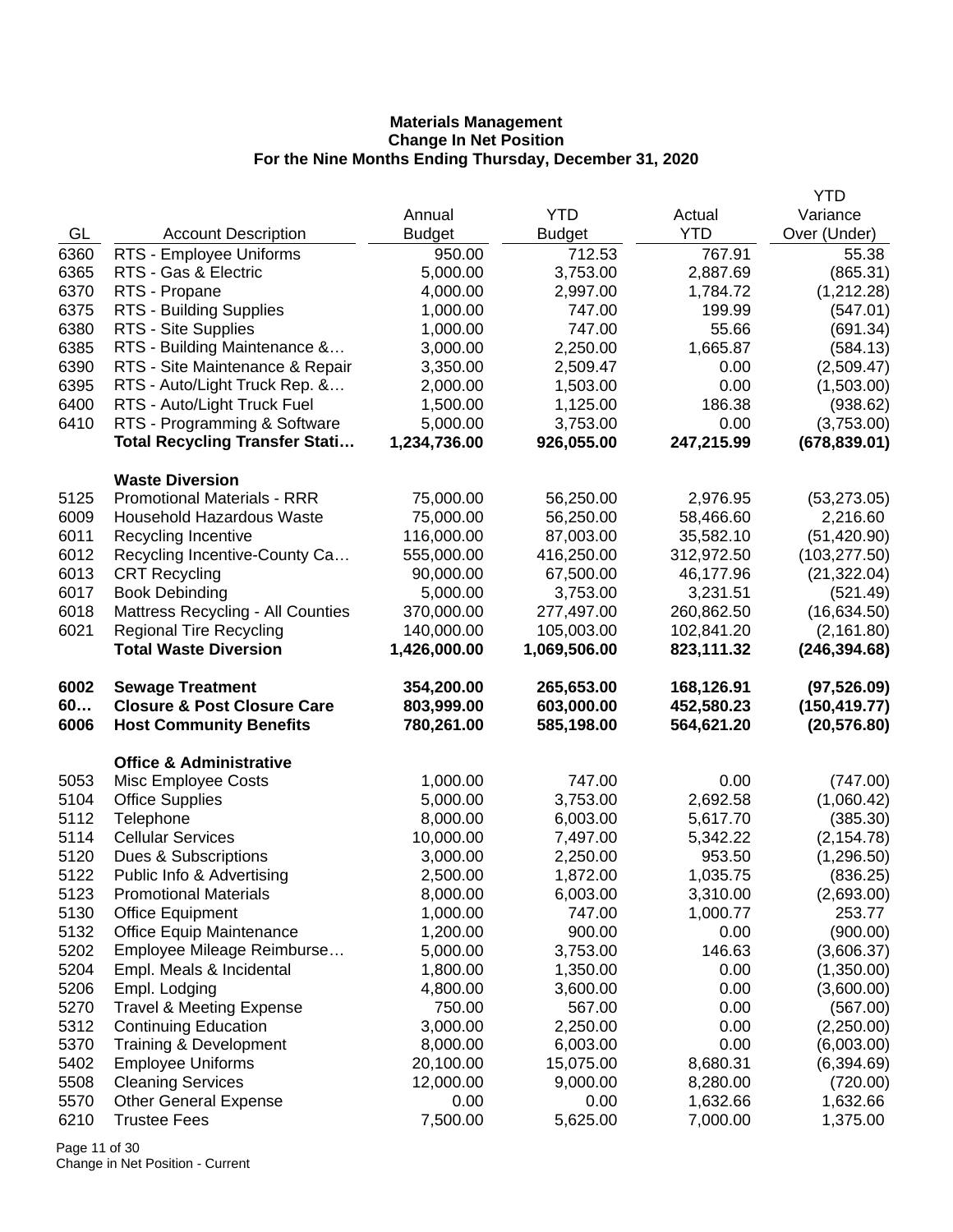|      |                                          |                |                |              | <b>YTD</b>     |
|------|------------------------------------------|----------------|----------------|--------------|----------------|
|      |                                          | Annual         | <b>YTD</b>     | Actual       | Variance       |
| GL   | <b>Account Description</b>               | <b>Budget</b>  | <b>Budget</b>  | <b>YTD</b>   | Over (Under)   |
|      | <b>Total Office &amp; Admin</b>          | 102,650.00     | 76,995.00      | 45,692.12    | (31, 302.88)   |
|      |                                          |                |                |              |                |
| 5802 | <b>Utilities</b><br>Gas & Electric       | 40,000.00      | 29,997.00      | 25,413.91    | (4,583.09)     |
| 5803 | Propane                                  | 25,000.00      | 18,747.00      | 5,184.31     | (13, 562.69)   |
|      | <b>Total Utilities</b>                   | 65,000.00      | 48,744.00      | 30,598.22    | (18, 145.78)   |
|      |                                          |                |                |              |                |
|      | <b>Materials &amp; Supplies</b>          |                |                |              |                |
| 5806 | <b>Building Supplies</b>                 | 7,000.00       | 5,247.00       | 2,766.85     | (2,480.15)     |
| 5810 | <b>Site Supplies</b>                     | 40,000.00      | 29,997.00      | 4,888.08     | (25, 108.92)   |
| 5824 | Sand, Gravel & Stone                     | 200,000.00     | 150,003.00     | 158,712.62   | 8,709.62       |
| 5826 | Seed & Mulch                             | 35,000.00      | 26,253.00      | 21,111.00    | (5, 142.00)    |
|      | <b>Total Materials &amp; Supplies</b>    | 282,000.00     | 211,500.00     | 187,478.55   | (24, 021.45)   |
|      | <b>Professional Fees</b>                 |                |                |              |                |
| 5924 | Legal                                    | 5,500.00       | 4,122.00       | 3,500.00     | (622.00)       |
| 5926 | <b>Investment Banking Fees</b>           | 17,353.00      | 13,014.00      | 12,711.00    | (303.00)       |
| 5970 | Consulting                               | 3,500.00       | 2,628.00       | 2,245.00     | (383.00)       |
|      | <b>Total Professional Fees</b>           | 26,353.00      | 19,764.00      | 18,456.00    | (1,308.00)     |
|      | <b>Repairs &amp; Maintenance</b>         |                |                |              |                |
| 5804 | <b>Building Maintenance &amp; Repair</b> | 20,000.00      | 15,003.00      | 11,956.38    | (3,046.62)     |
|      | <b>Total Repairs &amp; Maintenance</b>   | 20,000.00      | 15,003.00      | 11,956.38    | (3,046.62)     |
|      |                                          |                |                |              |                |
|      | <b>Automobile</b>                        |                |                |              |                |
| 5603 | Auto/Light Truck Rental/Lease            | 17,200.00      | 12,897.00      | 12,899.97    | 2.97           |
|      | <b>Total Automobile</b>                  | 17,200.00      | 12,897.00      | 12,899.97    | 2.97           |
|      | <b>Computer</b>                          |                |                |              |                |
| 5124 | <b>Computer Equipment</b>                | 9,900.00       | 7,425.00       | 8,096.27     | 671.27         |
| 5128 | Programming & Software                   | 6,155.00       | 4,617.00       | 5,239.06     | 622.06         |
|      | <b>Total Computer</b>                    | 16,055.00      | 12,042.00      | 13,335.33    | 1,293.33       |
| 6114 | <b>Insurance</b>                         | 169,600.00     | 127,197.00     | 127,199.97   | 2.97           |
| 61   | <b>Admin Allocation</b>                  | 840,523.00     | 630,396.00     | 613,145.79   | (17, 250.21)   |
| 61   | <b>Engineering Allocation</b>            | 31,076.00      | 23,310.00      | 22,494.29    | (815.71)       |
| 6208 | <b>NYS Administrative Assessm</b>        | 52,101.00      | 39,078.00      | 0.00         | (39,078.00)    |
| 7032 | <b>Depreciation</b>                      | 3,560,700.00   | 2,670,525.00   | 2,257,779.88 | (412, 745.12)  |
| 6202 | <b>Interest Expense</b>                  | 658,144.00     | 493,605.00     | 450,659.25   | (42, 945.75)   |
| 6901 | <b>Contingency</b>                       | 30,000.00      | 22,500.00      | 0.00         | (22,500.00)    |
|      | <b>Total Expenses</b>                    | 13,997,945.00  | 10,498,491.00  | 8,072,574.40 | (2,425,916.60) |
|      |                                          |                |                |              |                |
|      | <b>Change in Net Position</b>            | (2,438,093.00) | (1,828,602.00) | (136,469.82) | 1,692,132.18   |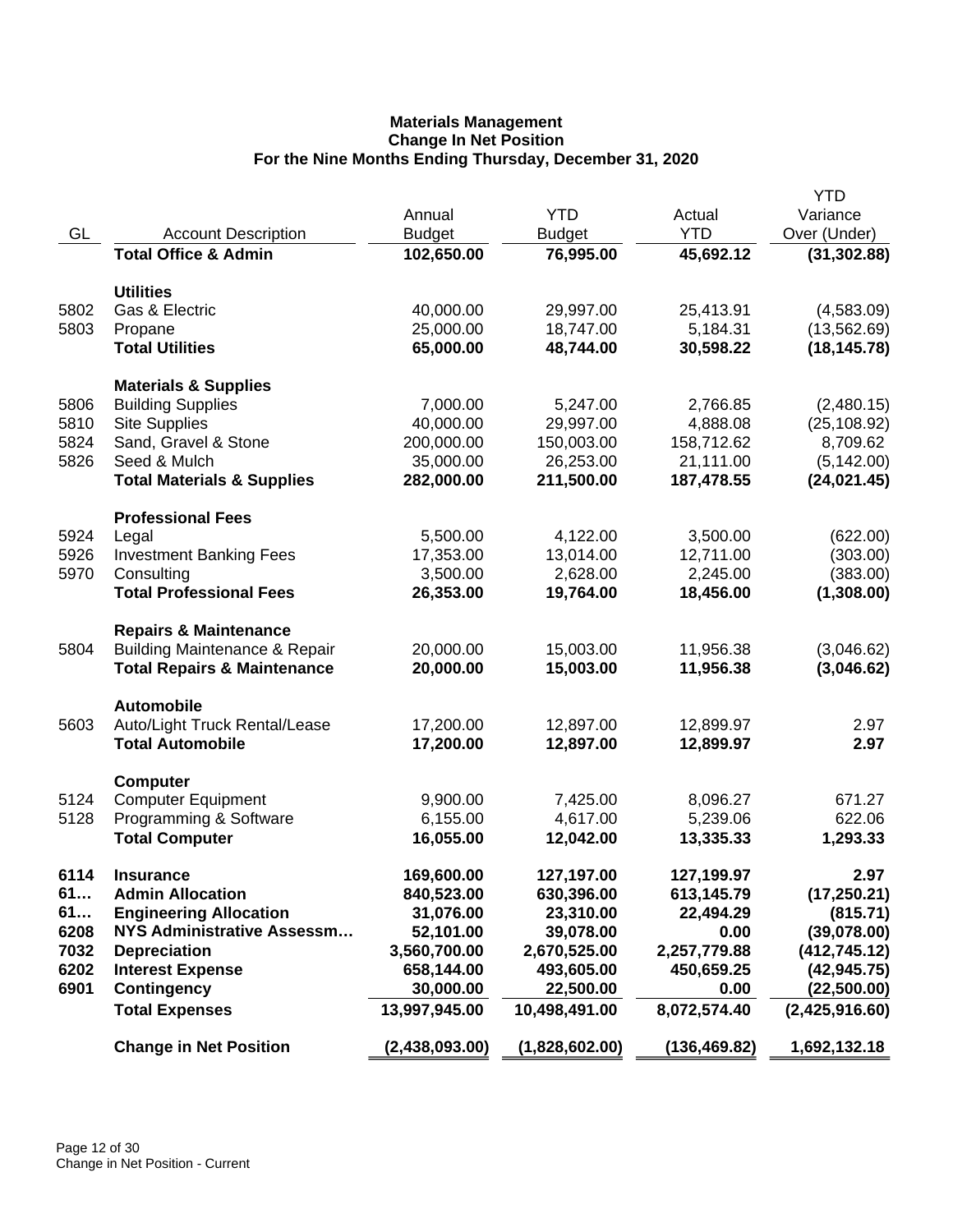## **Telecommunications Change In Net Position For the Nine Months Ending Thursday, December 31, 2020**

|               |                                           |                |                |                | <b>YTD</b>    |
|---------------|-------------------------------------------|----------------|----------------|----------------|---------------|
|               |                                           | Annual         | <b>YTD</b>     | Actual         | Variance      |
| GL            | <b>Account Description</b>                | <b>Budget</b>  | <b>Budget</b>  | <b>YTD</b>     | Over (Under)  |
|               | <b>Customer Billings</b>                  |                |                |                |               |
| 4001          | <b>Customer Billings</b>                  | \$5,720,074.00 | \$4,290,057.00 | \$4,383,686.22 | \$93,629.22   |
| 4004          | Dark Fiber Billings                       | 440,016.00     | 330,012.00     | 363,499.72     | 33,487.72     |
|               | <b>Total Customer Billings</b>            | 6,160,090.00   | 4,620,069.00   | 4,747,185.94   | 127,116.94    |
|               | <b>Other Income</b>                       |                |                |                |               |
| 4164          | Miscellaneous                             | 47,050.00      | 35,289.00      | 15,133.86      | (20, 155.14)  |
|               | <b>Total Other Income</b>                 | 47,050.00      | 35,289.00      | 15,133.86      | (20, 155.14)  |
|               | <b>Interest Income</b>                    |                |                |                |               |
| 4102          | Investment Interest Income                | 38,890.00      | 29,169.00      | 16,902.11      | (12, 266.89)  |
| 4108          | <b>Reserve Interest</b>                   | 211,633.00     | 158,724.00     | 74,786.63      | (83, 937.37)  |
| 42            | Mark to Market Adjustment                 | 0.00           | 0.00           | (11, 151.25)   | (11, 151.25)  |
|               | <b>Total Interest Income</b>              | 250,523.00     | 187,893.00     | 80,537.49      | (107, 355.51) |
|               | <b>Total Income</b>                       | 6,457,663.00   | 4,843,251.00   | 4,842,857.29   | (393.71)      |
|               | <b>Salaries</b>                           |                |                |                |               |
| 50            | <b>Engineering Wages</b>                  | 28,419.00      | 21,312.00      | 24,196.74      | 2,884.74      |
| 50            | <b>Technology Wages</b>                   | 1,206,515.00   | 904,887.00     | 895,565.03     | (9,321.97)    |
| 50            | Overtime Wages                            | 2,500.00       | 1,872.00       | 1,063.13       | (808.87)      |
|               | <b>Total Salaries</b>                     | 1,237,434.00   | 928,071.00     | 920,824.90     | (7, 246.10)   |
|               | <b>Fringe Benefits</b>                    |                |                |                |               |
| 50            | <b>FICA Expense</b>                       | 94,474.00      | 70,857.00      | 70,259.30      | (597.70)      |
| 50            | <b>Pension Expense</b>                    | 179,435.00     | 134,577.00     | 126,781.57     | (7, 795.43)   |
| 50            | Health Insurance                          | 85,255.00      | 63,945.00      | 63,446.31      | (498.69)      |
| 50            | <b>Workers Comp</b>                       | 2,328.00       | 1,746.00       | 1,804.27       | 58.27         |
| 50            | <b>Disability Insurance</b>               | 400.00         | 297.00         | 299.97         | 2.97          |
| 50            | Post Retire Overhead                      | 69,055.00      | 51,795.00      | 56,066.52      | 4,271.52      |
| 5054          | <b>Employee Physicals &amp; Screening</b> | 500.00         | 378.00         | 0.00           | (378.00)      |
|               | <b>Total Fringe Benefits</b>              | 431,447.00     | 323,595.00     | 318,657.94     | (4,937.06)    |
|               | <b>Operations &amp; Maintenance</b>       |                |                |                |               |
| 5062          | Third Party Temporary - O&M               | 500.00         | 378.00         | 0.00           | (378.00)      |
| 5133          | Equipment Maintenance Contr               | 325,144.00     | 243,857.97     | 228,780.86     | (15,077.11)   |
| 5134          | <b>Maintenance Contracts</b>              | 167,705.00     | 125,781.03     | 105,170.34     | (20,610.69)   |
| 5135          | <b>Underground Locating</b>               | 67,000.00      | 50,249.97      | 33,164.60      | (17,085.37)   |
| 5403          | <b>Safety Equipment &amp; Supplies</b>    | 900.00         | 675.00         | 0.00           | (675.00)      |
| 5704          | <b>O&amp;M Supplies</b>                   | 4,500.00       | 3,375.00       | 1,902.42       | (1,472.58)    |
| 5712          | Purchased Maintenance & Repair            | 53,500.00      | 40,122.00      | 24,636.26      | (15, 485.74)  |
| 5720          | <b>Offnet Circuit Lease</b>               | 630,812.00     | 473,109.03     | 449,297.81     | (23, 811.22)  |
| 5770          | Other Tool, Equip & O&M                   | 6,000.00       | 4,500.00       | 5,430.60       | 930.60        |
| 5830          | Collo Expense                             | 183,348.00     | 137,511.00     | 121,623.74     | (15,887.26)   |
| 5834          | Permitting                                | 9,400.00       | 7,053.03       | 9,233.75       | 2,180.72      |
| 5835          | NYS DOT Fee                               | 5,500.00       | 4,125.06       | 1,765.00       | (2,360.06)    |
| 5836          | <b>Pole Attachment Fees</b>               | 319,979.00     | 239,985.00     | 185,573.49     | (54, 411.51)  |
| 5838          | <b>Conduit Lease</b>                      | 24,696.00      | 18,522.00      | 11,024.66      | (7, 497.34)   |
| Page 13 of 30 |                                           |                |                |                |               |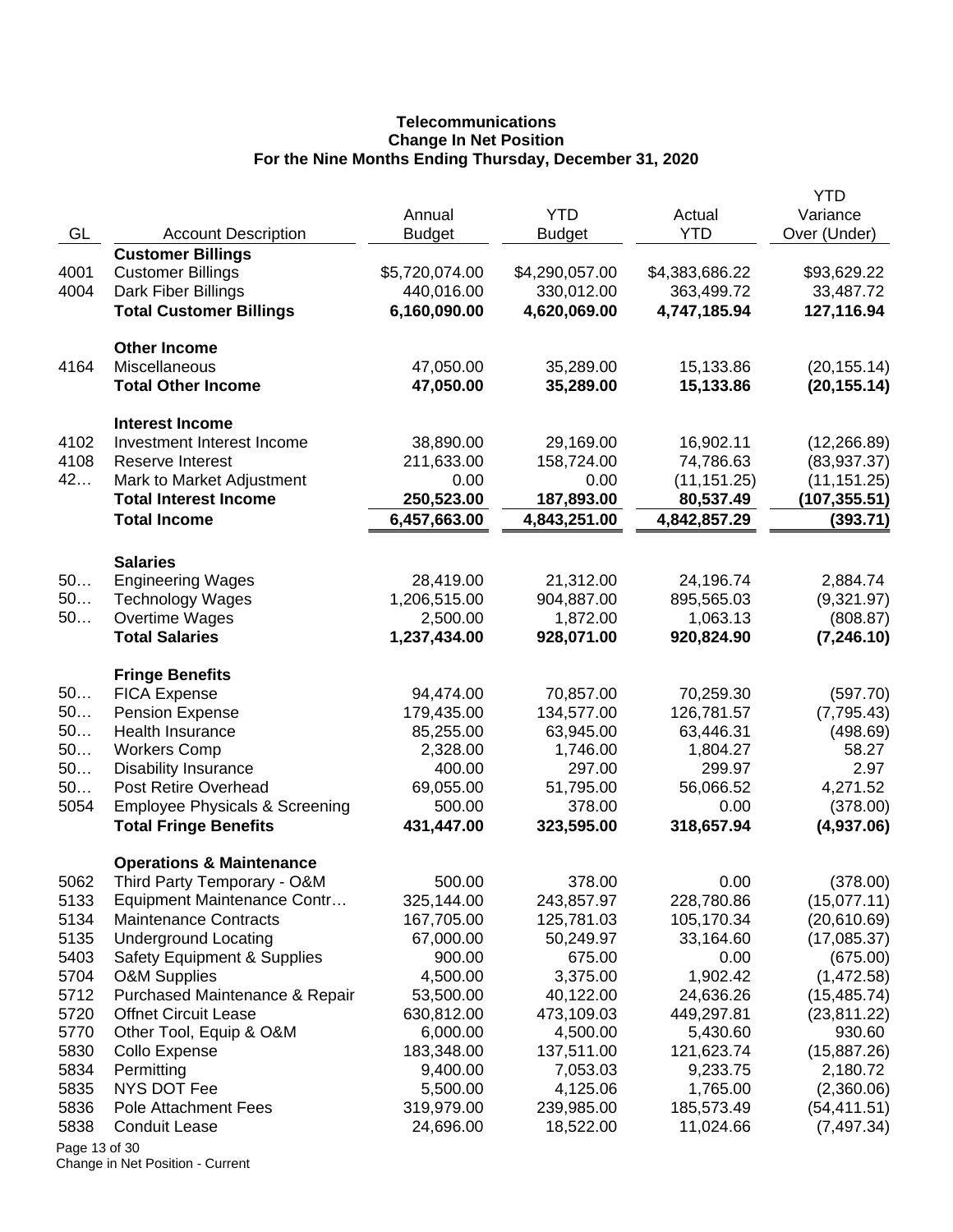# **Telecommunications Change In Net Position For the Nine Months Ending Thursday, December 31, 2020**

|      |                                                     |               |               |              | <b>YTD</b>    |
|------|-----------------------------------------------------|---------------|---------------|--------------|---------------|
|      |                                                     | Annual        | <b>YTD</b>    | Actual       | Variance      |
| GL   | <b>Account Description</b>                          | <b>Budget</b> | <b>Budget</b> | <b>YTD</b>   | Over (Under)  |
|      | <b>Total O &amp; M</b>                              | 1,798,984.00  | 1,349,244.09  | 1,177,603.53 | (171, 640.56) |
|      |                                                     |               |               |              |               |
|      | <b>Office &amp; Administrative</b>                  |               |               |              |               |
| 5053 | Misc Employee Costs                                 | 2,400.00      | 1,800.00      | 971.67       | (828.33)      |
| 5102 | <b>Office Rent</b>                                  | 44,279.00     | 33,210.00     | 37,743.99    | 4,533.99      |
| 5104 | <b>Office Supplies</b>                              | 2,200.00      | 1,647.00      | 1,036.53     | (610.47)      |
| 5110 | Postage & Shipping                                  | 1,000.00      | 747.00        | 274.06       | (472.94)      |
| 5112 | Telephone                                           | 12,420.00     | 9,315.00      | 8,386.15     | (928.85)      |
| 5114 | <b>Cellular Services</b>                            | 5,600.00      | 4,203.00      | 4,432.88     | 229.88        |
| 5118 | <b>Other Communications</b>                         | 1,600.00      | 1,197.00      | 1,075.05     | (121.95)      |
| 5120 | Dues & Subscriptions                                | 500.00        | 378.00        | 60.00        | (318.00)      |
| 5122 | Public Info & Advertising                           | 2,000.00      | 1,503.00      | 1,330.00     | (173.00)      |
| 5123 | <b>Promotional Materials</b>                        | 1,000.00      | 747.00        | 14.24        | (732.76)      |
| 5130 | <b>Office Equipment</b>                             | 1,000.00      | 747.00        | 999.13       | 252.13        |
| 5170 | <b>Other Office Expenses</b>                        | 6,000.00      | 4,500.00      | 5,481.78     | 981.78        |
| 5172 | <b>Filing Fees</b>                                  | 16,600.00     | 12,449.97     | 1,524.14     | (10, 925.83)  |
| 5202 | Employee Mileage Reimburse                          | 1,962.00      | 1,476.00      | 128.80       | (1,347.20)    |
| 5204 | Empl. Meals & Incidental                            | 4,500.00      | 3,375.00      | 601.62       | (2,773.38)    |
| 5206 | Empl. Lodging                                       | 5,000.00      | 3,750.03      | 1,771.64     | (1,978.39)    |
| 5270 | <b>Travel &amp; Meeting Expense</b>                 | 500.00        | 378.00        | 0.00         | (378.00)      |
| 5370 | Training & Development                              | 800.00        | 596.97        | 0.00         | (596.97)      |
| 5402 | <b>Employee Uniforms</b>                            | 1,225.00      | 918.00        | 0.00         | (918.00)      |
| 5570 | <b>Other General Expense</b>                        | 1,000.00      | 747.00        | 599.10       | (147.90)      |
|      | <b>Total Office &amp; Admin</b>                     | 111,586.00    | 83,684.97     | 66,430.78    | (17, 254.19)  |
|      | <b>Utilities</b>                                    |               |               |              |               |
| 5802 | Gas & Electric                                      | 5,000.00      | 3,753.00      | 2,327.41     | (1,425.59)    |
|      | <b>Total Utilities</b>                              | 5,000.00      | 3,753.00      | 2,327.41     | (1,425.59)    |
|      | <b>Professional Fees</b>                            |               |               |              |               |
| 5924 | Legal                                               | 109,000.00    | 81,752.94     | 100,959.75   | 19,206.81     |
| 5926 | <b>Investment Banking Fees</b>                      | 5,791.00      | 4,347.00      | 3,528.33     | (818.67)      |
| 5970 | Consulting                                          | 113,000.00    | 84,753.00     | 59,295.00    | (25, 458.00)  |
|      | <b>Total Professional Fees</b>                      | 227,791.00    | 170,852.94    | 163,783.08   | (7,069.86)    |
| 5601 | <b>Automobile</b><br>Auto/Light Truck Rep. & Maint. | 12,000.00     | 9,000.00      | 3,970.85     | (5,029.15)    |
| 5602 | Auto/Light Truck Fuel                               | 17,000.00     | 12,753.00     | 6,614.35     | (6, 138.65)   |
| 5603 | Auto/Light Truck Rental/Lease                       | 59,700.00     | 44,775.00     | 44,000.00    | (775.00)      |
| 5605 | Vehicle Ins                                         | 12,900.00     | 9,675.00      | 9,675.00     | 0.00          |
|      | <b>Total Automobile</b>                             | 101,600.00    | 76,203.00     | 64,260.20    | (11, 942.80)  |
|      |                                                     |               |               |              |               |
| 5124 | <b>Computer</b><br><b>Computer Equipment</b>        | 11,100.00     | 8,327.97      | 9,773.32     | 1,445.35      |
| 5128 | Programming & Software                              | 17,505.00     | 13,131.00     | 14,880.71    | 1,749.71      |
|      | <b>Total Computer</b>                               | 28,605.00     | 21,458.97     | 24,654.03    | 3,195.06      |
|      |                                                     |               |               |              |               |

Page 14 of 30 Change in Net Position - Current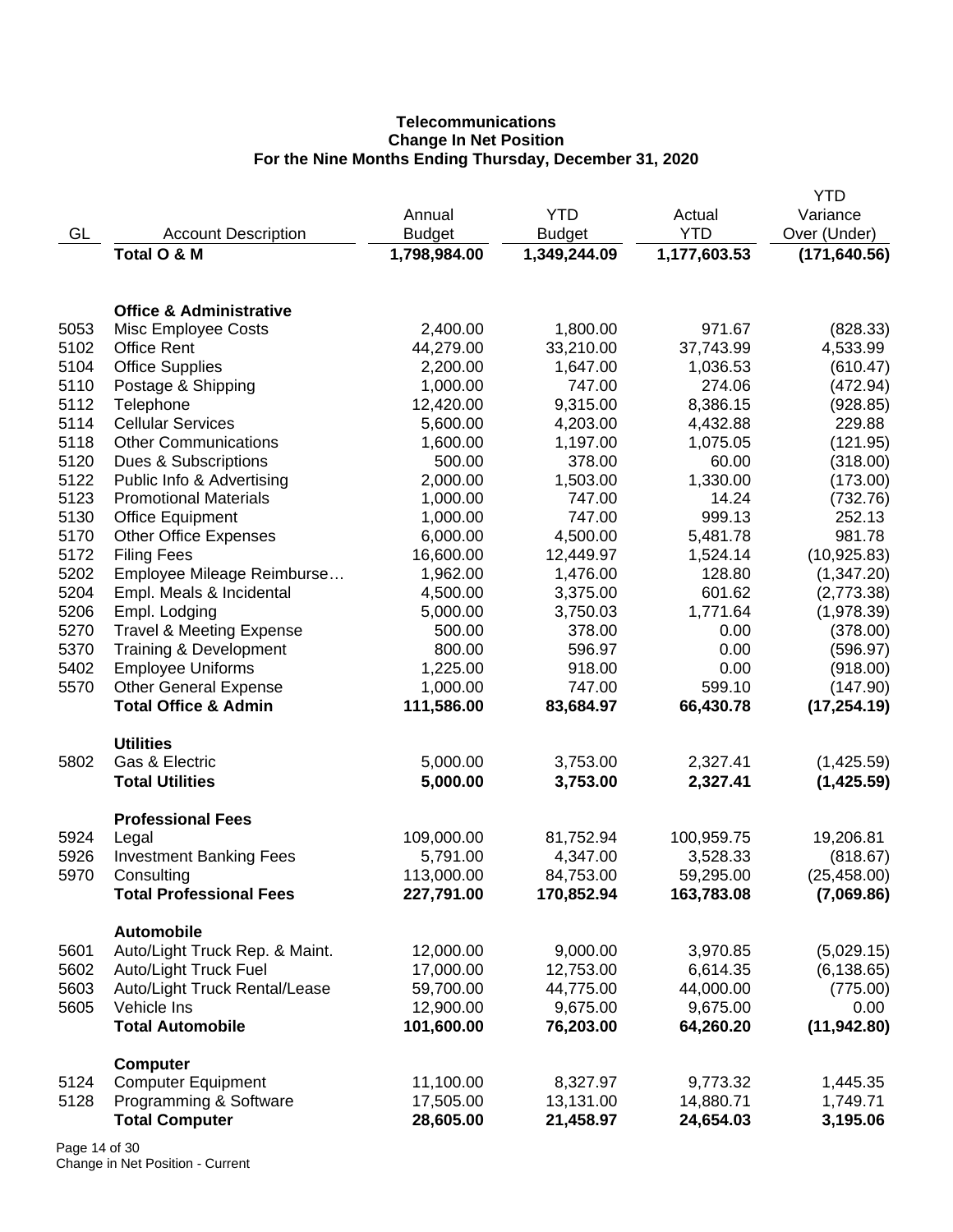# **Telecommunications Change In Net Position For the Nine Months Ending Thursday, December 31, 2020**

|                                   |                |                |                  | <b>YTD</b>    |
|-----------------------------------|----------------|----------------|------------------|---------------|
|                                   | Annual         | YTD            | Actual           | Variance      |
| <b>Account Description</b>        | <b>Budget</b>  | <b>Budget</b>  | <b>YTD</b>       | Over (Under)  |
| <b>Bad Debt Expense</b>           | 0.00           | 0.00           | 33,252.15        | 33,252.15     |
| <b>Insurance</b>                  | 122,900.00     | 92,178.00      | 92,175.03        | (2.97)        |
| <b>Admin Allocation</b>           | 616,227.00     | 462,168.00     | 449,460.99       | (12,707.01)   |
| <b>Engineering Allocation</b>     | 11,662.00      | 8,748.00       | 9,748.21         | 1,000.21      |
| <b>NYS Administrative Assessm</b> | 34,715.00      | 26,037.00      | 0.00             | (26, 037.00)  |
| <b>Depreciation</b>               | 3,647,400.00   | 2,735,550.00   | 2,681,547.43     | (54,002.57)   |
| Contingency                       | 580.00         | 438.03         | 0.00             | (438.03)      |
| <b>Total Expenses</b>             | 8,375,931.00   | 6,281,982.00   | 6,004,725.68     | (277, 256.32) |
| <b>Change in Net Position</b>     | (1,918,268.00) | (1,438,731.00) | (1, 161, 868.39) | 276,862.61    |
|                                   |                |                |                  |               |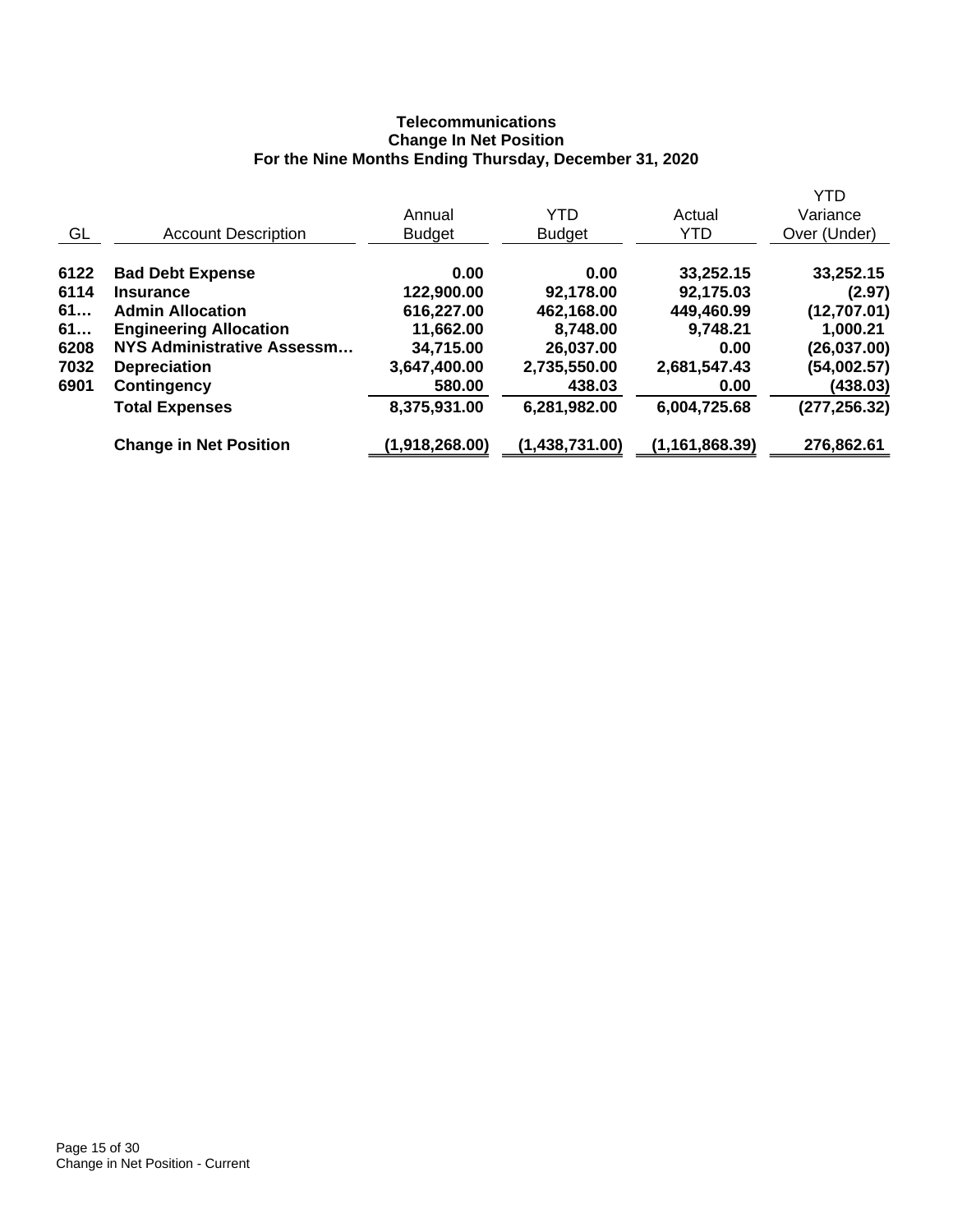#### **Water Quality Change In Net Position For the Nine Months Ending Thursday, December 31, 2020**

|               |                                           |                |                |                | YTD            |
|---------------|-------------------------------------------|----------------|----------------|----------------|----------------|
|               |                                           | Annual         | <b>YTD</b>     | Actual         | Variance       |
| GL            | <b>Account Description</b>                | <b>Budget</b>  | <b>Budget</b>  | <b>YTD</b>     | Over (Under)   |
|               | <b>Customer Billings</b>                  |                |                |                |                |
| 4001          | <b>Customer Billings</b>                  | \$5,343,438.00 | \$4,007,583.00 | \$3,893,243.62 | (\$114,339.38) |
| 4005          | <b>Capital Billings</b>                   | 274,264.00     | 205,695.00     | 205,697.91     | 2.91           |
|               | <b>Total Customer Billings</b>            | 5,617,702.00   | 4,213,278.00   | 4,098,941.53   | (114, 336.47)  |
|               | <b>Other Income</b>                       |                |                |                |                |
| 4164          | <b>Miscellaneous</b>                      | 12,501.00      | 9,378.00       | 9,375.25       | (2.75)         |
|               | <b>Total Other Income</b>                 | 12,501.00      | 9,378.00       | 9,375.25       | (2.75)         |
|               | <b>Interest Income</b>                    |                |                |                |                |
| 4102          | Investment Interest Income                | 8,600.00       | 6,453.00       | 6,482.28       | 29.28          |
| 4108          | Reserve Interest                          | 59,300.00      | 44,478.00      | 26,939.46      | (17, 538.54)   |
| 42            | Mark to Market Adjustment                 | 0.00           | 0.00           | 14,570.20      | 14,570.20      |
|               | <b>Total Interest Income</b>              | 67,900.00      | 50,931.00      | 47,991.94      | (2,939.06)     |
|               | <b>Total Income</b>                       | 5,698,103.00   | 4,273,587.00   | 4,156,308.72   | (117, 278.28)  |
|               | <b>Salaries</b>                           |                |                |                |                |
| 50            | <b>Engineering Wages</b>                  | 102,377.00     | 76,779.00      | 91,651.56      | 14,872.56      |
| 50            | <b>MMF Wages</b>                          | 0.00           | 0.00           | 154.73         | 154.73         |
| 50            | <b>WQ Wages</b>                           | 969,653.00     | 727,236.00     | 673,546.62     | (53,689.38)    |
| 50            | Overtime Wages                            | 123,268.00     | 92,448.00      | 91,377.68      | (1,070.32)     |
| 5005          | On-Call Stipend                           | 18,000.00      | 13,500.00      | 12,000.00      | (1,500.00)     |
|               | <b>Total Salaries</b>                     | 1,213,298.00   | 909,963.00     | 868,730.59     | (41, 232.41)   |
|               | <b>Fringe Benefits</b>                    |                |                |                |                |
| 50            | <b>FICA Expense</b>                       | 92,771.00      | 69,588.00      | 64,531.42      | (5,056.58)     |
| 50            | <b>Pension Expense</b>                    | 159,230.00     | 119,421.00     | 117,954.04     | (1,466.96)     |
| 50            | Health Insurance                          | 175,606.00     | 131,706.00     | 117,298.18     | (14, 407.82)   |
| 50            | <b>Workers Comp</b>                       | 80,603.00      | 60,453.00      | 56,645.81      | (3,807.19)     |
| 50            | <b>Disability Insurance</b>               | 604.00         | 450.00         | 434.25         | (15.75)        |
| 50            | Post Retire Overhead                      | 107,088.00     | 80,316.00      | 76,733.34      | (3,582.66)     |
| 5054          | <b>Employee Physicals &amp; Screening</b> | 5,500.00       | 4,122.00       | 1,826.50       | (2,295.50)     |
|               | <b>Total Fringe Benefits</b>              | 621,402.00     | 466,056.00     | 435,423.54     | (30, 632.46)   |
|               | <b>Operations &amp; Maintenance</b>       |                |                |                |                |
| 5062          | Third Party Temporary - O&M               | 7,500.00       | 5,625.00       | 0.00           | (5,625.00)     |
| 5403          | <b>Safety Equipment &amp; Supplies</b>    | 15,000.00      | 11,250.00      | 4,458.16       | (6,791.84)     |
| 5704          | <b>O&amp;M Supplies</b>                   | 500.00         | 378.00         | 0.00           | (378.00)       |
| 5706          | Shop Tools                                | 14,600.00      | 10,955.97      | 3,631.37       | (7,324.60)     |
| 5770          | Other Tool, Equip & O&M                   | 500.00         | 378.00         | 0.00           | (378.00)       |
| 5815          | Chemicals                                 | 77,000.00      | 57,753.00      | 41,818.49      | (15,934.51)    |
| 5902          | Lab Fees                                  | 9,100.00       | 6,831.00       | 6,770.00       | (61.00)        |
| 6010          | <b>Cape Vincent Reserve</b>               | 700.00         | 522.00         | 700.00         | 178.00         |
| 8090          | <b>Purchases for Resale</b>               | 50,000.00      | 37,503.00      | 34,778.34      | (2,724.66)     |
|               | Total O & M                               | 174,900.00     | 131,195.97     | 92,156.36      | (39,039.61)    |
| 6002          | <b>Sewage Treatment</b>                   | 1,016,076.00   | 762,057.00     | 635,192.87     | (126, 864.13)  |
| Page 16 of 30 |                                           |                |                |                |                |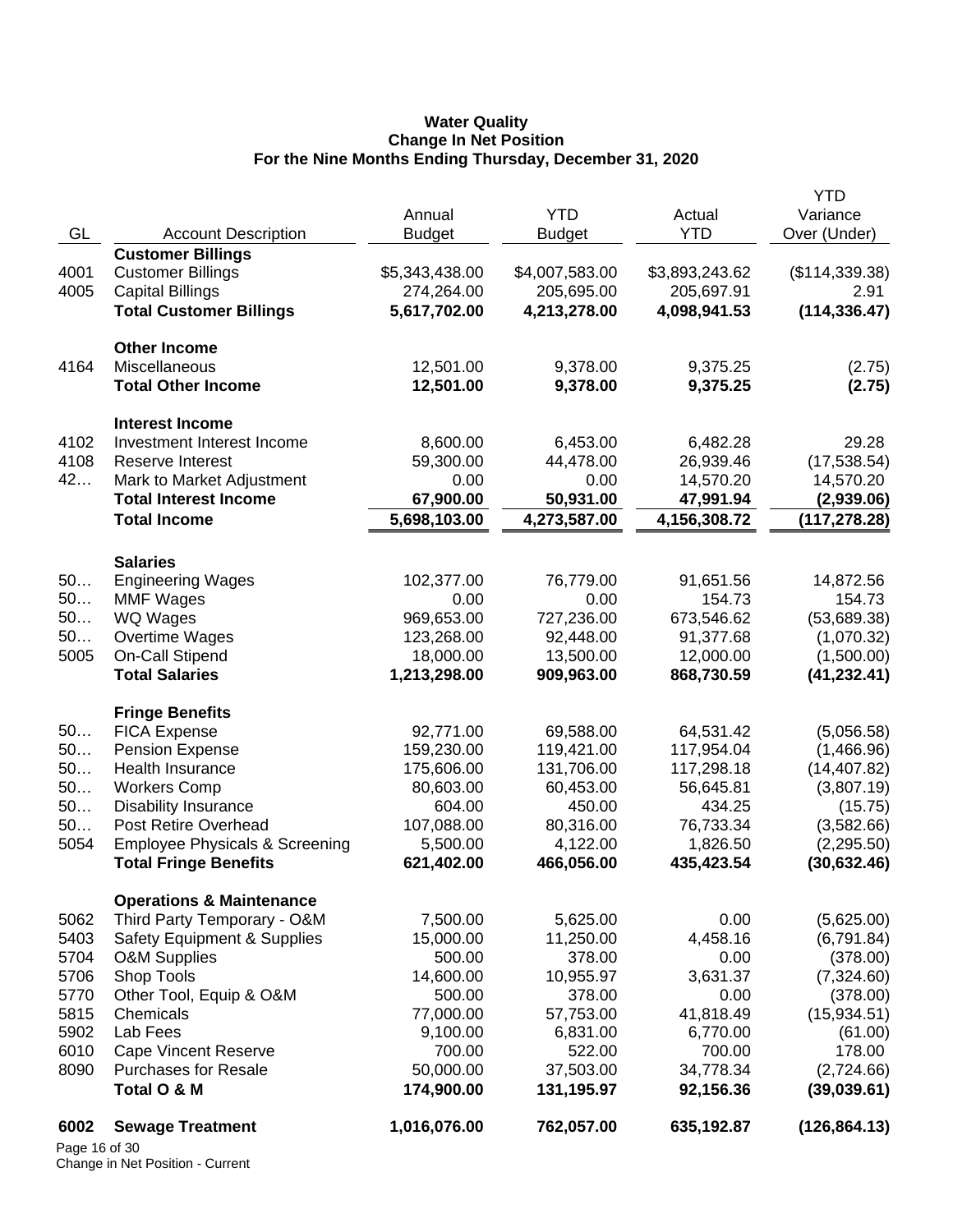## **Water Quality Change In Net Position For the Nine Months Ending Thursday, December 31, 2020**

|      |                                                     |               |               |            | <b>YTD</b>    |
|------|-----------------------------------------------------|---------------|---------------|------------|---------------|
|      |                                                     | Annual        | <b>YTD</b>    | Actual     | Variance      |
| GL   | <b>Account Description</b>                          | <b>Budget</b> | <b>Budget</b> | <b>YTD</b> | Over (Under)  |
| 6004 | <b>Water Purchases</b>                              | 765,941.00    | 574,461.00    | 464,472.62 | (109, 988.38) |
|      |                                                     |               |               |            |               |
|      | <b>Office &amp; Administrative</b>                  |               |               |            |               |
| 5053 | Misc Employee Costs                                 | 100.00        | 72.00         | 59.39      | (12.61)       |
| 5104 | <b>Office Supplies</b>                              | 5,500.00      | 4,122.00      | 3,316.08   | (805.92)      |
| 5110 | Postage & Shipping                                  | 1,500.00      | 1,125.00      | 190.40     | (934.60)      |
| 5112 | Telephone                                           | 10,000.00     | 7,497.00      | 5,819.88   | (1,677.12)    |
| 5114 | <b>Cellular Services</b>                            | 14,600.00     | 10,953.00     | 9,413.16   | (1,539.84)    |
| 5120 | Dues & Subscriptions                                | 2,000.00      | 1,503.00      | 1,023.00   | (480.00)      |
| 5122 | Public Info & Advertising                           | 2,750.00      | 2,061.00      | 584.25     | (1,476.75)    |
| 5130 | <b>Office Equipment</b>                             | 1,000.00      | 747.00        | 259.99     | (487.01)      |
| 5202 | Employee Mileage Reimburse                          | 1,700.00      | 1,269.00      | 0.00       | (1,269.00)    |
| 5204 | Empl. Meals & Incidental                            | 3,000.00      | 2,250.00      | 19.11      | (2,230.89)    |
| 5206 | Empl. Lodging                                       | 5,000.00      | 3,746.97      | 0.00       | (3,746.97)    |
| 5270 | <b>Travel &amp; Meeting Expense</b>                 | 300.00        | 225.00        | 0.00       | (225.00)      |
| 5370 | Training & Development                              | 10,000.00     | 7,497.00      | 2,260.40   | (5,236.60)    |
| 5402 | <b>Employee Uniforms</b>                            | 9,000.00      | 6,750.00      | 1,762.94   | (4,987.06)    |
| 5508 | <b>Cleaning Services</b>                            | 12,000.00     | 9,000.00      | 9,835.00   | 835.00        |
|      | <b>Total Office &amp; Admin</b>                     | 78,450.00     | 58,817.97     | 34,543.60  | (24, 274.37)  |
|      | <b>Utilities</b>                                    |               |               |            |               |
| 5802 | Gas & Electric                                      | 104,300.00    | 78,221.97     | 45,896.92  | (32, 325.05)  |
|      | <b>Total Utilities</b>                              |               |               |            |               |
|      |                                                     | 104,300.00    | 78,221.97     | 45,896.92  | (32, 325.05)  |
|      | <b>Professional Fees</b>                            |               |               |            |               |
| 5924 | Legal                                               | 5,000.00      | 3,753.00      | 1,487.50   | (2,265.50)    |
| 5926 | <b>Investment Banking Fees</b>                      | 1,936.00      | 1,449.00      | 1,258.95   | (190.05)      |
|      | <b>Total Professional Fees</b>                      | 6,936.00      | 5,202.00      | 2,746.45   | (2,455.55)    |
|      | <b>Repairs &amp; Maintenance</b>                    |               |               |            |               |
| 5804 | <b>Building Maintenance &amp; Repair</b>            | 28,000.00     | 20,997.00     | 12,620.13  | (8,376.87)    |
| 5808 | Site Maint & Repair                                 | 40,100.00     | 30,071.97     | 26,336.65  | (3,735.32)    |
| 5812 | Pipeline Maintenance                                | 85,000.00     | 63,756.00     | 60,663.95  | (3,092.05)    |
|      | <b>Total Repairs &amp; Maintenance</b>              | 153,100.00    | 114,824.97    | 99,620.73  | (15, 204.24)  |
|      |                                                     |               |               |            |               |
| 5601 | <b>Automobile</b><br>Auto/Light Truck Rep. & Maint. | 19,000.00     | 14,247.00     | 11,418.73  | (2,828.27)    |
| 5602 | Auto/Light Truck Fuel                               | 58,020.00     | 43,515.00     | 25,524.39  | (17,990.61)   |
| 5603 | Auto/Light Truck Rental/Lease                       | 127,400.00    | 95,553.00     | 91,700.02  | (3,852.98)    |
| 5605 | Vehicle Ins                                         | 35,300.00     | 26,478.00     | 26,475.03  | (2.97)        |
|      | <b>Total Automobile</b>                             | 239,720.00    | 179,793.00    | 155,118.17 | (24, 674.83)  |
|      |                                                     |               |               |            |               |
|      | <b>Computer</b>                                     |               |               |            |               |
| 5124 | <b>Computer Equipment</b>                           | 6,000.00      | 4,497.03      | 5,940.99   | 1,443.96      |
| 5128 | Programming & Software                              | 7,602.00      | 5,706.00      | 5,101.93   | (604.07)      |
|      | <b>Total Computer</b>                               | 13,602.00     | 10,203.03     | 11,042.92  | 839.89        |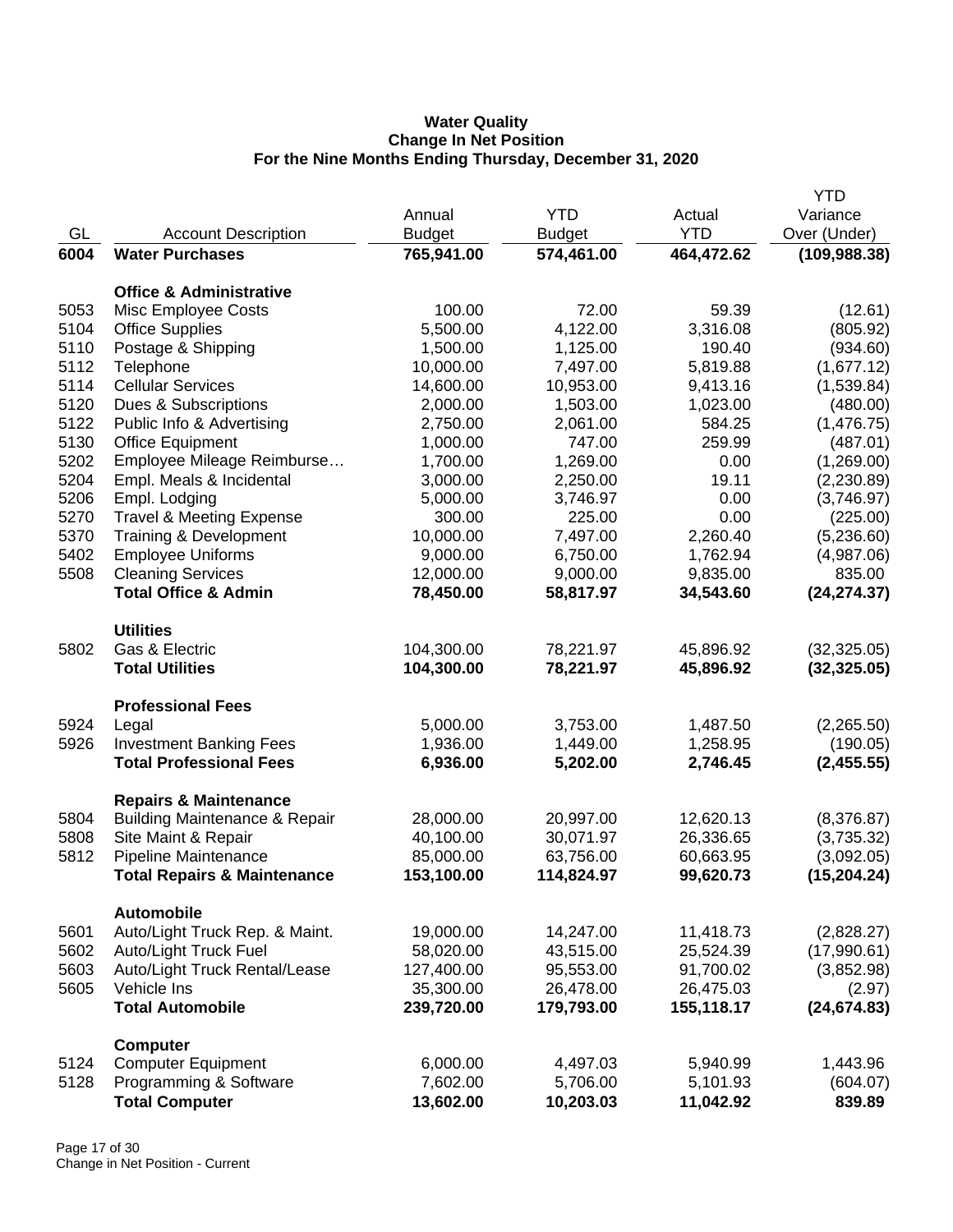## **Water Quality Change In Net Position For the Nine Months Ending Thursday, December 31, 2020**

|                                 |               |               |              | <b>YTD</b>    |
|---------------------------------|---------------|---------------|--------------|---------------|
|                                 | Annual        | YTD           | Actual       | Variance      |
| <b>Account Description</b>      | <b>Budget</b> | <b>Budget</b> | YTD.         | Over (Under)  |
| <b>Insurance</b>                | 84,900.00     | 63,684.00     | 63,675.09    | (8.91)        |
| <b>Admin Allocation</b>         | 496,760.00    | 372,573.00    | 362,478.73   | (10,094.27)   |
| <b>Engineering Allocation</b>   | 35,958.00     | 26,973.00     | 26,078.58    | (894.42)      |
| NYS Administrative Assessm      | 31,277.00     | 23,454.00     | 0.00         | (23, 454.00)  |
| <b>Water Quality Allocation</b> | 0.00          | (9.00)        | 0.00         | 9.00          |
| <b>Depreciation</b>             | 683,700.00    | 512,775.00    | 559,984.42   | 47,209.42     |
| Amortization                    | 24,400.00     | 18,297.00     | 18,275.09    | (21.91)       |
| <b>Interest Expense</b>         | 59,403.00     | 44,550.00     | 10,291.82    | (34,258.18)   |
| <b>Total Expenses</b>           | 5,804,123.00  | 4,353,092.91  | 3,885,728.50 | (467, 364.41) |
| <b>Change in Net Position</b>   | (106,020.00)  | (79,505.91)   | 270,580.22   | 350,086.13    |
|                                 |               |               |              |               |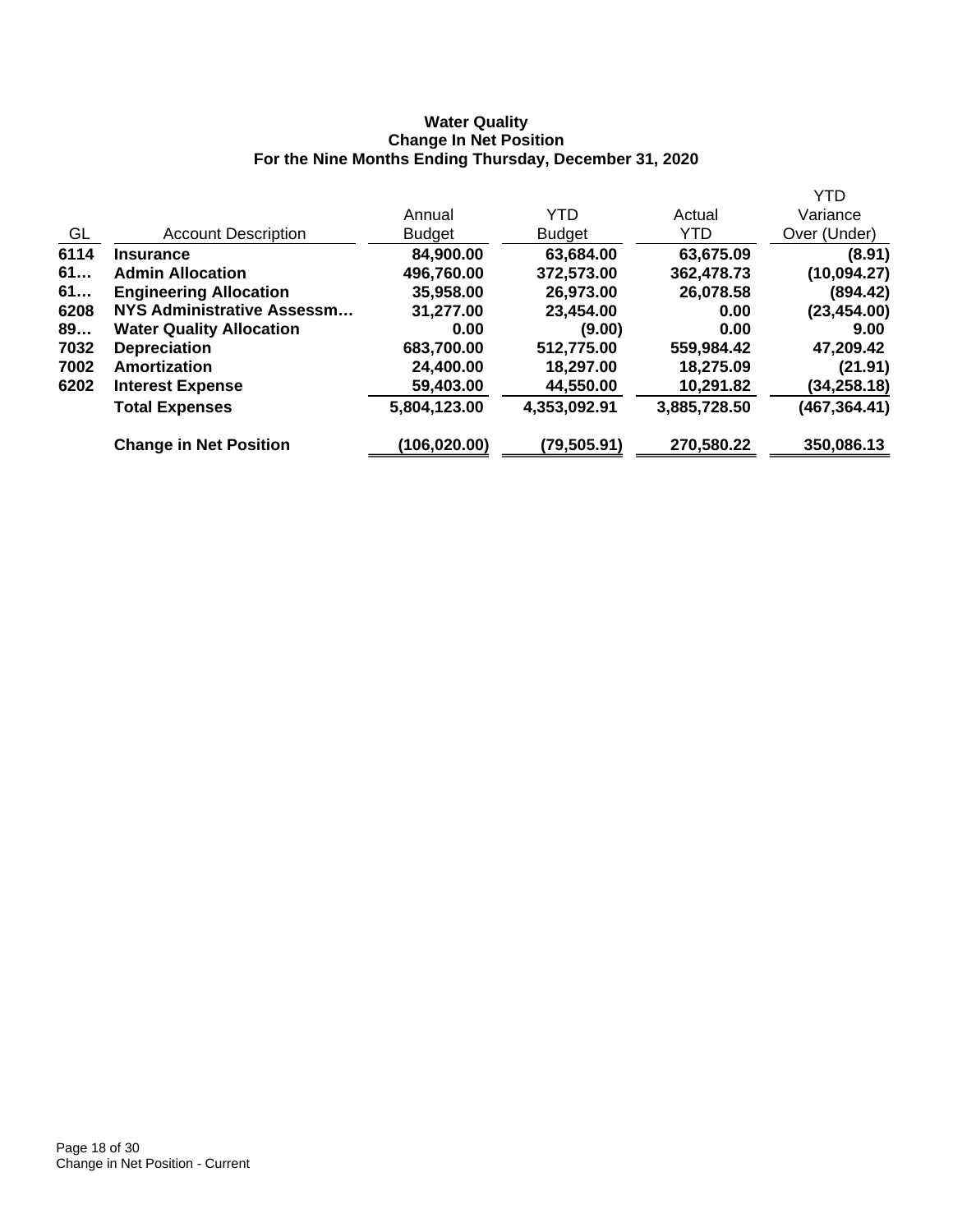#### **Army Sewer Change In Net Position For the Nine Months Ending Thursday, December 31, 2020**

| GL            | <b>Account Description</b>                | Annual<br><b>Budget</b> | <b>YTD</b><br><b>Budget</b> | Actual<br><b>YTD</b> | <b>YTD</b><br>Variance<br>Over (Under) |
|---------------|-------------------------------------------|-------------------------|-----------------------------|----------------------|----------------------------------------|
|               | <b>Customer Billings</b>                  |                         |                             |                      |                                        |
| 4001          | <b>Customer Billings</b>                  | \$2,365,363.00          | \$1,774,026.00              | \$1,600,343.39       | (\$173,682.61)                         |
|               | <b>Total Customer Billings</b>            | 2,365,363.00            | 1,774,026.00                | 1,600,343.39         | (173, 682.61)                          |
|               | <b>Other Income</b>                       |                         |                             |                      |                                        |
| 4164          | Miscellaneous                             | 12,501.00               | 9,378.00                    | 9,375.75             | (2.25)                                 |
|               | <b>Total Other Income</b>                 | 12,501.00               | 9,378.00                    | 9,375.75             | (2.25)                                 |
|               | <b>Interest Income</b>                    |                         |                             |                      |                                        |
| 4108          | Reserve Interest                          | 38,400.00               | 28,800.00                   | 17,431.42            | (11,368.58)                            |
| 42            | Mark to Market Adjustment                 | 0.00                    | 0.00                        | 9,427.78             | 9,427.78                               |
|               | <b>Total Interest Income</b>              | 38,400.00               | 28,800.00                   | 26,859.20            | (1,940.80)                             |
|               | <b>Total Income</b>                       | 2,416,264.00            | 1,812,204.00                | 1,636,578.34         | (175, 625.66)                          |
|               | <b>Salaries</b>                           |                         |                             |                      |                                        |
| 50            | <b>Engineering Wages</b>                  | 37,764.00               | 28,323.00                   | 35,706.16            | 7,383.16                               |
| 50            | WQ Wages                                  | 343,288.00              | 257,463.00                  | 218,161.31           | (39, 301.69)                           |
| 50            | Overtime Wages                            | 25,618.00               | 19,215.00                   | 20,554.36            | 1,339.36                               |
| 5005          | On-Call Stipend                           | 3,840.00                | 2,880.00                    | 2,400.00             | (480.00)                               |
|               | <b>Total Salaries</b>                     | 410,510.00              | 307,881.00                  | 276,821.83           | (31,059.17)                            |
|               | <b>Fringe Benefits</b>                    |                         |                             |                      |                                        |
| 50            | <b>FICA Expense</b>                       | 31,403.00               | 23,553.00                   | 20,698.92            | (2,854.08)                             |
| 50            | Pension Expense                           | 54,524.00               | 40,896.00                   | 36,804.91            | (4,091.09)                             |
| 50            | Health Insurance                          | 58,334.00               | 43,749.00                   | 38,040.19            | (5,708.81)                             |
| 50            | <b>Workers Comp</b>                       | 26,785.00               | 20,088.00                   | 21,439.12            | 1,351.12                               |
| 50            | <b>Disability Insurance</b>               | 204.00                  | 153.00                      | 153.00               | 0.00                                   |
| 50            | Post Retire Overhead                      | 35,577.00               | 26,685.00                   | 25,411.68            | (1,273.32)                             |
| 5054          | <b>Employee Physicals &amp; Screening</b> | 3,000.00                | 2,250.00                    | 1,039.50             | (1,210.50)                             |
|               | <b>Total Fringe Benefits</b>              | 209,827.00              | 157,374.00                  | 143,587.32           | (13,786.68)                            |
|               | <b>Operations &amp; Maintenance</b>       |                         |                             |                      |                                        |
| 5062          | Third Party Temporary - O&M               | 7,500.00                | 5,625.00                    | 0.00                 | (5,625.00)                             |
| 5403          | <b>Safety Equipment &amp; Supplies</b>    | 15,000.00               | 11,250.00                   | 4,458.16             | (6,791.84)                             |
| 5706          | Shop Tools                                | 12,000.00               | 9,000.00                    | 3,607.14             | (5,392.86)                             |
| 5815          | Chemicals                                 | 75,000.00               | 56,250.00                   | 40,716.45            | (15,533.55)                            |
| 5902          | Lab Fees                                  | 500.00                  | 378.00                      | 0.00                 | (378.00)                               |
|               | Total O & M                               | 110,000.00              | 82,503.00                   | 48,781.75            | (33, 721.25)                           |
| 6002          | <b>Sewage Treatment</b>                   | 1,016,076.00            | 762,057.00                  | 635,192.87           | (126, 864.13)                          |
| 6004          | <b>Water Purchases</b>                    | 3,200.00                | 2,403.00                    | 2,154.00             | (249.00)                               |
|               | <b>Office &amp; Administrative</b>        |                         |                             |                      |                                        |
| 5053          | Misc Employee Costs                       | 100.00                  | 72.00                       | 59.39                | (12.61)                                |
| 5104          | <b>Office Supplies</b>                    | 5,500.00                | 4,122.00                    | 3,316.08             | (805.92)                               |
| 5110          | Postage & Shipping                        | 1,500.00                | 1,125.00                    | 190.40               | (934.60)                               |
| 5112          | Telephone                                 | 10,000.00               | 7,497.00                    | 5,819.88             | (1,677.12)                             |
| Page 19 of 30 |                                           |                         |                             |                      |                                        |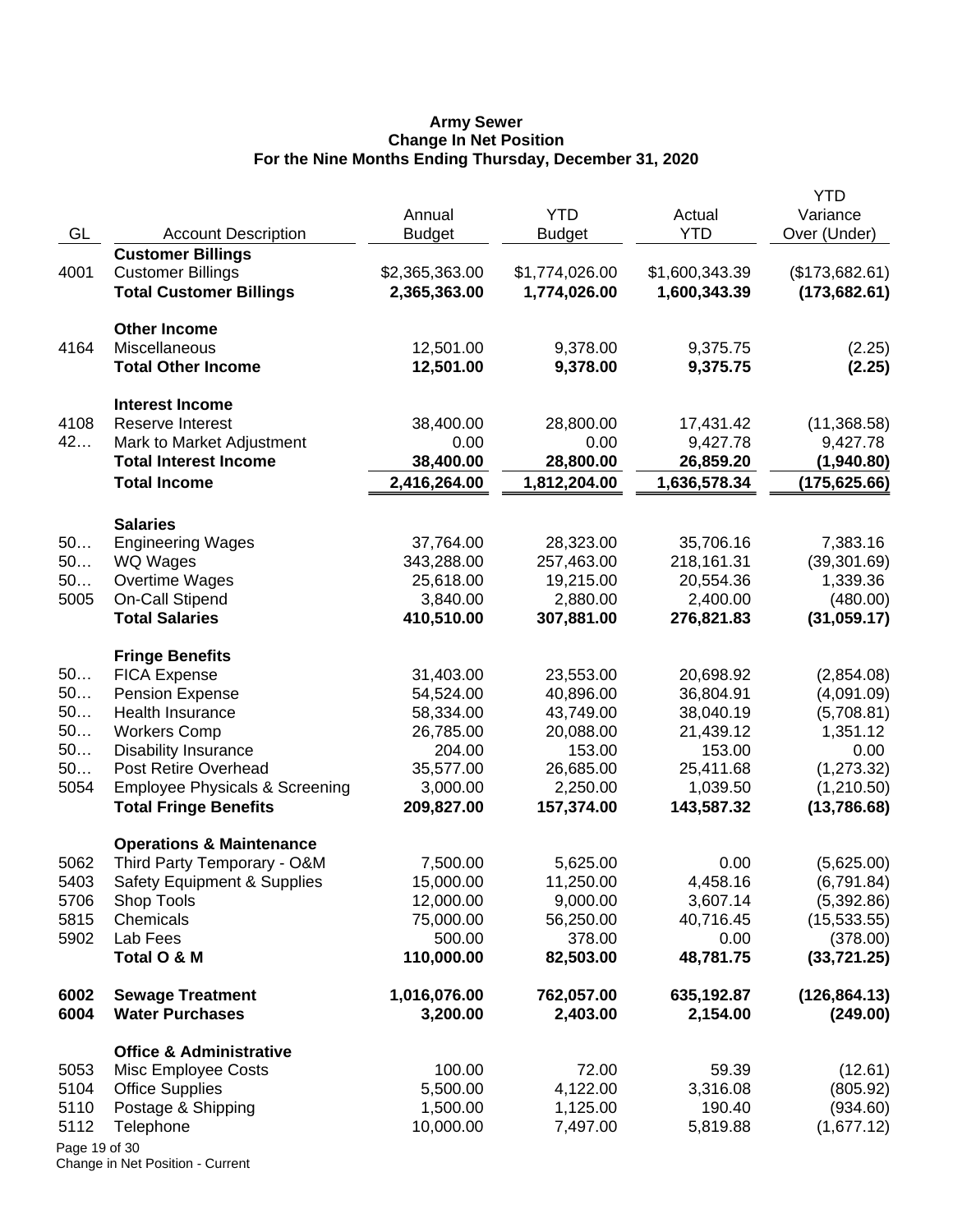## **Army Sewer Change In Net Position For the Nine Months Ending Thursday, December 31, 2020**

|              | <b>Total Expenses</b>                                  | 2,641,463.00                | 1,981,089.00                | 1,727,255.16                | (253, 833.84)            |
|--------------|--------------------------------------------------------|-----------------------------|-----------------------------|-----------------------------|--------------------------|
| 89<br>7032   | <b>Water Quality Allocation</b><br><b>Depreciation</b> | (210, 579.00)<br>275,200.00 | (157, 932.00)<br>206,397.00 | (130, 561.15)<br>225,339.13 | 27,370.85<br>18,942.13   |
| 6208         | <b>NYS Administrative Assessm</b>                      | 13,740.00                   | 10,305.00                   | 0.00                        | (10, 305.00)             |
| 61           | <b>Engineering Allocation</b>                          | 10,720.00                   | 8,037.00                    | 9,035.62                    | 998.62                   |
| 61           | <b>Admin Allocation</b>                                | 289,618.00                  | 217,215.00                  | 211,287.77                  | (5,927.23)               |
| 6114         | <b>Insurance</b>                                       | 34,700.00                   | 26,028.00                   | 26,025.03                   | (2.97)                   |
|              | <b>Total Computer</b>                                  | 13,602.00                   | 10,203.03                   | 11,042.92                   | 839.89                   |
| 5128         | Programming & Software                                 | 7,602.00                    | 5,706.00                    | 5,101.93                    | (604.07)                 |
| 5124         | <b>Computer</b><br><b>Computer Equipment</b>           | 6,000.00                    | 4,497.03                    | 5,940.99                    | 1,443.96                 |
|              |                                                        |                             |                             |                             |                          |
|              | <b>Total Automobile</b>                                | 239,720.00                  | 179,793.00                  | 155,118.17                  | (24, 674.83)             |
| 5605         | Vehicle Ins                                            | 35,300.00                   | 26,478.00                   | 26,475.03                   | (2.97)                   |
| 5603         | Auto/Light Truck Rental/Lease                          | 127,400.00                  | 95,553.00                   | 91,700.02                   | (3,852.98)               |
| 5602         | Auto/Light Truck Fuel                                  | 58,020.00                   | 43,515.00                   | 25,524.39                   | (17,990.61)              |
| 5601         | <b>Automobile</b><br>Auto/Light Truck Rep. & Maint.    | 19,000.00                   | 14,247.00                   | 11,418.73                   | (2,828.27)               |
|              |                                                        |                             |                             |                             |                          |
|              | <b>Total Repairs &amp; Maintenance</b>                 | 85,000.00                   | 63,747.00                   | 52,450.05                   | (11, 296.95)             |
| 5812         | Pipeline Maintenance                                   | 45,000.00                   | 33,750.00                   | 31,893.99                   | (1,856.01)               |
| 5808         | Site Maint & Repair                                    | 25,000.00                   | 18,747.00                   | 13,607.63                   | (5, 139.37)              |
| 5804         | <b>Building Maintenance &amp; Repair</b>               | 15,000.00                   | 11,250.00                   | 6,948.43                    | (4,301.57)               |
|              | <b>Repairs &amp; Maintenance</b>                       |                             |                             |                             |                          |
|              | <b>Total Professional Fees</b>                         | 4,179.00                    | 3,132.00                    | 2,305.82                    | (826.18)                 |
| 5926         | <b>Investment Banking Fees</b>                         | 1,179.00                    | 882.00                      | 818.32                      | (63.68)                  |
| 5924         | Legal                                                  | 3,000.00                    | 2,250.00                    | 1,487.50                    | (762.50)                 |
|              | <b>Professional Fees</b>                               |                             |                             |                             |                          |
|              |                                                        |                             |                             |                             |                          |
|              | <b>Total Utilities</b>                                 | 59,750.00                   | 44,811.00                   | 24,130.43                   | (20, 680.57)             |
| 5802         | <b>Utilities</b><br>Gas & Electric                     | 59,750.00                   | 44,811.00                   | 24,130.43                   | (20,680.57)              |
|              |                                                        |                             |                             |                             |                          |
|              | <b>Total Office &amp; Admin</b>                        | 76,200.00                   | 57,134.97                   | 34,543.60                   | (22, 591.37)             |
| 5508         | <b>Cleaning Services</b>                               | 12,000.00                   | 9,000.00                    | 9,835.00                    | 835.00                   |
| 5370<br>5402 | Training & Development<br><b>Employee Uniforms</b>     | 10,000.00<br>9,000.00       | 7,497.00<br>6,750.00        | 2,260.40<br>1,762.94        | (5,236.60)<br>(4,987.06) |
| 5206         | Empl. Lodging                                          | 5,000.00                    | 3,746.97                    | 0.00                        | (3,746.97)               |
| 5204         | Empl. Meals & Incidental                               | 3,000.00                    | 2,250.00                    | 19.11                       | (2,230.89)               |
| 5202         | Employee Mileage Reimburse                             | 1,000.00                    | 747.00                      | 0.00                        | (747.00)                 |
| 5130         | <b>Office Equipment</b>                                | 1,000.00                    | 747.00                      | 259.99                      | (487.01)                 |
| 5122         | Public Info & Advertising                              | 1,500.00                    | 1,125.00                    | 584.25                      | (540.75)                 |
| 5120         | Dues & Subscriptions                                   | 2,000.00                    | 1,503.00                    | 1,023.00                    | (480.00)                 |
| 5114         | <b>Cellular Services</b>                               | 14,600.00                   | 10,953.00                   | 9,413.16                    | (1,539.84)               |
| GL           | <b>Account Description</b>                             | <b>Budget</b>               | <b>Budget</b>               | <b>YTD</b>                  | Over (Under)             |
|              |                                                        | Annual                      | <b>YTD</b>                  | Actual                      | Variance                 |
|              |                                                        |                             |                             |                             | <b>YTD</b>               |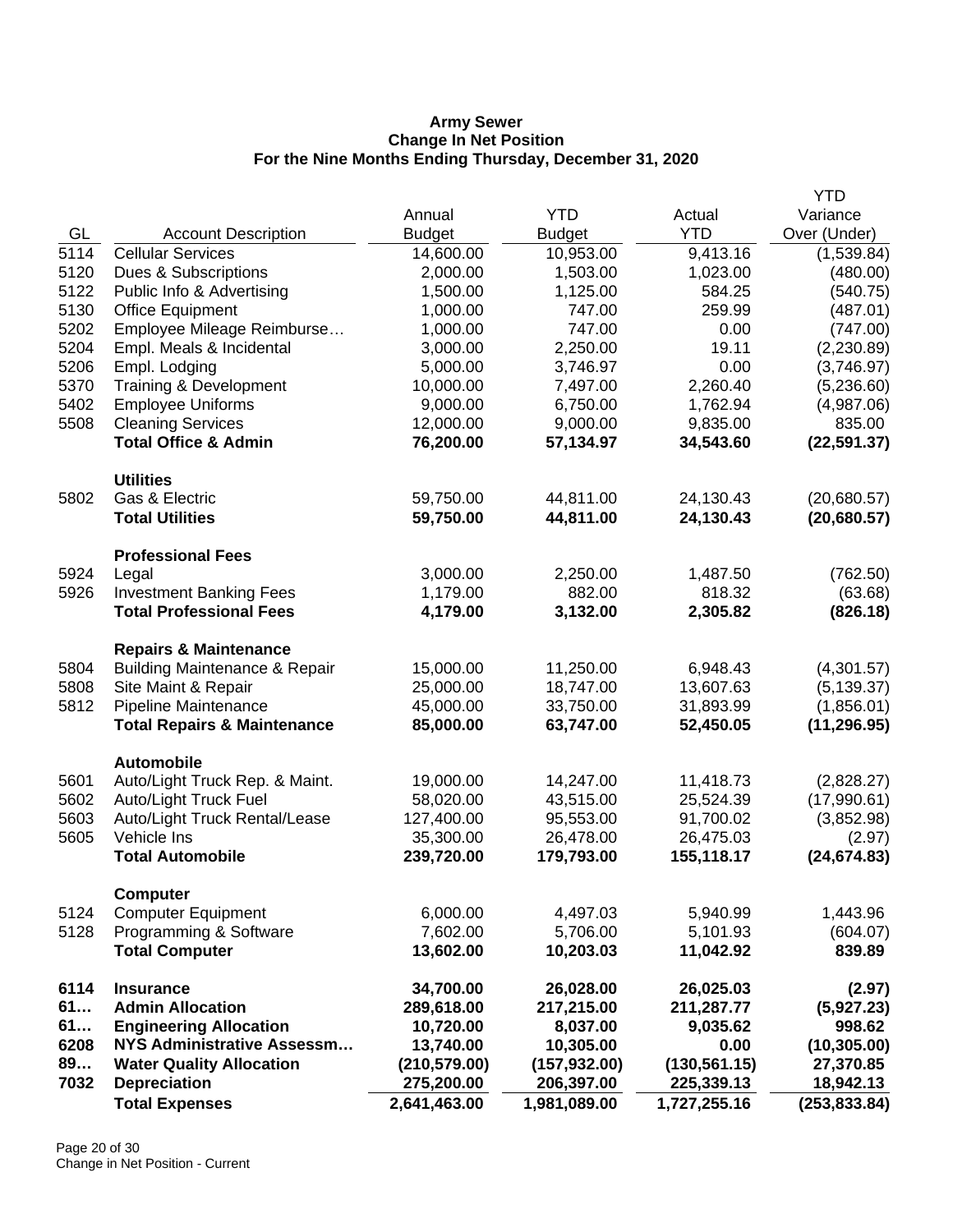## **Army Sewer Change In Net Position For the Nine Months Ending Thursday, December 31, 2020**

|    | <b>Change in Net Position</b> | (225, 199.00) | (168,885.00)  | (90, 676.82) | 78,208.18    |
|----|-------------------------------|---------------|---------------|--------------|--------------|
| GL | <b>Account Description</b>    | Budget        | <b>Budget</b> | YTD          | Over (Under) |
|    |                               | Annual        | YTD           | Actual       | Variance     |
|    |                               |               |               |              |              |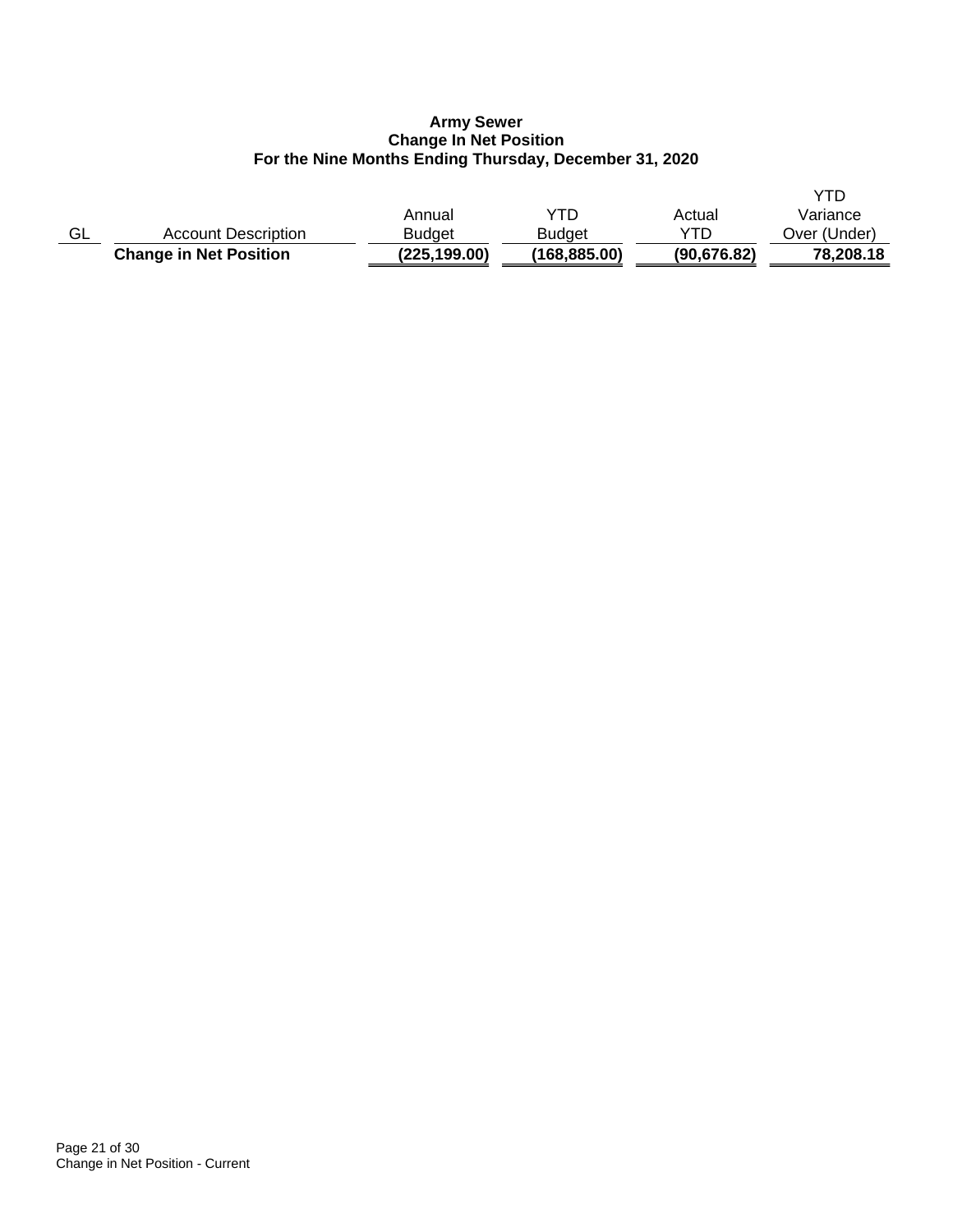### **Army Water Line Change In Net Position For the Nine Months Ending Thursday, December 31, 2020**

|               |                                           | Annual         | <b>YTD</b>     | Actual         | <b>YTD</b><br>Variance |
|---------------|-------------------------------------------|----------------|----------------|----------------|------------------------|
| GL            | <b>Account Description</b>                | <b>Budget</b>  | <b>Budget</b>  | <b>YTD</b>     | Over (Under)           |
|               | <b>Customer Billings</b>                  |                |                |                |                        |
| 4001          | <b>Customer Billings</b>                  | \$2,022,314.00 | \$1,516,734.00 | \$1,568,798.08 | \$52,064.08            |
|               | <b>Total Customer Billings</b>            | 2,022,314.00   | 1,516,734.00   | 1,568,798.08   | 52,064.08              |
|               | <b>Interest Income</b>                    |                |                |                |                        |
| 4108          | Reserve Interest                          | 20,900.00      | 15,678.00      | 9,508.04       | (6, 169.96)            |
| 42            | Mark to Market Adjustment                 | 0.00           | 0.00           | 5,142.42       | 5,142.42               |
|               | <b>Total Interest Income</b>              | 20,900.00      | 15,678.00      | 14,650.46      | (1,027.54)             |
|               | <b>Total Income</b>                       | 2,043,214.00   | 1,532,412.00   | 1,583,448.54   | 51,036.54              |
|               | <b>Salaries</b>                           |                |                |                |                        |
| 50            | <b>Engineering Wages</b>                  | 36,898.00      | 27,675.00      | 35,130.06      | 7,455.06               |
| 50            | <b>MMF Wages</b>                          | 0.00           | 0.00           | 154.73         | 154.73                 |
| 50            | WQ Wages                                  | 295,190.00     | 221,391.00     | 203,755.94     | (17,635.06)            |
| 50            | Overtime Wages                            | 11,282.00      | 8,460.00       | 6,085.40       | (2,374.60)             |
| 5005          | On-Call Stipend                           | 3,840.00       | 2,880.00       | 2,400.00       | (480.00)               |
|               | <b>Total Salaries</b>                     | 347,210.00     | 260,406.00     | 247,526.13     | (12, 879.87)           |
|               | <b>Fringe Benefits</b>                    |                |                |                |                        |
| 50            | <b>FICA Expense</b>                       | 26,562.00      | 19,926.00      | 18,439.29      | (1,486.71)             |
| 50            | <b>Pension Expense</b>                    | 46,070.00      | 34,551.00      | 33,996.66      | (554.34)               |
| 50            | Health Insurance                          | 49,390.00      | 37,044.00      | 38,355.32      | 1,311.32               |
| 50            | <b>Workers Comp</b>                       | 22,316.00      | 16,740.00      | 11,158.53      | (5,581.47)             |
| 50            | <b>Disability Insurance</b>               | 174.00         | 135.00         | 130.50         | (4.50)                 |
| 50            | Post Retire Overhead                      | 30,029.00      | 22,518.00      | 22,074.66      | (443.34)               |
| 5054          | <b>Employee Physicals &amp; Screening</b> | 2,500.00       | 1,872.00       | 787.00         | (1,085.00)             |
|               | <b>Total Fringe Benefits</b>              | 177,041.00     | 132,786.00     | 124,941.96     | (7, 844.04)            |
|               | <b>Operations &amp; Maintenance</b>       |                |                |                |                        |
| 5706          | Shop Tools                                | 2,100.00       | 1,577.97       | 24.23          | (1,553.74)             |
| 5902          | Lab Fees                                  | 5,000.00       | 3,753.00       | 4,325.00       | 572.00                 |
|               | Total O & M                               | 7,100.00       | 5,330.97       | 4,349.23       | (981.74)               |
| 6004          | <b>Water Purchases</b>                    | 686,300.00     | 514,728.00     | 397,823.79     | (116, 904.21)          |
|               | <b>Office &amp; Administrative</b>        |                |                |                |                        |
| 5122          | Public Info & Advertising                 | 1,000.00       | 747.00         | 0.00           | (747.00)               |
| 5202          | Employee Mileage Reimburse                | 100.00         | 72.00          | 0.00           | (72.00)                |
|               | <b>Total Office &amp; Admin</b>           | 1,100.00       | 819.00         | 0.00           | (819.00)               |
|               | <b>Utilities</b>                          |                |                |                |                        |
| 5802          | Gas & Electric                            | 19,550.00      | 14,663.97      | 8,244.82       | (6, 419.15)            |
|               | <b>Total Utilities</b>                    | 19,550.00      | 14,663.97      | 8,244.82       | (6, 419.15)            |
|               | <b>Professional Fees</b>                  |                |                |                |                        |
| 5924          | Legal                                     | 1,500.00       | 1,125.00       | 0.00           | (1, 125.00)            |
| 5926          | <b>Investment Banking Fees</b>            | 757.00         | 567.00         | 440.63         | (126.37)               |
| Page 22 of 30 |                                           |                |                |                |                        |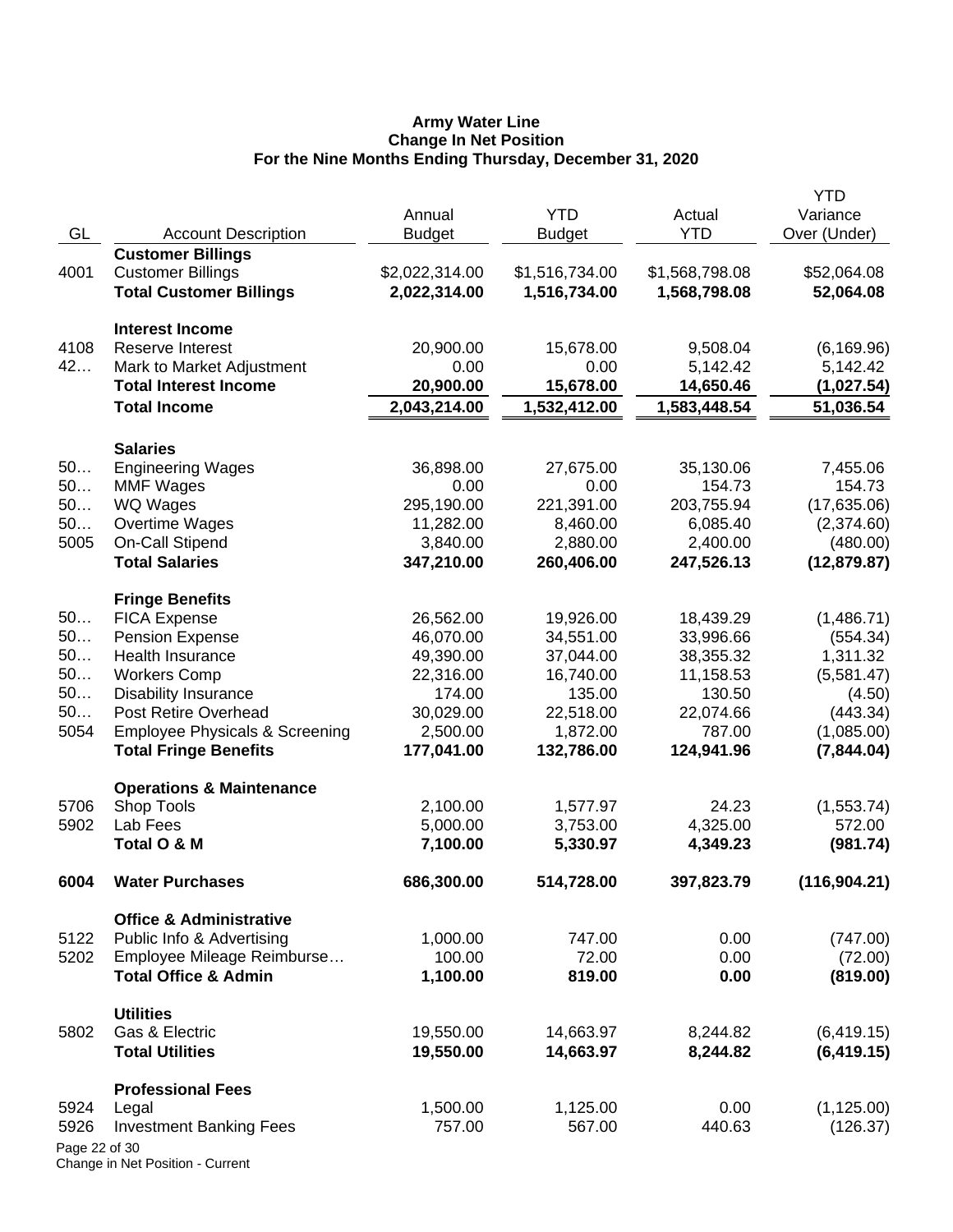## **Army Water Line Change In Net Position For the Nine Months Ending Thursday, December 31, 2020**

|      |                                          |               |               |              | YTD           |
|------|------------------------------------------|---------------|---------------|--------------|---------------|
|      |                                          | Annual        | YTD.          | Actual       | Variance      |
| GL   | <b>Account Description</b>               | <b>Budget</b> | <b>Budget</b> | YTD          | Over (Under)  |
|      | <b>Total Professional Fees</b>           | 2,257.00      | 1,692.00      | 440.63       | (1,251.37)    |
|      | <b>Repairs &amp; Maintenance</b>         |               |               |              |               |
| 5804 | <b>Building Maintenance &amp; Repair</b> | 4,000.00      | 2,997.00      | 3,465.35     | 468.35        |
| 5808 | Site Maint & Repair                      | 11,600.00     | 8,696.97      | 11,091.00    | 2,394.03      |
| 5812 | Pipeline Maintenance                     | 20,000.00     | 15,003.00     | 18,716.16    | 3,713.16      |
|      | <b>Total Repairs &amp; Maintenance</b>   | 35,600.00     | 26,696.97     | 33,272.51    | 6,575.54      |
| 6114 | <b>Insurance</b>                         | 27,500.00     | 20,628.00     | 20,625.03    | (2.97)        |
| 61   | <b>Admin Allocation</b>                  | 152,867.00    | 114,651.00    | 111,495.43   | (3, 155.57)   |
| 61   | <b>Engineering Allocation</b>            | 10,197.00     | 7,650.00      | 8,748.07     | 1,098.07      |
| 6208 | NYS Administrative Assessm               | 10,851.00     | 8,136.00      | 0.00         | (8, 136.00)   |
| 89   | <b>Water Quality Allocation</b>          | 94,469.00     | 70,848.00     | 53,967.43    | (16, 880.57)  |
| 7032 | <b>Depreciation</b>                      | 266,100.00    | 199,575.00    | 232,785.92   | 33,210.92     |
|      | <b>Total Expenses</b>                    | 1,838,142.00  | 1,378,610.91  | 1,244,220.95 | (134, 389.96) |
|      | <b>Change in Net Position</b>            | 205,072.00    | 153,801.09    | 339,227.59   | 185,426.50    |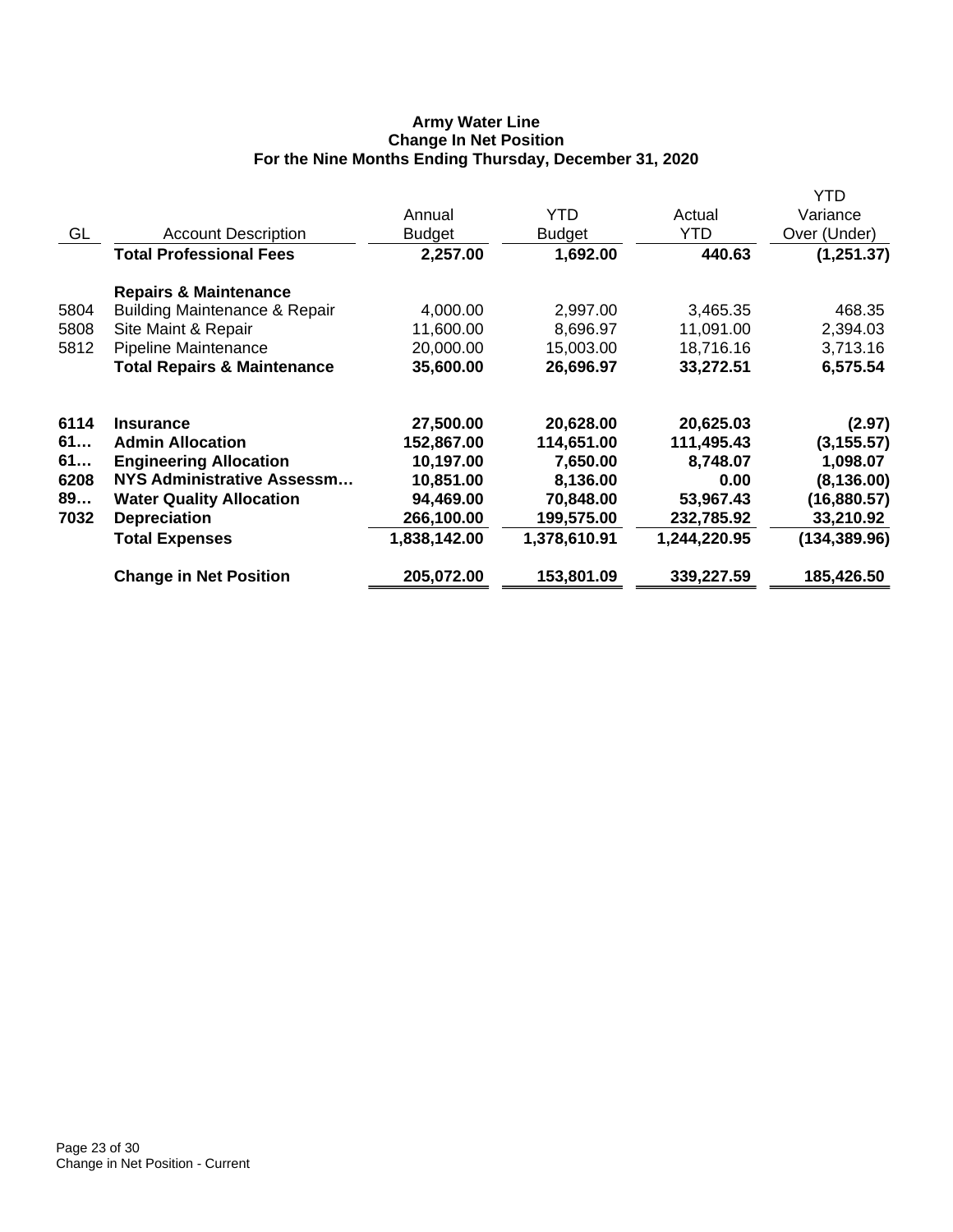### **Regional Water Line Change In Net Position For the Nine Months Ending Thursday, December 31, 2020**

|               |                                     |               |               |             | <b>YTD</b>   |
|---------------|-------------------------------------|---------------|---------------|-------------|--------------|
|               |                                     | Annual        | <b>YTD</b>    | Actual      | Variance     |
| GL            | <b>Account Description</b>          | <b>Budget</b> | <b>Budget</b> | <b>YTD</b>  | Over (Under) |
|               | <b>Customer Billings</b>            |               |               |             |              |
| 4001          | <b>Customer Billings</b>            | \$76,441.00   | \$57,330.00   | \$62,704.32 | \$5,374.32   |
| 4005          | <b>Capital Billings</b>             | 274,264.00    | 205,695.00    | 205,697.91  | 2.91         |
|               | <b>Total Customer Billings</b>      | 350,705.00    | 263,025.00    | 268,402.23  | 5,377.23     |
|               | <b>Other Income</b>                 |               |               |             |              |
| 4164          | Miscellaneous                       | 0.00          | 0.00          | (0.50)      | (0.50)       |
|               | <b>Total Other Income</b>           | 0.00          | 0.00          | (0.50)      | (0.50)       |
|               | <b>Interest Income</b>              |               |               |             |              |
| 4102          | Investment Interest Income          | 8,600.00      | 6,453.00      | 6,482.28    | 29.28        |
|               | <b>Total Interest Income</b>        | 8,600.00      | 6,453.00      | 6,482.28    | 29.28        |
|               | <b>Total Income</b>                 | 359,305.00    | 269,478.00    | 274,884.01  | 5,406.01     |
|               | <b>Salaries</b>                     |               |               |             |              |
| 50            | <b>Engineering Wages</b>            | 8,690.00      | 6,516.00      | 5,280.83    | (1,235.17)   |
| 50            | WQ Wages                            | 21,018.00     | 15,768.00     | 14,392.06   | (1,375.94)   |
| 50            | Overtime Wages                      | 1,583.00      | 1,188.00      | 671.98      | (516.02)     |
| 5005          | On-Call Stipend                     | 1,920.00      | 1,440.00      | 1,200.00    | (240.00)     |
|               | <b>Total Salaries</b>               | 33,211.00     | 24,912.00     | 21,544.87   | (3,367.13)   |
|               | <b>Fringe Benefits</b>              |               |               |             |              |
| 50            | <b>FICA Expense</b>                 | 2,541.00      | 1,908.00      | 1,569.13    | (338.87)     |
| 50            | <b>Pension Expense</b>              | 4,370.00      | 3,276.00      | 2,980.49    | (295.51)     |
| 50            | Health Insurance                    | 4,552.00      | 3,411.00      | 3,088.07    | (322.93)     |
| 50            | <b>Workers Comp</b>                 | 1,776.00      | 1,332.00      | 1,111.17    | (220.83)     |
| 50            | <b>Disability Insurance</b>         | 17.00         | 9.00          | 12.78       | 3.78         |
| 50            | Post Retire Overhead                | 2,819.00      | 2,115.00      | 2,013.75    | (101.25)     |
|               | <b>Total Fringe Benefits</b>        | 16,075.00     | 12,051.00     | 10,775.39   | (1, 275.61)  |
|               | <b>Operations &amp; Maintenance</b> |               |               |             |              |
| 5706          | Shop Tools                          | 500.00        | 378.00        | 0.00        | (378.00)     |
| 5815          | Chemicals                           | 2,000.00      | 1,503.00      | 1,102.04    | (400.96)     |
| 5902          | Lab Fees                            | 3,600.00      | 2,700.00      | 2,445.00    | (255.00)     |
| 6010          | <b>Cape Vincent Reserve</b>         | 700.00        | 522.00        | 700.00      | 178.00       |
|               | Total O & M                         | 6,800.00      | 5,103.00      | 4,247.04    | (855.96)     |
| 6004          | <b>Water Purchases</b>              | 76,441.00     | 57,330.00     | 64,494.83   | 7,164.83     |
|               | <b>Office &amp; Administrative</b>  |               |               |             |              |
| 5122          | Public Info & Advertising           | 250.00        | 189.00        | 0.00        | (189.00)     |
| 5202          | Employee Mileage Reimburse          | 100.00        | 72.00         | 0.00        | (72.00)      |
|               | <b>Total Office &amp; Admin</b>     | 350.00        | 261.00        | 0.00        | (261.00)     |
|               | <b>Utilities</b>                    |               |               |             |              |
| 5802          | Gas & Electric                      | 25,000.00     | 18,747.00     | 13,521.67   | (5,225.33)   |
|               | <b>Total Utilities</b>              | 25,000.00     | 18,747.00     | 13,521.67   | (5, 225.33)  |
| Page 24 of 30 |                                     |               |               |             |              |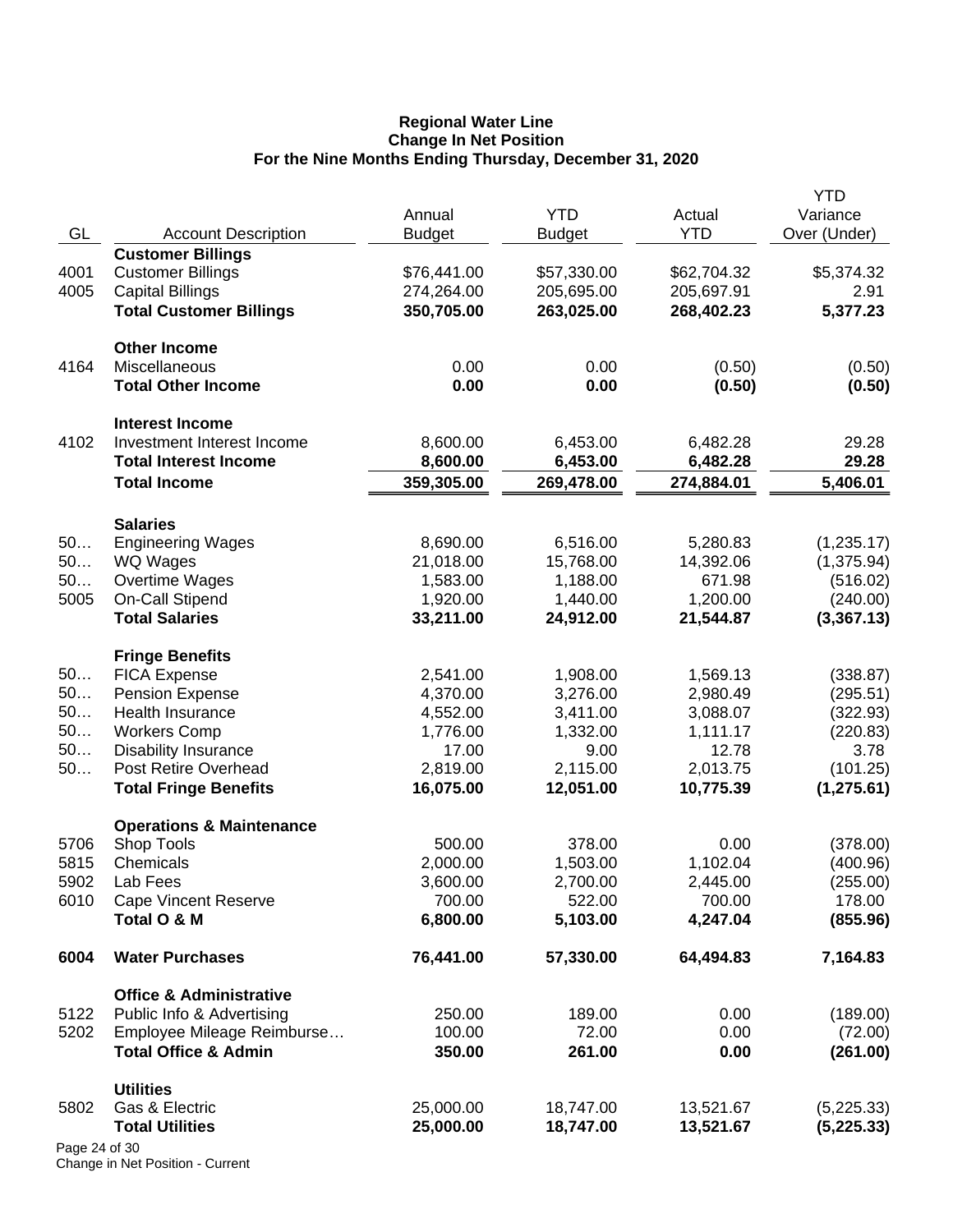## **Regional Water Line Change In Net Position For the Nine Months Ending Thursday, December 31, 2020**

| <b>Account Description</b>                                                                                                                                                                                                                      | Annual<br><b>Budget</b>                                                                                         | <b>YTD</b><br><b>Budget</b>                                                                                     | Actual<br><b>YTD</b>                                                                                        | <b>YTD</b><br>Variance<br>Over (Under)                                                                             |
|-------------------------------------------------------------------------------------------------------------------------------------------------------------------------------------------------------------------------------------------------|-----------------------------------------------------------------------------------------------------------------|-----------------------------------------------------------------------------------------------------------------|-------------------------------------------------------------------------------------------------------------|--------------------------------------------------------------------------------------------------------------------|
| <b>Professional Fees</b><br>Legal<br><b>Total Professional Fees</b>                                                                                                                                                                             | 500.00<br>500.00                                                                                                | 378.00<br>378.00                                                                                                | 0.00<br>0.00                                                                                                | (378.00)<br>(378.00)                                                                                               |
| <b>Repairs &amp; Maintenance</b><br><b>Building Maintenance &amp; Repair</b><br>Site Maint & Repair<br>Pipeline Maintenance<br><b>Total Repairs &amp; Maintenance</b>                                                                           | 9,000.00<br>3,500.00<br>20,000.00<br>32,500.00                                                                  | 6,750.00<br>2,628.00<br>15,003.00<br>24,381.00                                                                  | 2,206.35<br>1,638.02<br>10,053.80<br>13,898.17                                                              | (4,543.65)<br>(989.98)<br>(4,949.20)<br>(10, 482.83)                                                               |
| <b>Insurance</b><br><b>Admin Allocation</b><br><b>Engineering Allocation</b><br><b>NYS Administrative Assessm</b><br><b>Water Quality Allocation</b><br><b>Depreciation</b><br>Amortization<br><b>Interest Expense</b><br><b>Total Expenses</b> | 5,400.00<br>17,717.00<br>2,747.00<br>2,149.00<br>7,517.00<br>142,400.00<br>24,400.00<br>59,403.00<br>452,610.00 | 4,050.00<br>13,284.00<br>2,061.00<br>1,611.00<br>5,634.00<br>106,803.00<br>18,297.00<br>44,550.00<br>339,453.00 | 4,050.00<br>12,968.26<br>1,448.43<br>0.00<br>4,487.94<br>101,859.37<br>18,275.09<br>10,291.82<br>281,862.88 | 0.00<br>(315.74)<br>(612.57)<br>(1,611.00)<br>(1, 146.06)<br>(4,943.63)<br>(21.91)<br>(34, 258.18)<br>(57, 590.12) |
| <b>Change in Net Position</b>                                                                                                                                                                                                                   | (93, 305.00)                                                                                                    | (69,975.00)                                                                                                     | (6,978.87)                                                                                                  | 62,996.13                                                                                                          |
|                                                                                                                                                                                                                                                 |                                                                                                                 |                                                                                                                 |                                                                                                             |                                                                                                                    |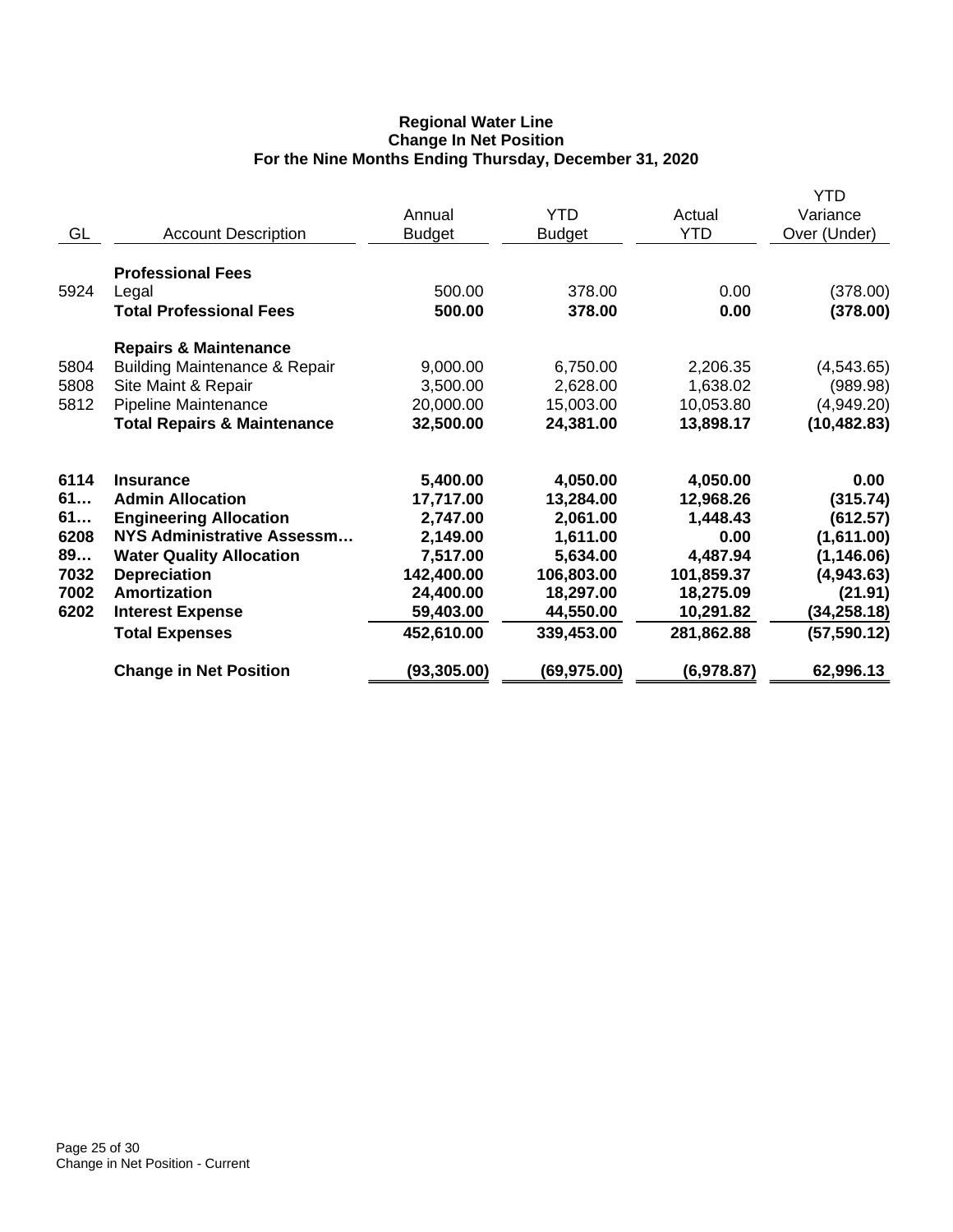# **Water Sewer Contracts Change In Net Position For the Nine Months Ending Thursday, December 31, 2020**

|      |                                     | Annual        | <b>YTD</b>    | Actual       | YTD<br>Variance |
|------|-------------------------------------|---------------|---------------|--------------|-----------------|
| GL   | <b>Account Description</b>          | <b>Budget</b> | <b>Budget</b> | <b>YTD</b>   | Over (Under)    |
|      | <b>Customer Billings</b>            |               |               |              |                 |
| 4001 | <b>Customer Billings</b>            | \$879,320.00  | \$659,493.00  | \$661,397.83 | \$1,904.83      |
|      | <b>Total Customer Billings</b>      | 879,320.00    | 659,493.00    | 661,397.83   | 1,904.83        |
|      |                                     |               |               |              |                 |
|      | <b>Total Income</b>                 | 879,320.00    | 659,493.00    | 661,397.83   | 1,904.83        |
|      | <b>Salaries</b>                     |               |               |              |                 |
| 50   | <b>Engineering Wages</b>            | 19,025.00     | 14,265.00     | 15,534.51    | 1,269.51        |
| 50   | WQ Wages                            | 310,157.00    | 232,614.00    | 237,237.31   | 4,623.31        |
| 50   | Overtime Wages                      | 84,785.00     | 63,585.00     | 64,065.94    | 480.94          |
| 5005 | On-Call Stipend                     | 8,400.00      | 6,300.00      | 6,000.00     | (300.00)        |
|      | <b>Total Salaries</b>               | 422,367.00    | 316,764.00    | 322,837.76   | 6,073.76        |
|      | <b>Fringe Benefits</b>              |               |               |              |                 |
| 50   | <b>FICA Expense</b>                 | 32,265.00     | 24,201.00     | 23,824.08    | (376.92)        |
| 50   | <b>Pension Expense</b>              | 54,266.00     | 40,698.00     | 44,171.98    | 3,473.98        |
| 50   | Health Insurance                    | 63,330.00     | 47,502.00     | 37,814.60    | (9,687.40)      |
| 50   | <b>Workers Comp</b>                 | 29,726.00     | 22,293.00     | 22,936.99    | 643.99          |
| 50   | <b>Disability Insurance</b>         | 209.00        | 153.00        | 137.97       | (15.03)         |
| 50   | Post Retire Overhead                | 38,663.00     | 28,998.00     | 27,233.25    | (1,764.75)      |
|      | <b>Total Fringe Benefits</b>        | 218,459.00    | 163,845.00    | 156,118.87   | (7, 726.13)     |
|      | <b>Operations &amp; Maintenance</b> |               |               |              |                 |
| 5704 | <b>O&amp;M Supplies</b>             | 500.00        | 378.00        | 0.00         | (378.00)        |
| 5770 | Other Tool, Equip & O&M             | 500.00        | 378.00        | 0.00         | (378.00)        |
| 8090 | <b>Purchases for Resale</b>         | 50,000.00     | 37,503.00     | 34,778.34    | (2,724.66)      |
|      | Total O & M                         | 51,000.00     | 38,259.00     | 34,778.34    | (3,480.66)      |
|      | <b>Office &amp; Administrative</b>  |               |               |              |                 |
| 5202 | Employee Mileage Reimburse          | 500.00        | 378.00        | 0.00         | (378.00)        |
| 5270 | <b>Travel &amp; Meeting Expense</b> | 300.00        | 225.00        | 0.00         | (225.00)        |
|      | <b>Total Office &amp; Admin</b>     | 800.00        | 603.00        | 0.00         | (603.00)        |
|      |                                     |               |               |              |                 |
| 6114 | <b>Insurance</b>                    | 17,300.00     | 12,978.00     | 12,975.03    | (2.97)          |
| 61   | <b>Admin Allocation</b>             | 36,558.00     | 27,423.00     | 26,727.27    | (695.73)        |
| 61   | <b>Engineering Allocation</b>       | 12,294.00     | 9,225.00      | 6,846.46     | (2,378.54)      |
| 6208 | <b>NYS Administrative Assessm</b>   | 4,537.00      | 3,402.00      | 0.00         | (3,402.00)      |
| 89   | <b>Water Quality Allocation</b>     | 108,593.00    | 81,441.00     | 72,105.78    | (9, 335.22)     |
|      | <b>Total Expenses</b>               | 871,908.00    | 653,940.00    | 632,389.51   | (21, 550.49)    |
|      | <b>Change in Net Position</b>       | 7,412.00      | 5,553.00      | 29,008.32    | 23,455.32       |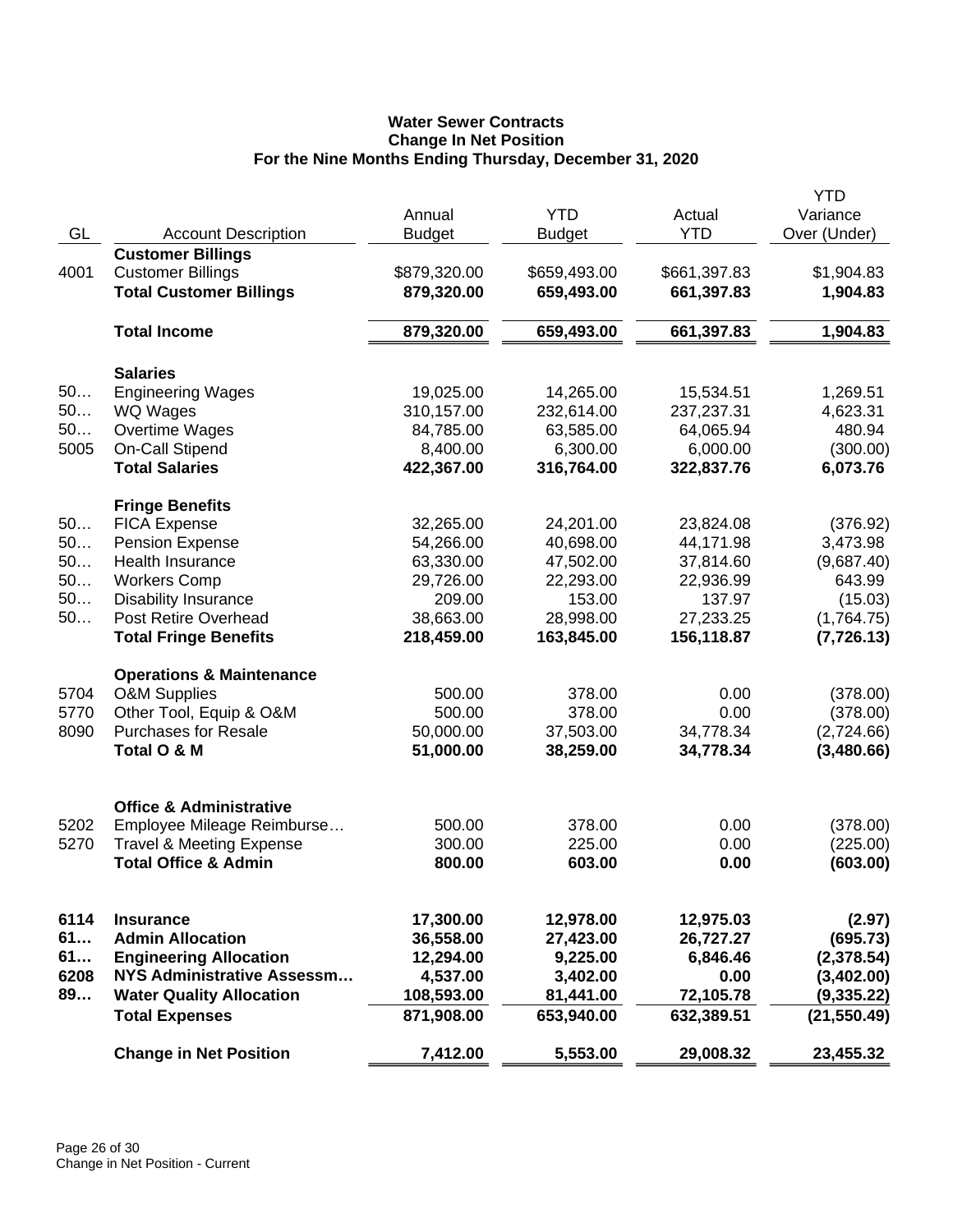#### **Engineering Change In Net Position For the Nine Months Ending Thursday, December 31, 2020**

|              |                                           |                |               |              | <b>YTD</b>    |
|--------------|-------------------------------------------|----------------|---------------|--------------|---------------|
|              |                                           | Annual         | <b>YTD</b>    | Actual       | Variance      |
| GL           | <b>Account Description</b>                | <b>Budget</b>  | <b>Budget</b> | <b>YTD</b>   | Over (Under)  |
|              | <b>Customer Billings</b>                  |                |               |              |               |
| 4001         | <b>Customer Billings</b>                  | \$1,266,025.00 | \$949,518.00  | \$861,851.80 | (\$87,666.20) |
|              | <b>Total Customer Billings</b>            | 1,266,025.00   | 949,518.00    | 861,851.80   | (87,666.20)   |
|              |                                           |                |               |              |               |
|              | <b>Total Income</b>                       | 1,266,025.00   | 949,518.00    | 861,851.80   | (87,666.20)   |
|              | <b>Salaries</b>                           |                |               |              |               |
| 50           | <b>Engineering Wages</b>                  | 700,886.00     | 525,663.00    | 467,140.32   | (58, 522.68)  |
| 50           | <b>MMF Wages</b>                          | 0.00           | 0.00          | 88.92        | 88.92         |
| 50           | <b>WQ Wages</b>                           | 0.00           | 0.00          | 173.36       | 173.36        |
| 50           | Overtime Wages                            | 375.00         | 279.00        | 296.56       | 17.56         |
|              | <b>Total Salaries</b>                     | 701,261.00     | 525,942.00    | 467,699.16   | (58, 242.84)  |
|              | <b>Fringe Benefits</b>                    |                |               |              |               |
| 50           | <b>FICA Expense</b>                       | 53,647.00      | 40,239.00     | 34,505.91    | (5,733.09)    |
| 50           | <b>Pension Expense</b>                    | 82,542.00      | 61,911.00     | 56,778.92    | (5, 132.08)   |
| 50           | Health Insurance                          | 93,189.00      | 69,894.00     | 67,374.90    | (2,519.10)    |
| 50           | <b>Workers Comp</b>                       | 29,179.00      | 21,888.00     | 22,526.77    | 638.77        |
| 50           | <b>Disability Insurance</b>               | 445.00         | 333.00        | 333.72       | 0.72          |
| 50           | Post Retire Overhead                      | 51,226.00      | 38,421.00     | 35,472.18    | (2,948.82)    |
| 5054         | <b>Employee Physicals &amp; Screening</b> | 500.00         | 375.03        | 246.25       | (128.78)      |
|              | <b>Total Fringe Benefits</b>              | 310,728.00     | 233,061.03    | 217,238.65   | (15, 822.38)  |
|              | <b>Operations &amp; Maintenance</b>       |                |               |              |               |
| 5403         | <b>Safety Equipment &amp; Supplies</b>    | 1,000.00       | 747.00        | 356.91       | (390.09)      |
| 5904         | <b>SCADA</b>                              | 22,200.00      | 16,650.00     | 10,071.85    | (6,578.15)    |
| 8090         | <b>Purchases for Resale</b>               | 66,000.00      | 49,500.00     | 30,256.70    | (19, 243.30)  |
|              | Total O & M                               | 89,200.00      | 66,897.00     | 40,685.46    | (26, 211.54)  |
|              |                                           |                |               |              |               |
|              | <b>Office &amp; Administrative</b>        |                |               |              |               |
| 5053<br>5102 | Misc Employee Costs<br><b>Office Rent</b> | 1,000.00       | 747.00        | 963.20       | 216.20        |
| 5104         |                                           | 10,761.00      | 8,073.00      | 8,070.75     | (2.25)        |
|              | <b>Office Supplies</b>                    | 2,800.00       | 2,097.00      | 306.36       | (1,790.64)    |
| 5112         | Telephone                                 | 4,020.00       | 3,015.00      | 2,451.16     | (563.84)      |
| 5114         | <b>Cellular Services</b>                  | 6,700.00       | 5,022.00      | 4,434.58     | (587.42)      |
| 5120         | Dues & Subscriptions                      | 1,000.00       | 747.00        | 650.00       | (97.00)       |
| 5122         | Public Info & Advertising                 | 2,180.00       | 1,638.00      | 880.00       | (758.00)      |
| 5130         | <b>Office Equipment</b>                   | 5,000.00       | 3,753.00      | 445.00       | (3,308.00)    |
| 5202         | Employee Mileage Reimburse                | 12,820.00      | 9,612.00      | 4,112.99     | (5,499.01)    |
| 5204         | Empl. Meals & Incidental                  | 2,500.00       | 1,872.00      | 642.95       | (1,229.05)    |
| 5206         | Empl. Lodging                             | 6,500.00       | 4,878.00      | 852.00       | (4,026.00)    |
| 5312         | <b>Continuing Education</b>               | 5,000.00       | 3,753.00      | 0.00         | (3,753.00)    |
| 5370         | <b>Training &amp; Development</b>         | 7,580.00       | 5,688.00      | 54.00        | (5,634.00)    |
| 5402         | <b>Employee Uniforms</b>                  | 1,300.00       | 972.00        | 359.90       | (612.10)      |
|              | <b>Total Office &amp; Admin</b>           | 69,161.00      | 51,867.00     | 24,222.89    | (27, 644.11)  |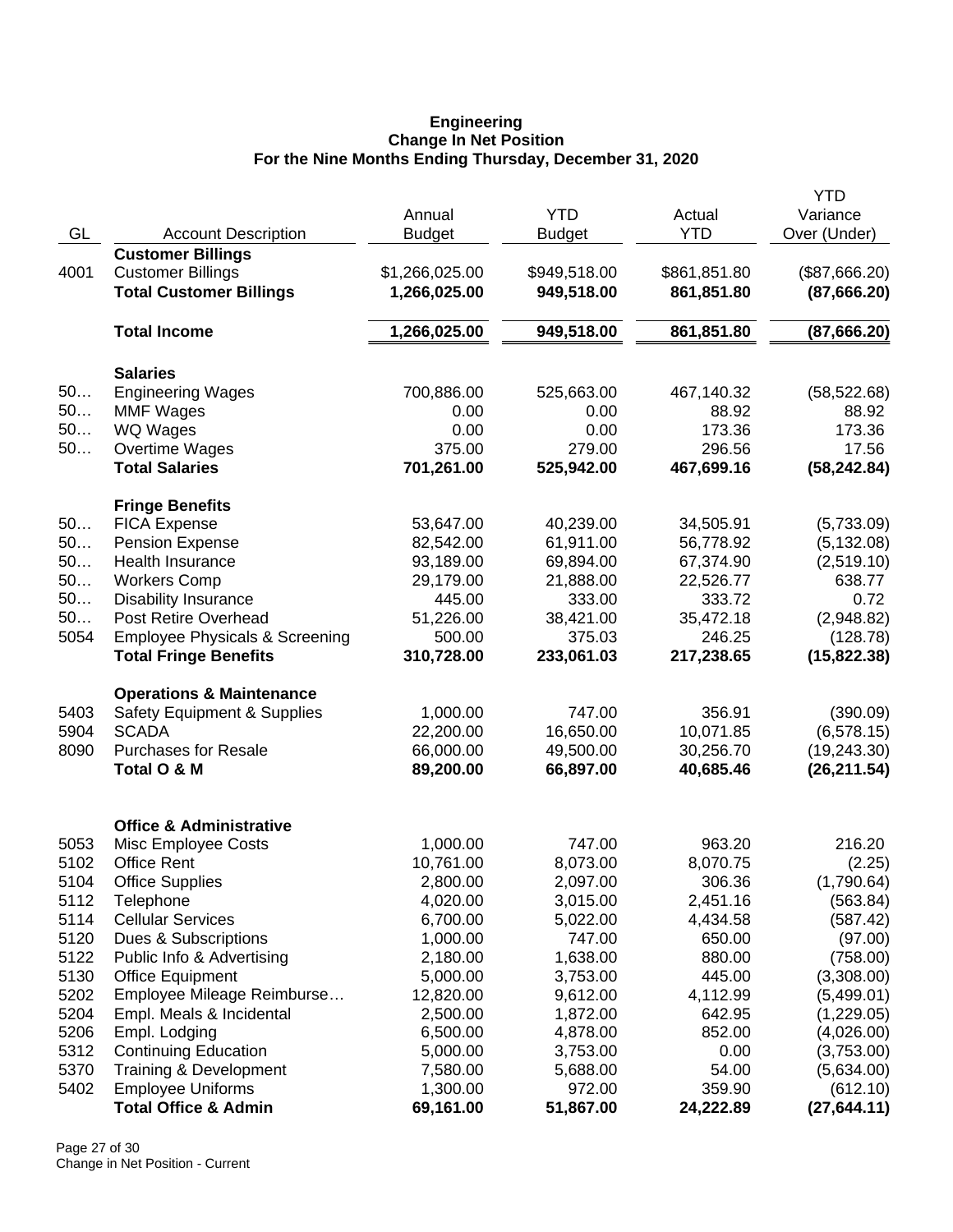## **Engineering Change In Net Position For the Nine Months Ending Thursday, December 31, 2020**

|      |                                   | Annual        | <b>YTD</b>    | Actual       | <b>YTD</b><br>Variance |
|------|-----------------------------------|---------------|---------------|--------------|------------------------|
| GL   | <b>Account Description</b>        | <b>Budget</b> | <b>Budget</b> | <b>YTD</b>   | Over (Under)           |
|      | <b>Professional Fees</b>          |               |               |              |                        |
| 5924 | Legal                             | 500.00        | 378.00        | 0.00         | (378.00)               |
|      | <b>Total Professional Fees</b>    | 500.00        | 378.00        | 0.00         | (378.00)               |
|      | <b>Automobile</b>                 |               |               |              |                        |
| 5601 | Auto/Light Truck Rep. & Maint.    | 2,777.00      | 2,079.00      | 1,923.98     | (155.02)               |
| 5602 | Auto/Light Truck Fuel             | 6,000.00      | 4,500.00      | 1,609.65     | (2,890.35)             |
| 5603 | Auto/Light Truck Rental/Lease     | 8,400.00      | 6,300.00      | 5,200.00     | (1,100.00)             |
| 5605 | Vehicle Ins                       | 3,200.00      | 2,403.00      | 2,400.03     | (2.97)                 |
|      | <b>Total Automobile</b>           | 20,377.00     | 15,282.00     | 11,133.66    | (4, 148.34)            |
|      | <b>Computer</b>                   |               |               |              |                        |
| 5124 | <b>Computer Equipment</b>         | 6,500.00      | 4,878.00      | 6,127.33     | 1,249.33               |
| 5128 | Programming & Software            | 1,300.00      | 972.00        | 978.12       | 6.12                   |
| 5906 | GIS                               | 29,006.00     | 21,753.00     | 25,262.72    | 3,509.72               |
|      | <b>Total Computer</b>             | 36,806.00     | 27,603.00     | 32,368.17    | 4,765.17               |
| 6114 | <b>Insurance</b>                  | 26,600.00     | 19,953.00     | 19,950.03    | (2.97)                 |
| 61   | <b>Admin Allocation</b>           | 55,463.00     | 41,598.00     | 40,486.33    | (1, 111.67)            |
| 61   | <b>Engineering Allocation</b>     | (82,956.00)   | (62, 217.00)  | (60, 203.94) | 2,013.06               |
| 6208 | <b>NYS Administrative Assessm</b> | 6,957.00      | 5,220.00      | 0.00         | (5,220.00)             |
| 7032 | <b>Depreciation</b>               | 27,800.00     | 20,853.00     | 22,477.78    | 1,624.78               |
|      | <b>Total Expenses</b>             | 1,261,897.00  | 946,437.03    | 816,058.19   | (130, 378.84)          |
|      | <b>Change in Net Position</b>     | 4,128.00      | 3,080.97      | 45,793.61    | 42,712.64              |
|      |                                   |               |               |              |                        |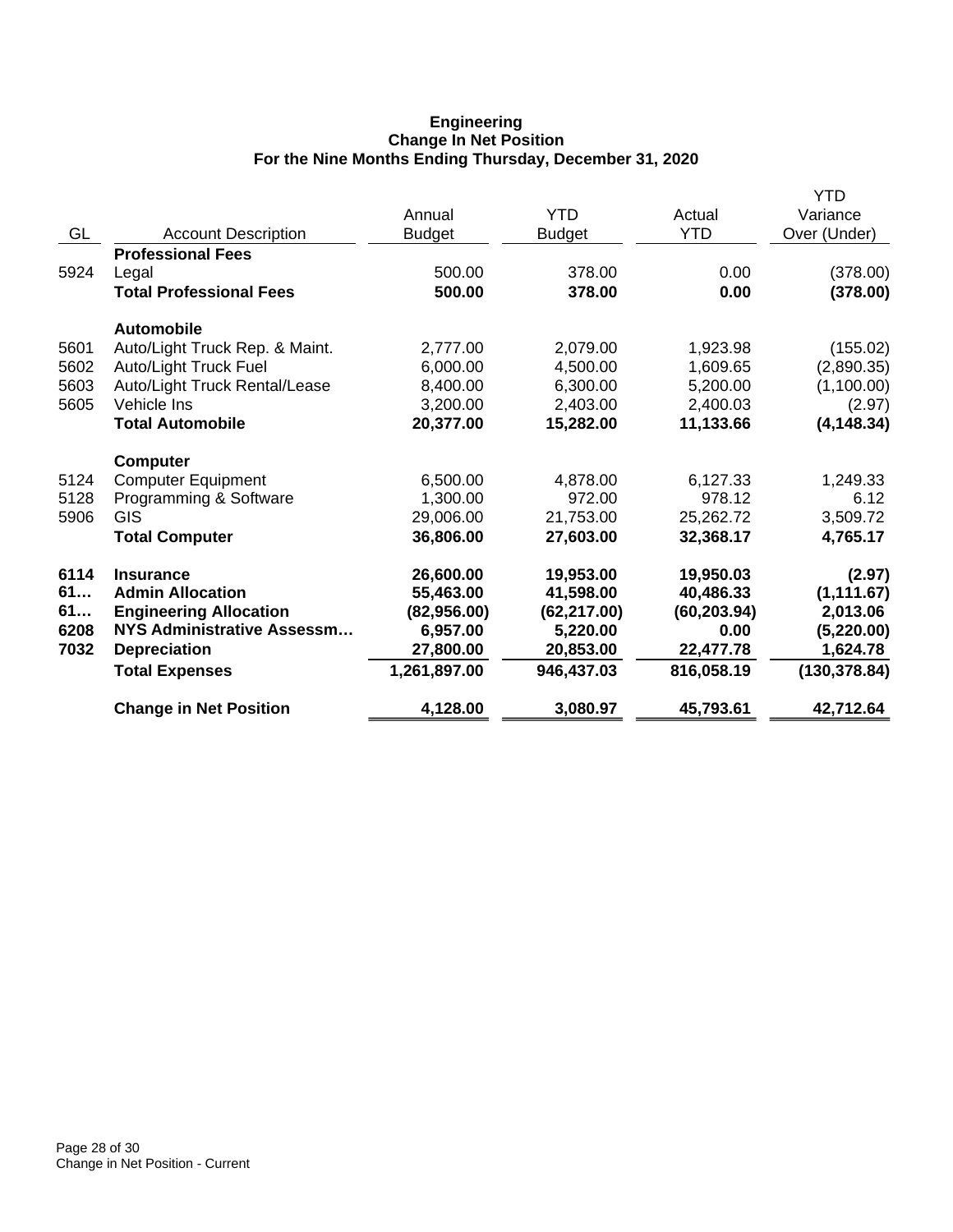## **Regional Development Change In Net Position For the Nine Months Ending Thursday, December 31, 2020**

|      |                                     |               |               |              | <b>YTD</b>    |
|------|-------------------------------------|---------------|---------------|--------------|---------------|
|      |                                     | Annual        | <b>YTD</b>    | Actual       | Variance      |
| GL   | <b>Account Description</b>          | <b>Budget</b> | <b>Budget</b> | <b>YTD</b>   | Over (Under)  |
|      | <b>Customer Billings</b>            |               |               |              |               |
| 4001 | <b>Customer Billings</b>            | \$162,510.00  | \$121,887.00  | \$100,192.47 | (\$21,694.53) |
|      | <b>Total Customer Billings</b>      | 162,510.00    | 121,887.00    | 100,192.47   | (21, 694.53)  |
|      |                                     |               |               |              |               |
|      | <b>Grant Revenue</b>                |               |               |              |               |
| 4181 | <b>Federal Grant Income</b>         | 90,000.00     | 67,500.00     | 9,578.94     | (57, 921.06)  |
| 4183 | <b>NY State Grants</b>              | 1,239,000.00  | 929,250.00    | 503,415.83   | (425, 834.17) |
| 4184 | <b>Other Grants</b>                 | 40,000.00     | 29,997.00     | 0.00         | (29,997.00)   |
|      | <b>Total Grant Revenue</b>          | 1,369,000.00  | 1,026,747.00  | 512,994.77   | (513, 752.23) |
|      |                                     |               |               |              |               |
| 4104 | Loan Interest Income                | 697,000.00    | 522,747.00    | 495,271.34   | (27, 475.66)  |
|      | <b>Other Income</b>                 |               |               |              |               |
| 4162 | <b>Processing Fees</b>              | 25,000.00     | 18,747.00     | 12,600.00    | (6, 147.00)   |
| 4164 | Miscellaneous                       | 17,500.00     | 13,122.00     | 7,196.73     | (5,925.27)    |
| 4190 | Recovery of Bad Debts               | 0.00          | 0.00          | 13,763.38    | 13,763.38     |
|      | <b>Total Other Income</b>           | 42,500.00     | 31,869.00     | 33,560.11    | 1,691.11      |
|      |                                     |               |               |              |               |
|      | <b>Interest Income</b>              |               |               |              |               |
| 4102 | Investment Interest Income          | 382,280.00    | 286,704.00    | 186,496.24   | (100, 207.76) |
| 42   | Mark to Market Adjustment           | 0.00          | 0.00          | (15, 527.04) | (15, 527.04)  |
|      | <b>Total Interest Income</b>        | 382,280.00    | 286,704.00    | 170,969.20   | (115, 734.80) |
|      | <b>Total Income</b>                 | 2,653,290.00  | 1,989,954.00  | 1,312,987.89 | (676, 966.11) |
|      |                                     |               |               |              |               |
|      | <b>Salaries</b>                     |               |               |              |               |
| 50   | <b>Administrative Wages</b>         | 12,669.00     | 9,504.00      | 9,490.21     | (13.79)       |
| 50   | <b>Engineering Wages</b>            | 25,094.00     | 18,819.00     | 7,813.42     | (11,005.58)   |
| 50   | <b>Regional Development Wages</b>   | 332,753.00    | 249,561.00    | 220,228.11   | (29, 332.89)  |
|      | <b>Total Salaries</b>               | 370,516.00    | 277,884.00    | 237,531.74   | (40, 352.26)  |
|      | <b>Fringe Benefits</b>              |               |               |              |               |
| 50   | <b>FICA Expense</b>                 | 28,344.00     | 21,258.00     | 16,914.43    | (4,343.57)    |
| 50   | <b>Pension Expense</b>              | 54,377.00     | 40,779.00     | 37,654.12    | (3, 124.88)   |
| 50.  | Health Insurance                    | 52,972.00     | 39,735.00     | 34,688.67    |               |
| 50   |                                     | 765.00        | 567.00        | 476.65       | (5,046.33)    |
| 50   | <b>Workers Comp</b>                 |               |               |              | (90.35)       |
|      | <b>Disability Insurance</b>         | 321.00        | 243.00        | 290.97       | 47.97         |
| 50   | Post Retire Overhead                | 25,116.00     | 18,837.00     | 16,212.87    | (2,624.13)    |
|      | <b>Total Fringe Benefits</b>        | 161,895.00    | 121,419.00    | 106,237.71   | (15, 181.29)  |
|      | <b>Operations &amp; Maintenance</b> |               |               |              |               |
| 6110 | Marketing                           | 5,000.00      | 3,753.00      | 0.00         | (3,753.00)    |
| 8090 | <b>Purchases for Resale</b>         | 7,000.00      | 5,247.00      | 3,410.00     | (1,837.00)    |
|      | Total O & M                         | 12,000.00     | 9,000.00      | 3,410.00     | (5,590.00)    |
|      |                                     |               |               |              |               |
|      |                                     |               |               |              |               |
| 6006 | <b>Host Community Benefits</b>      | 103,766.00    | 77,823.00     | 103,765.74   | 25,942.74     |

Page 29 of 30 Change in Net Position - Current